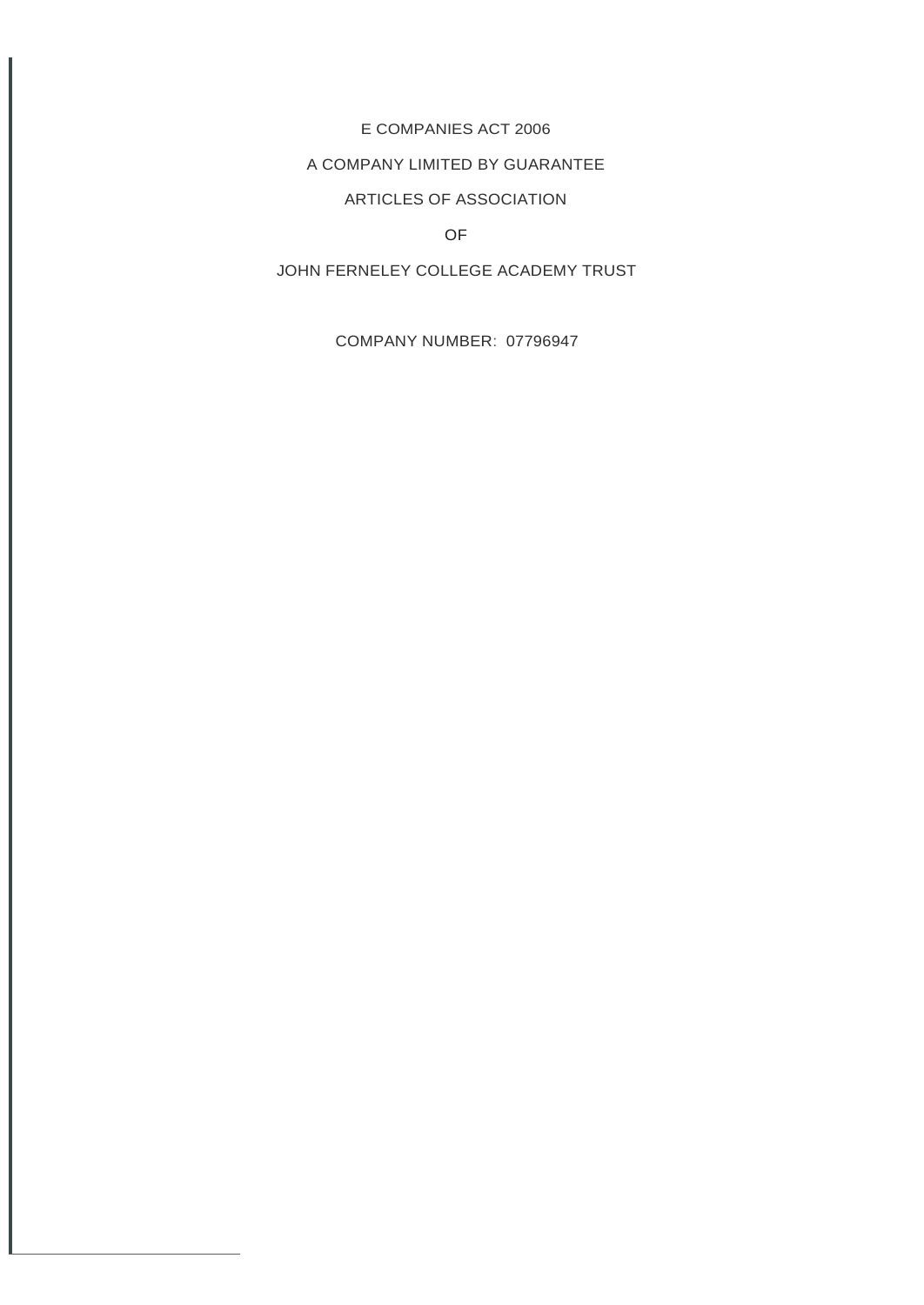#### THE COMPANIES ACT 2006

#### COMPANY LIMITED BY GUARANTEE

#### ARTICLES OF ASSOCIATION

### OF

#### JOHN FERNELEY COLLEGE ACADEMY TRUST

#### INTERPRETATION

1 In these Articles:-

- (a) "the Academy" means the school referred to in Article 4 and established by theAcademyTrust;
- (b) "Academy financial Year" means the academic year from 1st of September to 31stof August in any year;
- (c) "the Academy Trust" means the company intended to be regulated by these Articles and referred to in Article2;
- (d) "Additional Governors" means the Governors appointed pursuant to Article 62 and 62A;
- (e) "the Articles" means these Articles of Association of the Academy Trust ;
- (f) "Chief Inspector" means Her Majesty's Chief Inspector of Education, Children's Services and Skills or his successor;
- (g) "clear days" in relation to the period of a notice means the period excluding the day when the notice is given or deemed to be given and the day on which it is given or on which it is to take effect;
- **(h)** " financial expert" means an individual, company or firm who is authorised to give investment advice under the Financial Services and Markets Act **2000;**
- (i) **"Funding** Agreement" means the agreement made under section 1 of the Academies Act 2010 between the Academy Trust and the Secret ary of State to establish the Academy;
- (i) "Further Governorst means the Governors appointed pursuant to Article 63;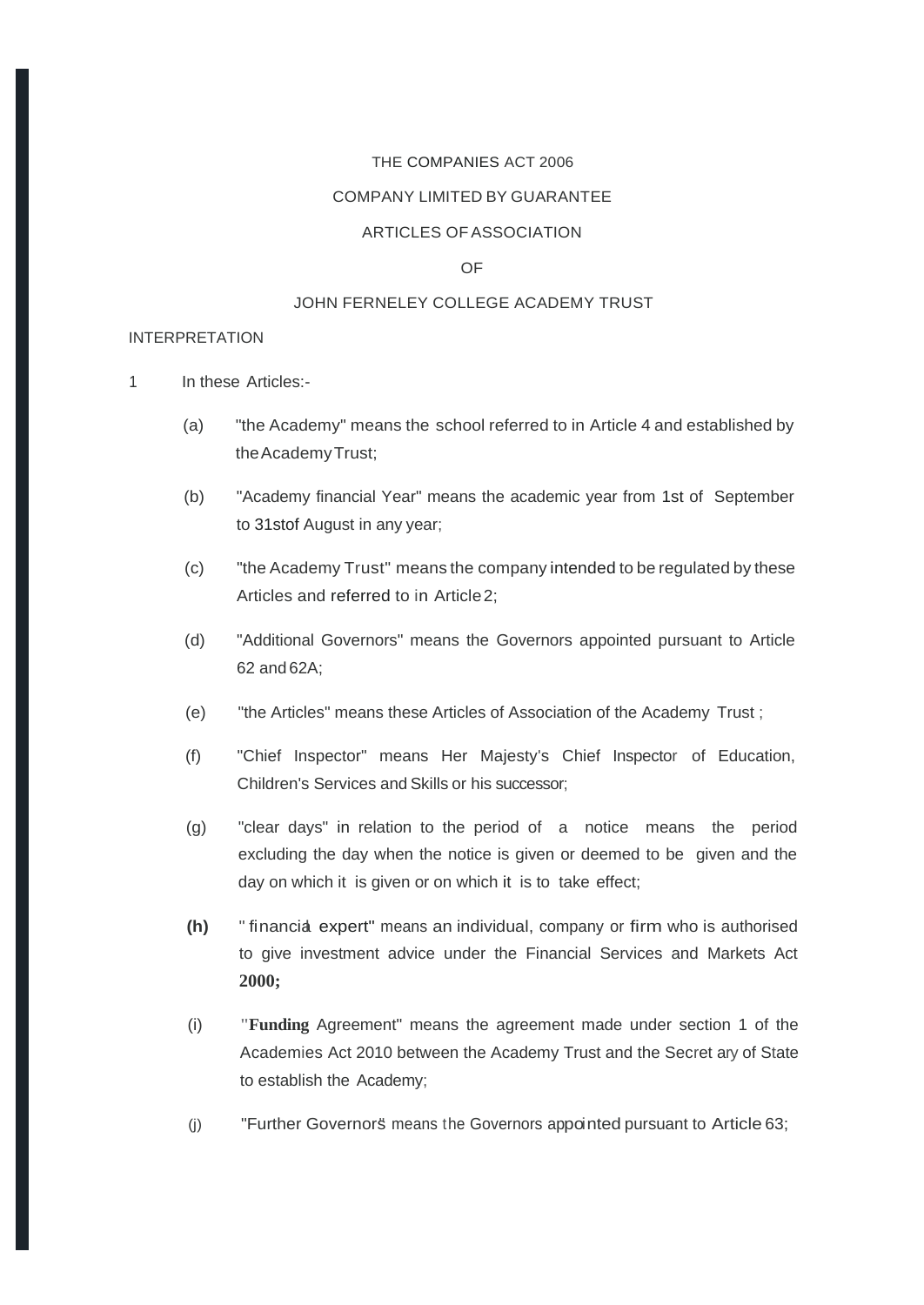- (k) "the Governors" means the directors of the Academy Trust (and " Governor" means any one of those directors), subject to the definition of this term at Article 6.9(b) in relation to Articles 6.2-6.9;
- (l) "the LA" means the local authority covering the area in which the Academyissituated;
- (m) " the LA Governor" means the Governor who may be appointed pursuant to Article 51;
- (n) "Local Authority Associated Persons" means any person associated with any local authority within the meaning given in section 69 of the Local Government and Housing Act 1989;
- (o) "Member" means a member of the Academy Trust and someone who as such is bound by the undertaking contained in Article 8;
- (p) "the Memorandum" means the Memorandum of Association of the Academy Trust;
- (q) "Office" means the registered office of the Academy Trust;
- (r) "the Parent Governors" means the Governors appointed pursuant to Articles 53 to 58inclusive;
- (s) "Community Governors'' means the Governors who may be appointed pursuant to Article588;
- (t) "Principal" means the head teacher of the Academy;
- (u) "Principal Regulator" means the body or person appointed as the Principal Regulator under the Charities Act 2006;
- (v) "the seal" means the common seal of the Academy Trust if it hasone;
- (w) "Secret ary" means the secretary of the Academy Trust or any other person appointed to perform the duties of the secretary of the Academy Trust, including a joint, assistant or deputy secretary;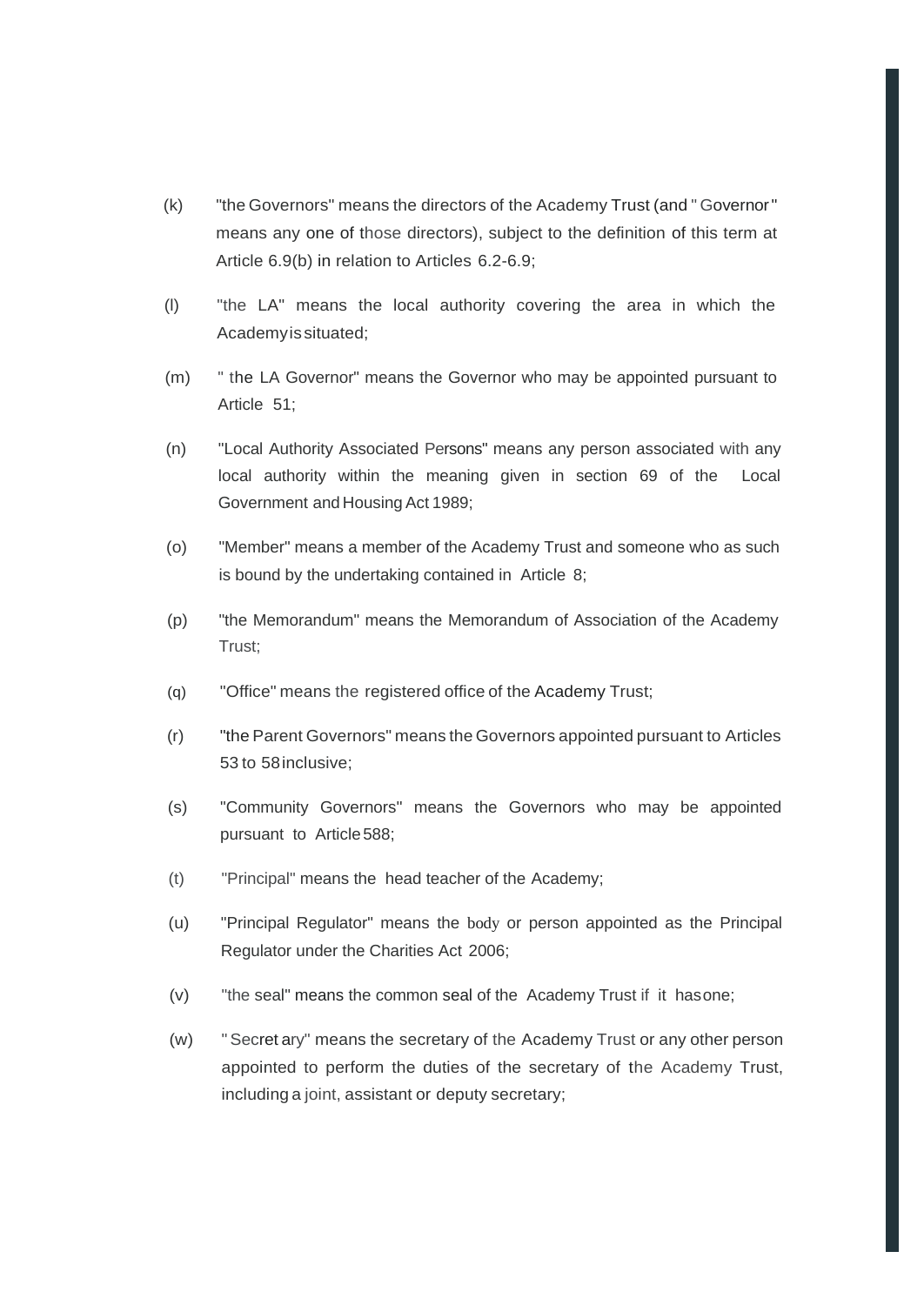- (x) "Secretary of State" means the Secretary of State for Education or successor;
- **(y)** " Staff Governor" means the Governors who may be appointed pursuant to Article **58A;**
- (z) "teacher" means a person employed under a contract of employment or a contract for services or otherwise engaged to provide his services as a teacher at the Academy;
- (aa) "the United Kingdom" means Great Britain and Northern Ireland;
- (bb) words importing the masculine gender only shall include the feminine gende r. Words importing the singular number shall include the plural number, and vice versa;
- (cc) subject as aforesaid, words or expressions contained in these Articles shall, unless the context requires otherwise, bear the same meaning as in the Companies Act 2006, as appropriate;
- (dd) any reference to a statute or statutory provision shall include any statute or statutory provision which replaces or supersedes such statute or statutory provision including any modification or amendment thereto.
- 2 The company's name is John Ferneley College Academy Trust (and in this document it is called "the Academy Trust").
- 3 TheAcademy Trust's registered officeis to besituatedin England andWales.

#### **OBJECTS**

- 4 The Academy Trust's object ("the Object " ) is specifically restricted to the following:
	- (a) to advance for the public benefit education in the United Kingdom, in parti cular but without prejudice to the generality of the foregoing by establishing, maintaining, carrying on, managing and developing a school offering a broad and balanced curriculum ("the Academy"); and
	- (b) to promote for the benefit of the inhabitants of Melton Mowbray and the surrounding area the provision of facilities for recreation or other leisure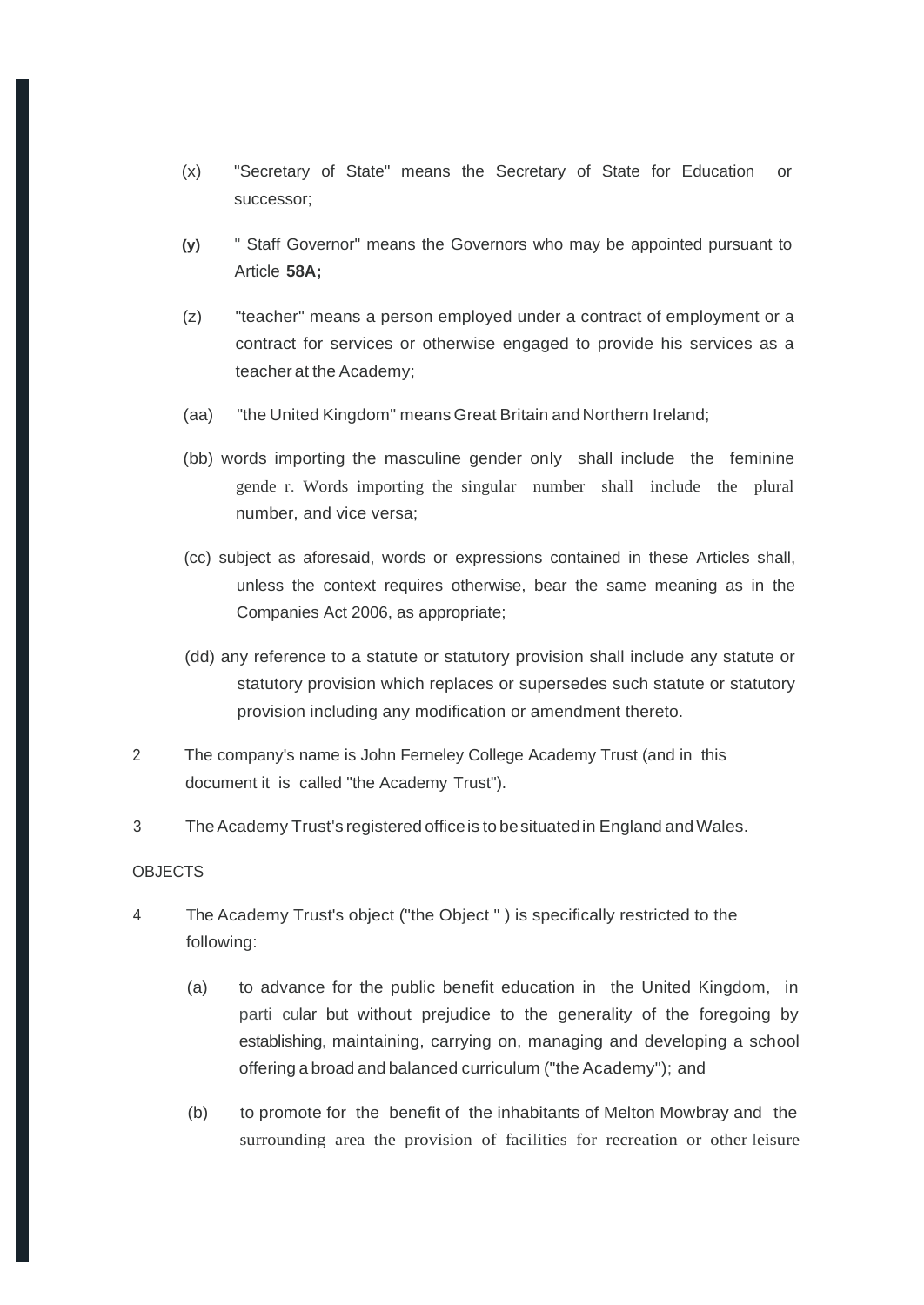time occupation of indiVlduals who have need of such facilities by reason of their youth, age, infirmity or disablement, financial hardship or social and economic circumstances or for the public at large in the interests of social welfare and with the object of improving the condition of life of thesaid inhabitants.

- 5 In furtherance of the Object but not further or otherwise the Academy Trust may exercise the following powers:-
	- (a) to draw, make, accept, endorse, discount, execute and issue promissory notes, bills, cheques and other instruments, and to operate bank accounts in the name of the Academy Trust;
	- (b) to raise funds and to invite and receive contribut1ons provided that 1n raising funds the Academy Trust shall not undertake any substantial permanent trading activities and shall conform to any relevant statutory regulations;
	- (c) to acquire, alter, improve and (subject to such consents as may be required by law) to charge or otherwise dispose of property;
	- (d) subject to Article 6 below to employ such staff, as are necessary for the proper pursuit of the Object and to make all reasonable and necessary provision for the payments of pensions and superannuation to staff and their dependants;
	- (e) to establish or support, whether financially or otherwise, any charitable trusts, associations or institutions formed for all or any of the Object;
	- (f) to co-operate with other charities, other independent and maintained schools, voluntary bodies and statutory authorities operating in furtherance of the Object and to exchange information and advice with them;
	- (g) to pay out of funds of the Academy Trust the costs, charges and expenses of andincidental to the formation and registration of the Academy Trust;
	- (h) to establish, maintain, carry on, manage and develop the Academy at John Ferneley College, Sealford Road, Melton Mowbray, LE13 1LH;
	- (i) to offer scholarships, exhibitions, prizes and awards to pupils and former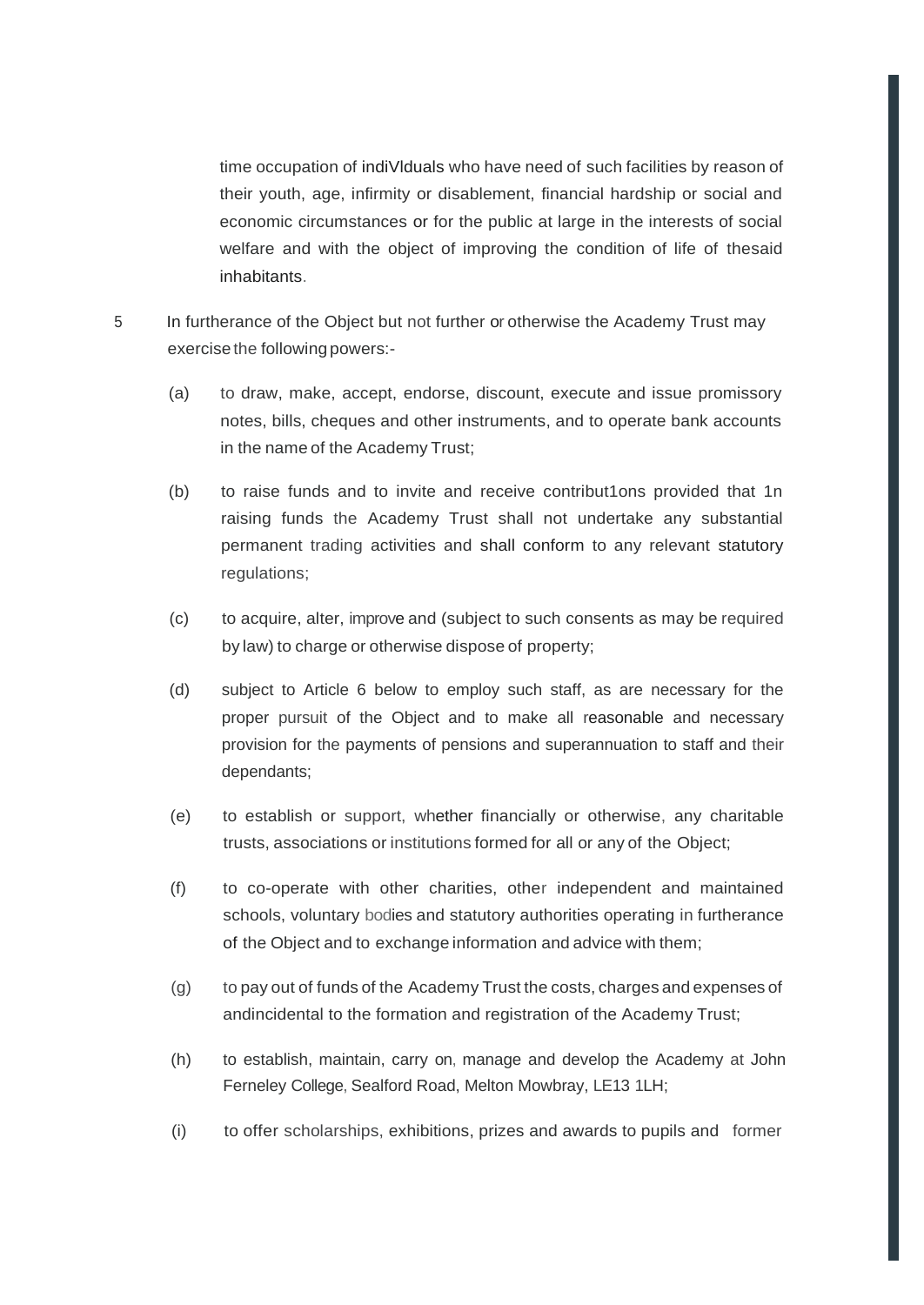pupils, and otherwise to encourage and assist pupils and former pupils;

- (j) to provide educational facilities and services to students of all ages and the wider communit y for the public benefit;
- (k) to carry out research into the development and application of new techniques in education in particular in relation to the areas of curricular specialisation of the Academy and to its approach to curriculum development and delivery and to publish the results of such research, and to develop means of benefiting from application of the experience of industry, commerce, other schools and the voluntary sector to the education of pupils in academies;
- (l) subject to such consents as may be required by law and/or by any contract entered into by or on behalf of the Academy Trust to borrow and raise money for the furtherance of the Object in such manner and on such security as the Academy Trust may think fit;
- (m) to deposit or invest any funds of the Academy Trust not immediately required for the furtherance of its Object(but to invest only after obtaining such advice from a financial expert as the Governors consider necessary and having regard to the suitability of investments and the need for diversification);
- (n) to delegate the management of investments to a financial expert, but only on termsthat:
	- (i) the investment policy is set down in writing for the financial expert bytheGovernors;
	- (ii) every transaction is reported promptly to the Governors;
	- (iii) theperformance of the investments is reviewed regularly with the Governors;
	- (iv) the Governors are entitled to cancel the delegation arrangement at any time;
	- (v) the investment policy and the delegation arrangement are reviewed at least once ayear;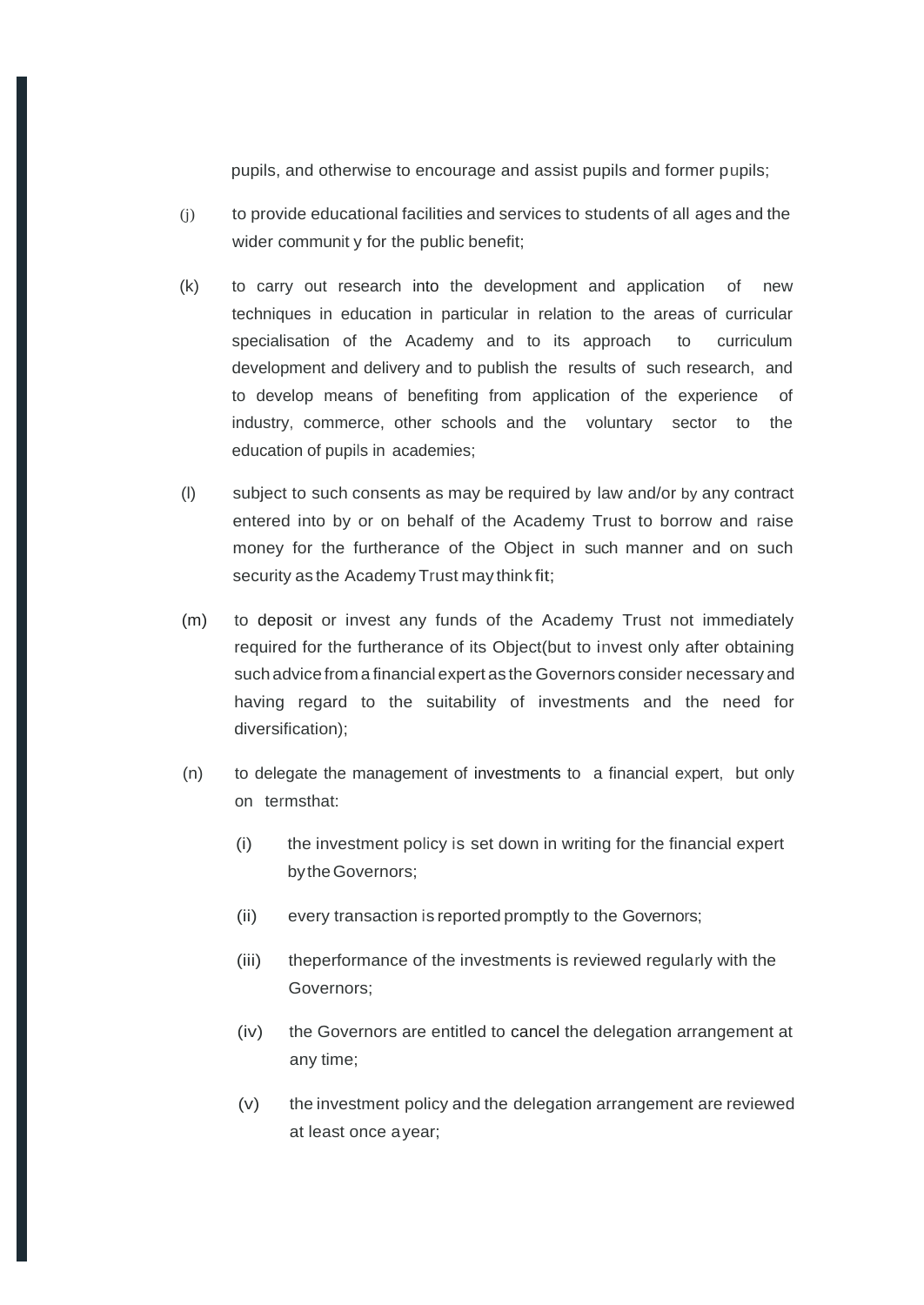- (vi) all payments due to the financial expert are on a scale or at a level which is agreed in advance and are notified promptly to the Governors onreceipt; and
- (vii) the financial expert must not do anything outside the powers of the Governors.
- (o) to arrange for investments or other property of the Academy Trust to be held in the name of a nominee company acting under the control of the Governors or of a financial expert acting under their instructions, and to payanyreasonable fee required;
- (p) to provide indemnity insurance to cover the liability of Governors which by virtue of any rule of law would otherwi se attach to them tn respect of any negligence, default, breach of trust or breach of duty of which they may be guilty in relation to the Academy Trust: Provided that any such insurance shall not extend to any claim arising from any act or omission which the Governors knew to be a breach of trust or breach of duty or which was committed by the Governors in reckless disregard of whether it was a breach of trust or breach of duty or not and provided also that any such insurance shall not extend to the costs of any unsuccessful defence to a criminal prosecution brought against the Governors in their capacity as Governors;
- (q) to establish subsidiary companies to carry on any trade or business for the purpose of raising funds for the Academy Trust;
- (r) to do all such other lawful things as are necessary for or are incidental to or conducive to the achievement of the Object.
- 6.1 The income and property of the Academy Trust shall be applied solely towards the promotion of the Object.
- 6.2 None of the income or property of the Academy Trust may be paid or transferred directly or indirectly by way of dividend bonus or otherwise by way of profit to any member of the Academy Trust. Nonetheless a member of the Academy Trust whois not also aGovernor may:
	- (a) benefit as a beneficiary of the Academy Trust;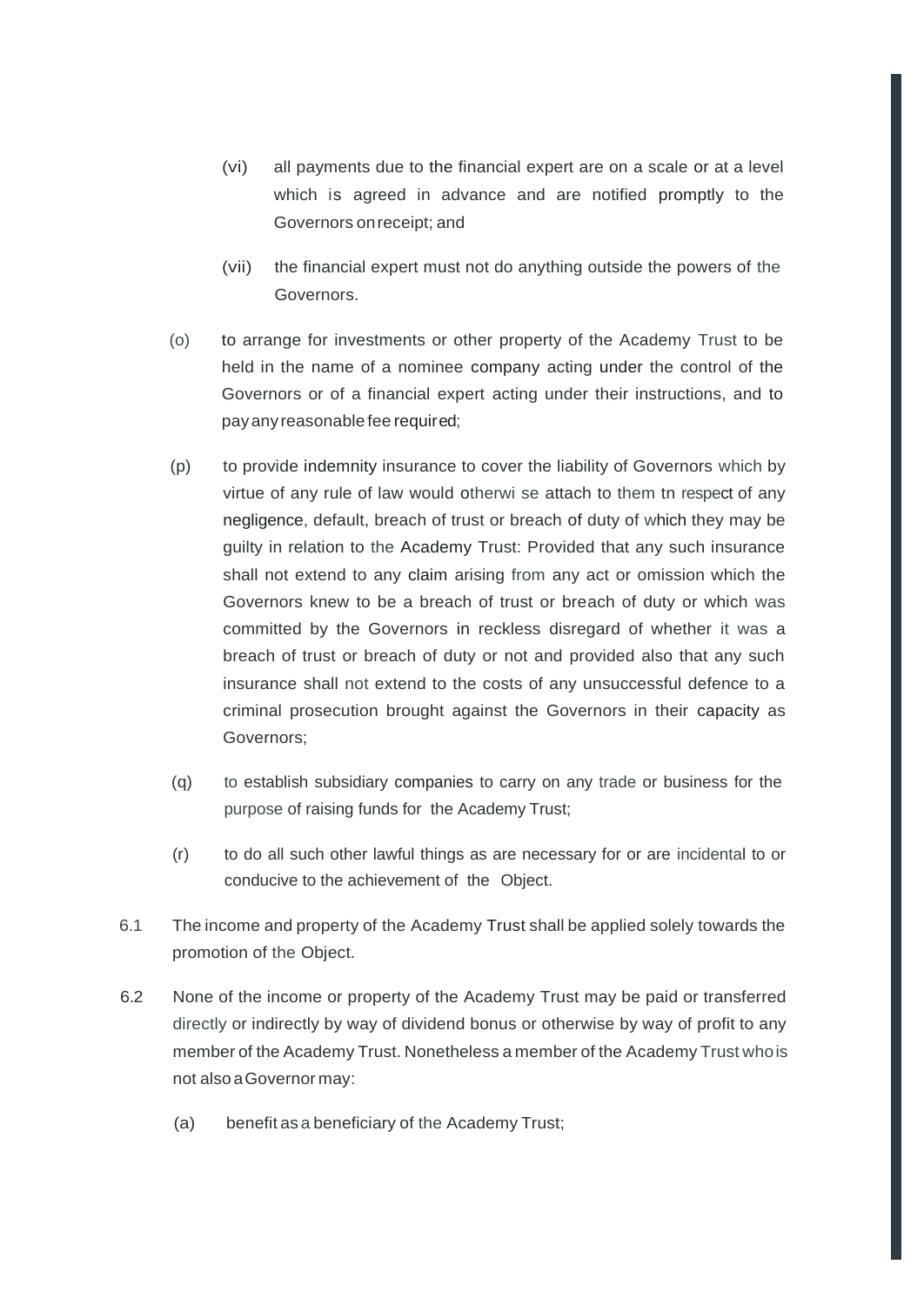- (b) be paid reasonable and proper remuneration for any goods or services supplied to the Academy Trust;
- (c) be paid rent for premises let by the member of the Academy Trust if the amount of the rent and other terms of the leWng are reasonableand proper; and
- (d) be paid interest on money lent to the Academy Trust at a reasonable and proper rate, such rate not to exceed 2 per cent per annum below the base lending rate of a UK clearing bank selected by the Governors, or 0.5%, whichever is the higher.
- 6.3 3 A Governor may benefit from any indemnity insurance purchased at the Academy Trust's expense to cover the liability of the Governors which by virtue of any rule of law would otherwise attach to them in respect of any negligence, default or breach of trust or breach of duty of which they may be guilty in relation to the Academy Trust: Provided that any such insurance shall not extend to any claim arising from any act or omission which the Governors knew to be a breach of trust or breach of duty or which was committed by the Governors in reckless disregard to whether it was a breach of trust or breach of duty or not and provided also that any such insurance shall not extend to the costs of any unsuccessful defence to a criminal prosecution brought against the Governors in their capacity as directors of the Academy Trust.
- 6.4 A company, which has shares listed on a recognised stock exchange and of which any one Governor holds no more than 1% of the issued capital of that company, may receive fees, remuneration or other benefit in money or money's worth from the Academy Trust.
- 6.5 A Governor may at the discretion of the Governors be reimburs ed from the property of the Academy Trust for reasonable expenses properly incurred by him or her when acting on behalf of the Academy Trust, but excluding expenses in connection with foreigntravel.
- 6.6 Ho Governor may:
	- (a) buy any goods or services from the Academy Trust on terms preferential to those applicable to members of the public;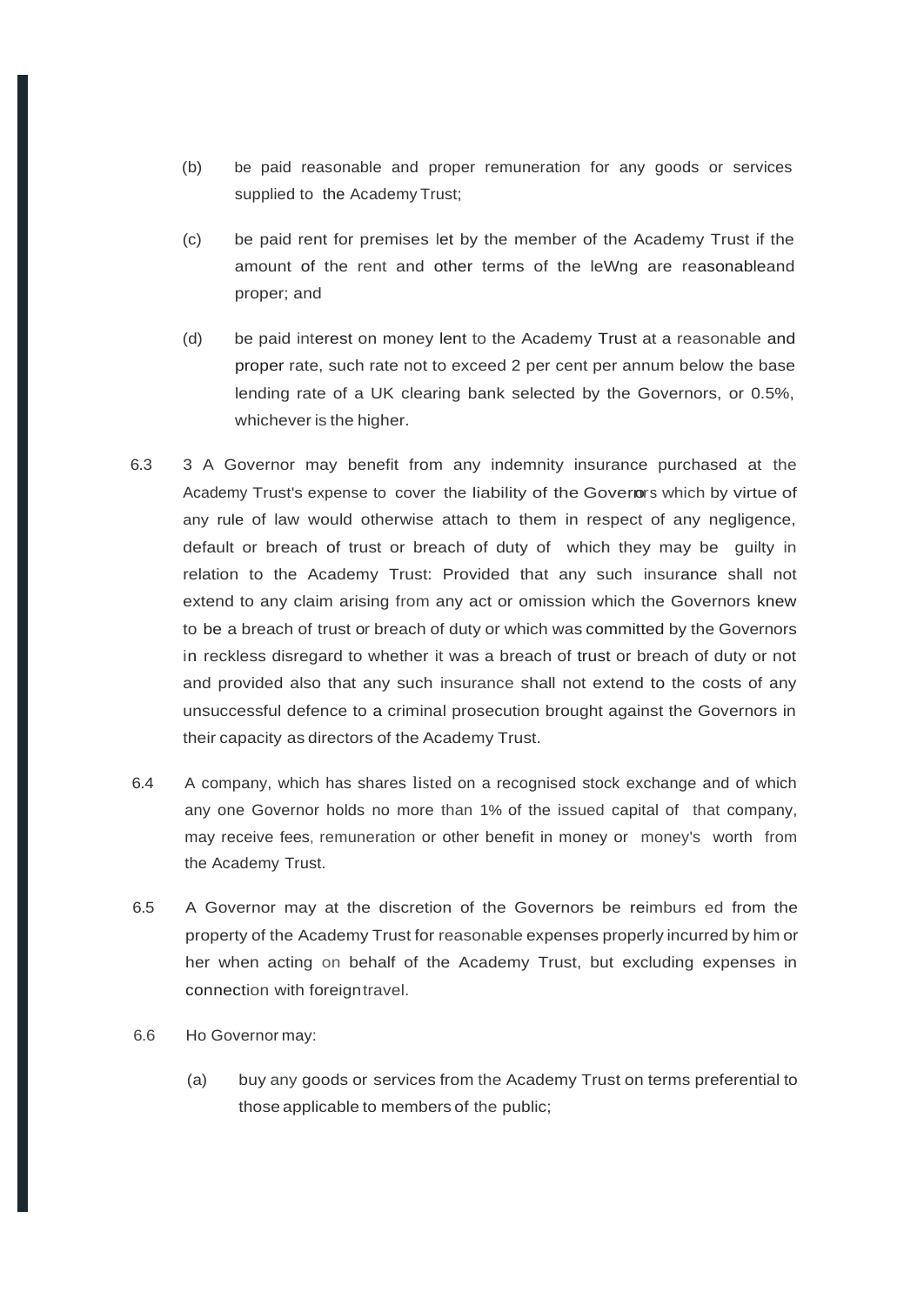- (b) sell goods, services, or any interest in landto the Academy Trust;
- (c) be employed by or receive any remuneration from the Academy Trust (other than the Principal whose employment and/or remuneration is subject to the procedure and conditions in Article 6.8);
- (d) receive any other financial benefit from the Academy Trust;

unless:

- (i) the payment is permitted by Article 6.7 and the Governors follow the procedure and observe the conditions set out in Article 6.8; or
- (ii) the Governors obtain the prior written approval of the Charity Commission andfully comply withanyprocedures it prescribes.
- 6.7 Subject to Article **6.8,** aGovernor may:
	- (a) receive a benefit from the Academy Trust in the capacity of a beneficiary of the Academy Trust or take part in the normal trading and fundraising activities of the Academy Trust on the same terms as members of the public;
	- (b) be employed by the Academy Trust or enter into a contract for the supply of goods or services to the Academy Trust, other than for acting as a Governor;
	- (c) receive interest on money lent to the Academy Trust at a reasonable and proper rate not exceeding 2% per annum below the base rate of a clearing bank to beselected by the Governors, or **0.5%,** whichever is the higher;
	- (d) receive rent for premises let by the Governor to the Academy Trust if the amount of the rent and the other terms of the lease are reasonable and proper.
- 6.8 The Academy Trust and its Governors may only rely upon the authority provided by Article 6.7 if each of the following conditions is satisfied:
	- (a) the remuneration or other sums paid to the Governo r do not exceed an amount that is reasonable in all the circumstances;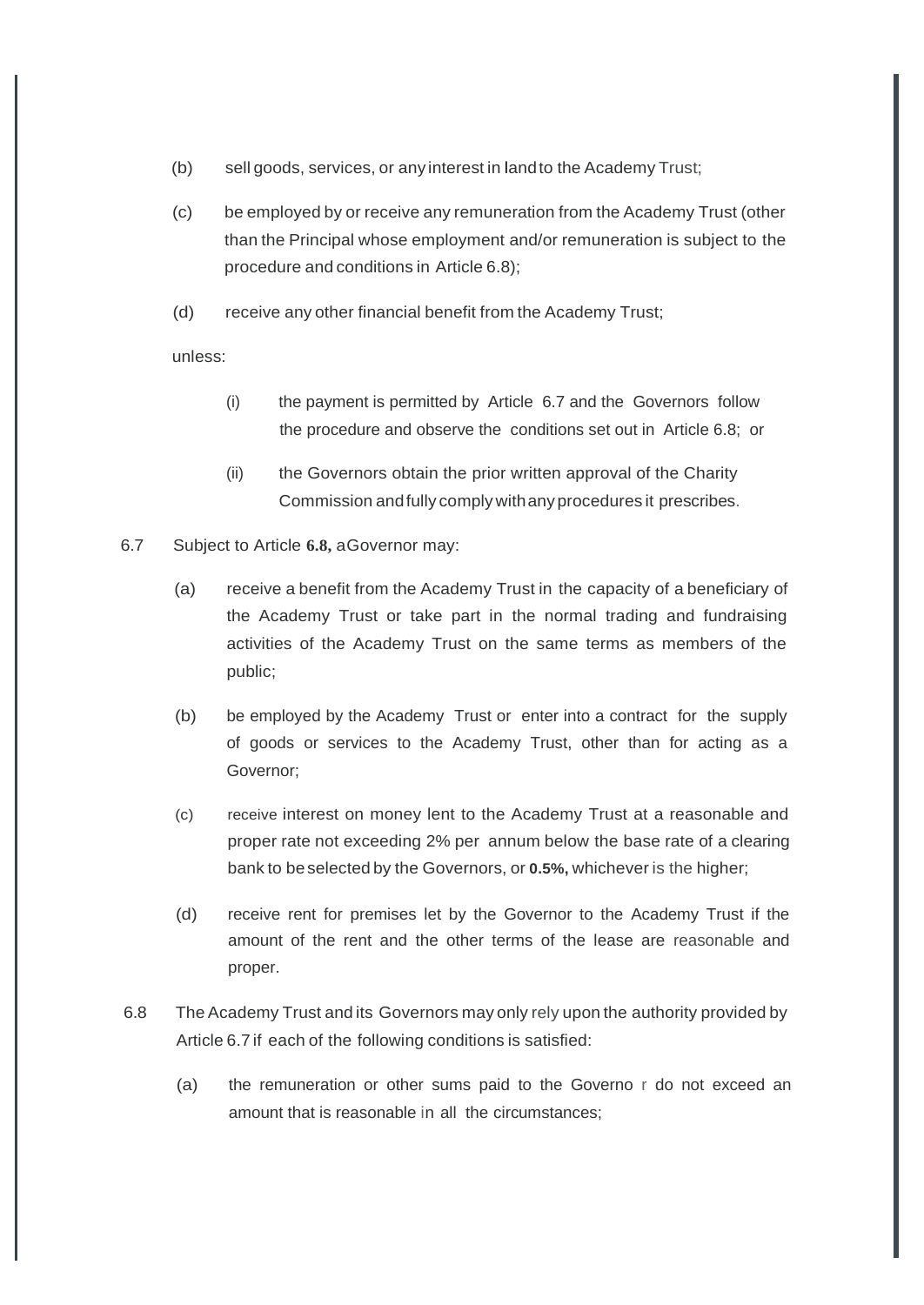- (b) the Governor is absent from the part of any meeting at which there is discussion of:
	- (i) his or her employment, remuneration, or any matter concerning the contract, payment or benefit; or
	- (ii) his or her performance in the employment, or his or her performance of the contract; or
	- (iii) any proposal to enter into any other contract or arrangement with him or her or to conter any benefit upon him or her that would be permitted under Article 6.7; or
	- (iv) any other matter relating to a payment or the conferring of any benefit permitted by Article 6.7;
- (c) the Governor does not vote on any such matter and is not to be counted whencalculating whether a quorum of Governors is present at the meeting;
- (d) save in relation to employing or contracting with the Principal (a Governor pursuant to Articles 46 and 52) the other Governors are satisfied that it is in the interests of the Academy Trust to employ or to contract with that Governor rather than with someone who is not a Governor. In reaching that decision the Governors must balance the advantage of employing a Governor against the disadvantages of doing so (especially the loss of the Governor's services as a result of dealing with the Governor's conflict of interest);
- (e) the reason for their decision is recorded by the Governors in the minute book;
- (f) a majority of the Governors then in office have received no such payments or benefit.
- **6.8 A** The provision in clause 6.6 (c) that no Governor may be employed by or receive any remuneration from the Academy Trust (other than the Principal) does not apply to an existing employee of the Academy Trust who is subsequently elected or appointed as a Governor save that this clause shall only allow such a Governor to receive remuneration or benefit from the Academy Trust in his capacity as an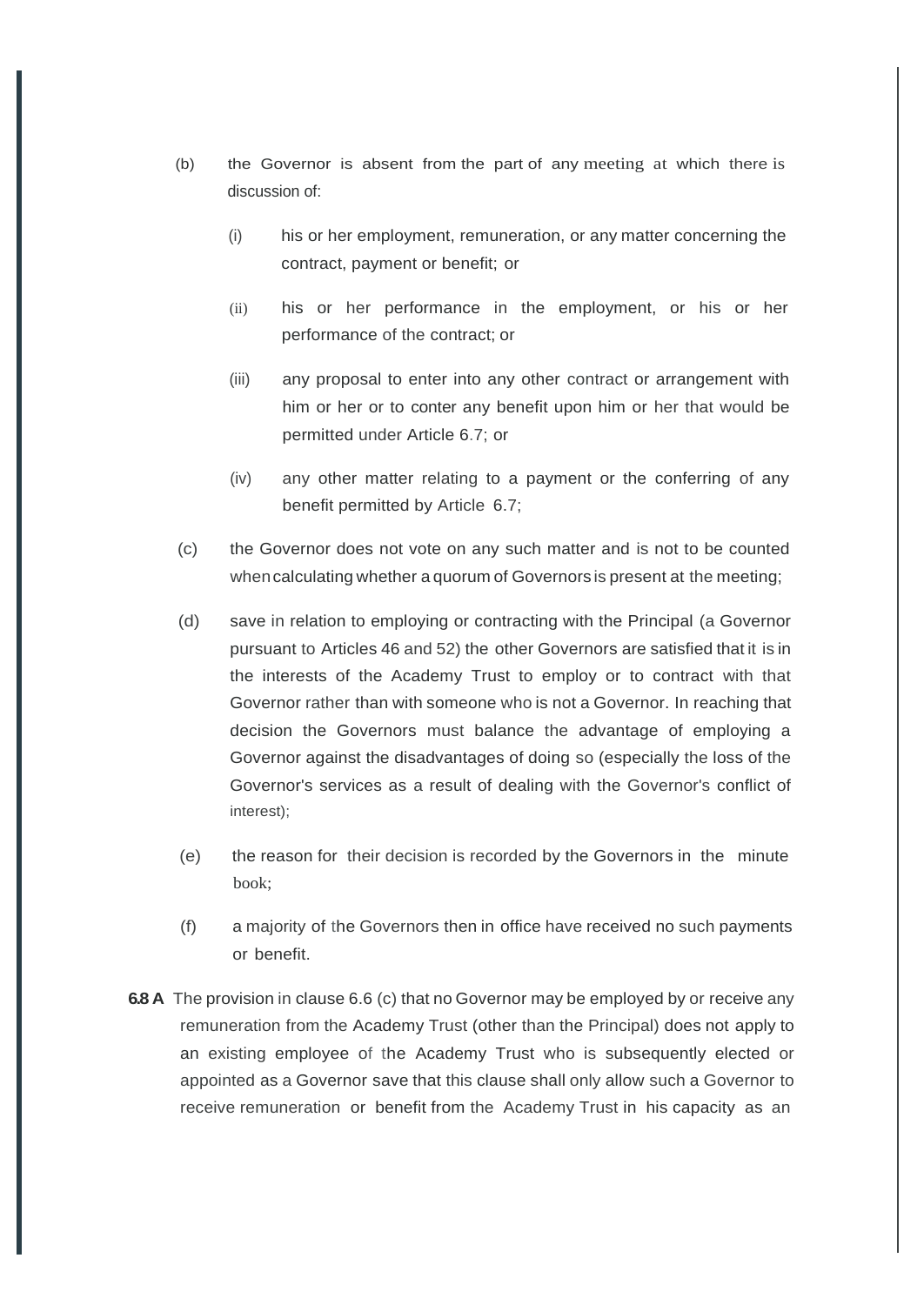employee of the Academy Trust and provided that the procedure as set out in Articles 6.8(b)(i), (ii) and 6.8 (c) is followed.

- **6.9** In Articles 6.2-6.9:
	- (a) "Academy Trust" shallinclude any company in which the Academy Trust:
		- holds more than 50% of the shares; or
		- controls more than 50% of the voting rights attached to the shares; or
		- has the right to appoint one or more directors to the board of the company.
	- (b) "Governor" shall include any child, stepchild, parent, grandchild, grandparent, brother, sister or spouse of the governor or any person living with the governor as his or her partner.
	- (c) The employment or remuneration of a Governor includes the engagement or remuneration of any firm orcompany in whichthe Governor is:
		- (i) a partner;
		- (ii) anemployee
		- (iii) a consultant;
		- (iv) adirector;
		- (v) a member;or
		- (vi) a shareholder, unless the shares of the company are listed on a recognised stock exchange and the Governor holds less than 1% of the issued capital.
- 7 The liability of themembers of the Academy Trust is limited.
- 8 Every member of the Academy Trust undertakes to contribute such amount as may be required (not exceeding £10) to the Academy Trust's assets if it should be wound up while he or she is a member or within one year after he or she ceases to be a member, for payment of the Academy Trust's debts and liabilities before he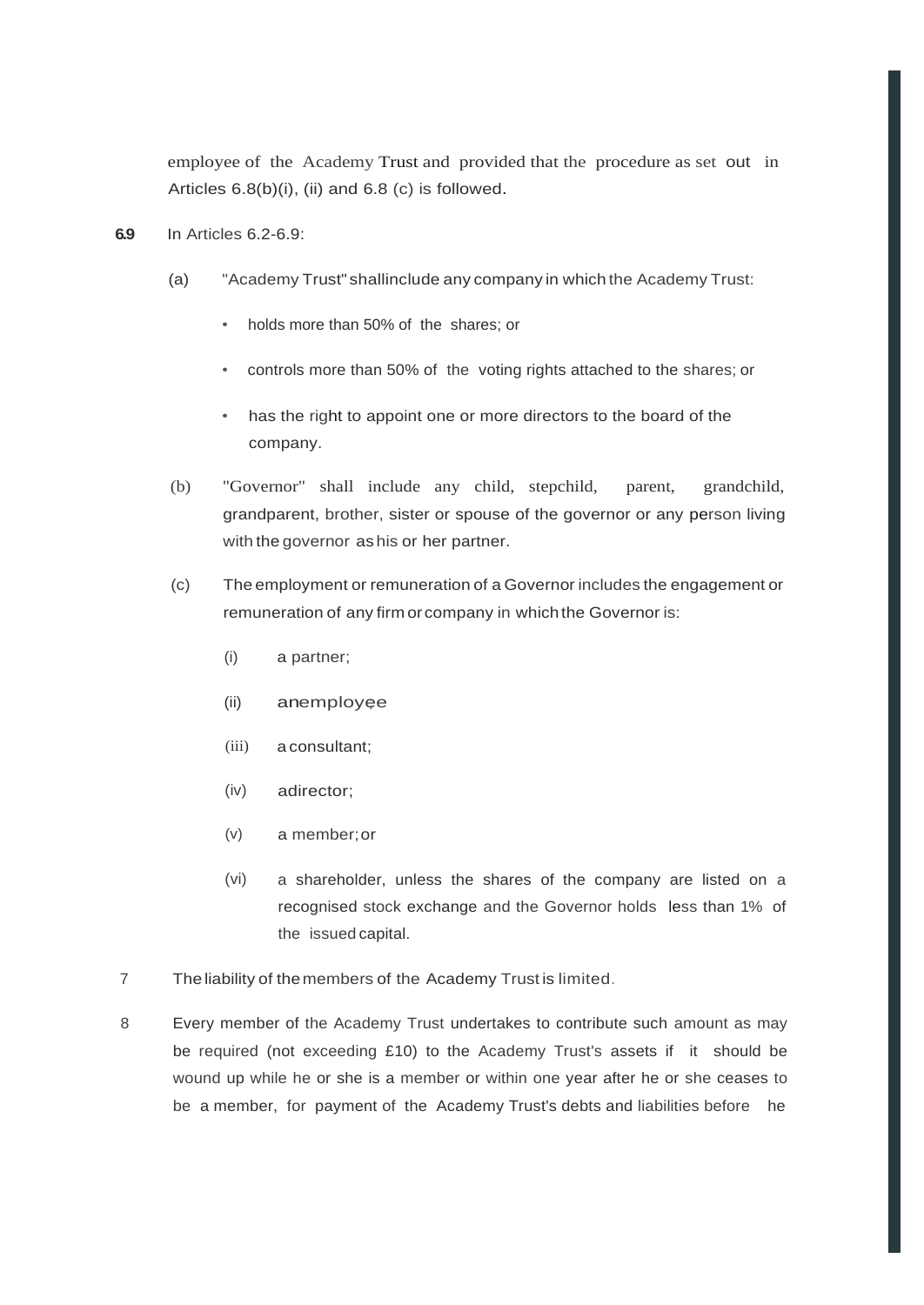or she ceases to be a member, and of the costs, charges and expenses of winding up, and for the adjustment of the rights of the contributories among themselves.

- 9 If the Academy Trust is wound up or dissolved and after all its debts and liabilities (including any under section 483 of the Education Act 1996) have been satisfied there remains any property it shall not be paid to or distributed among the members of the Academy Trust, but shall be given or transferred to some other charity or charities having objects similar to the Object which prohibits the distribution of its or their incomeand property to an extent at least as great as is imposed on the Academy Trust by Article 6 above, chosen by the members of the Academy Trust at or before the time of dissolution and if that cannot be done then to some other charitable object.
- 10 No alteration or addition shall be made to or in the provisions of the Articles without the written consent of the Secretary of State.
- 11 No alteration or addition shall be made to or in the provisions of the Articles which would have the effect that:

(a)the Academy Trust would cease to be a company to which section 60 of the Companies Act 2006 applies; or

(I;>) that the Academy Trust would cease to be a charity.

#### **MEMBERS**

- 12 The Members of the Academy Trust shall comprise:
	- (a) the signatories to the Memorandum;
	- (b) not used;
	- (c) 1 person appointed by the Secretary of Stat e, in the event that the Secretary of Stateappoints a person for thispurpose;
	- (d) the chairman of the Governors;
	- (e) any person appointed under Article 16.
- 13 Each of the persons entitled to appoint Members in Article 12 shall have the right from time to timeby written notice delivered to the Offi ce to remove any Member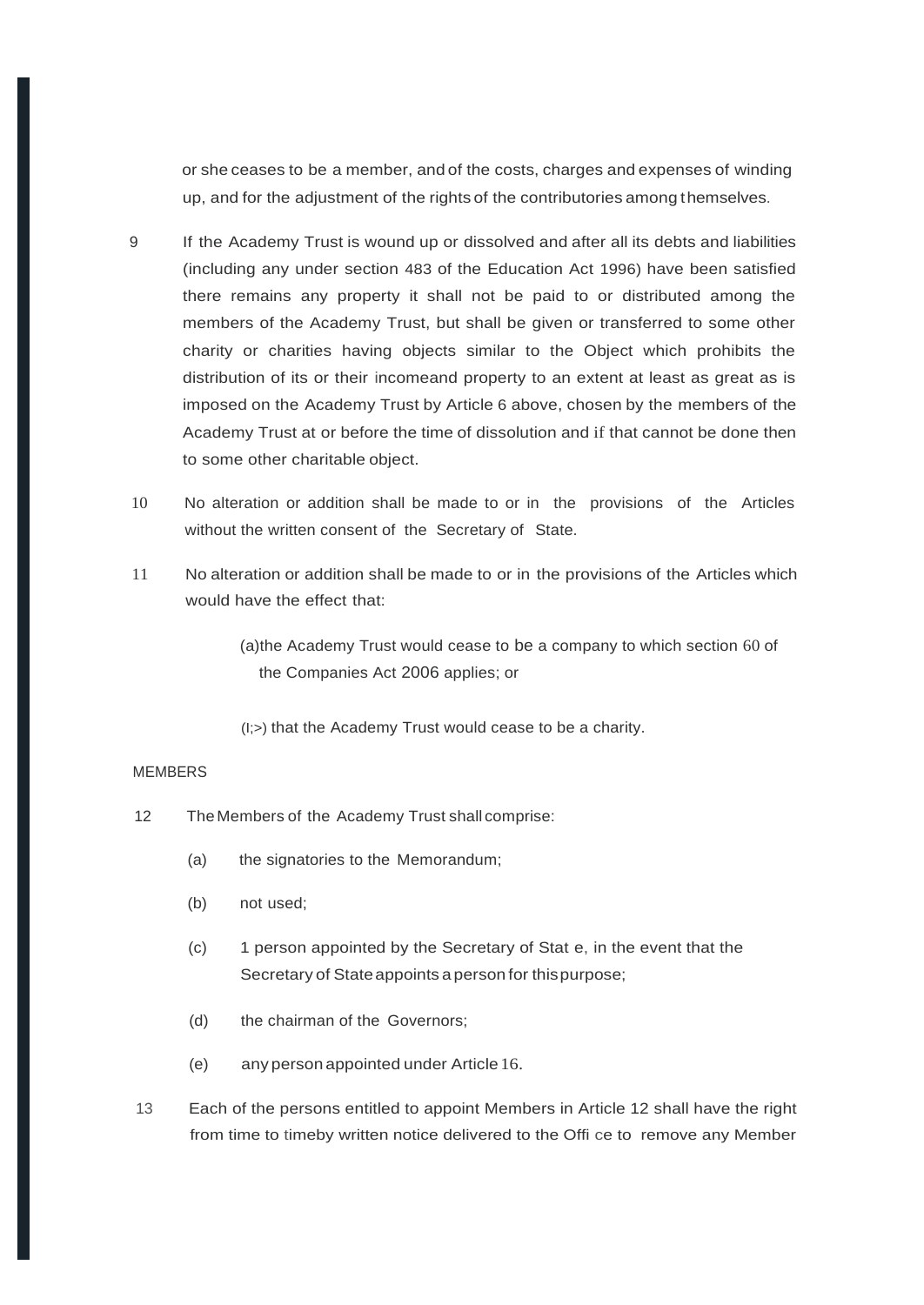appointed by them and to appoint a replacement Member to fill a vacancy whether resulting from such removal or otherwise.

- 14 If any of the persons entitled to appoint Members in Article 12:
	- (a) in the case of anindividual, die or become legally incapacitated;
	- (b) in the case of a corporate entity, cease to exist and are not replaced by a successorinstitution; or
	- (c) becomes insolvent or makes any arrangement or composition with their creditors generally,

their right to appoint Members under these Articles shall vest in the remaining Members.

- 15 Membership will terminate automatically if:
	- (a) a Member (which is a corporate entity) ceases to exist and is not replaced by a successorinstitution;
	- (b) a Member (which is an individual) dies or becomes incapable by reason of mental disorder, illness or injury of managing and administering his own affairs; or
	- (c) aMember becomesinsolvent or makes anyarrangement or composition with that Membe'rs creditors generally;
	- (d) a Member whois also a Governor ceases to be a Governor.
- 16 The Members may agree unanimously in writing to appoint such additional Members as they think fit and may unanimously (save that the agreement of the Member(s) to be removed shall not be required) in writing agree to remove any such additional Members.
- 17 Every person nominated to be a Member of the Academy Trust shall either sign a written consent to become a Member or sign the register of Members on becoming a Member.
- 18 Any Member may resign provided that after such resi gnation the number of Members is not less than three. A Member shall cease to be one immediately on the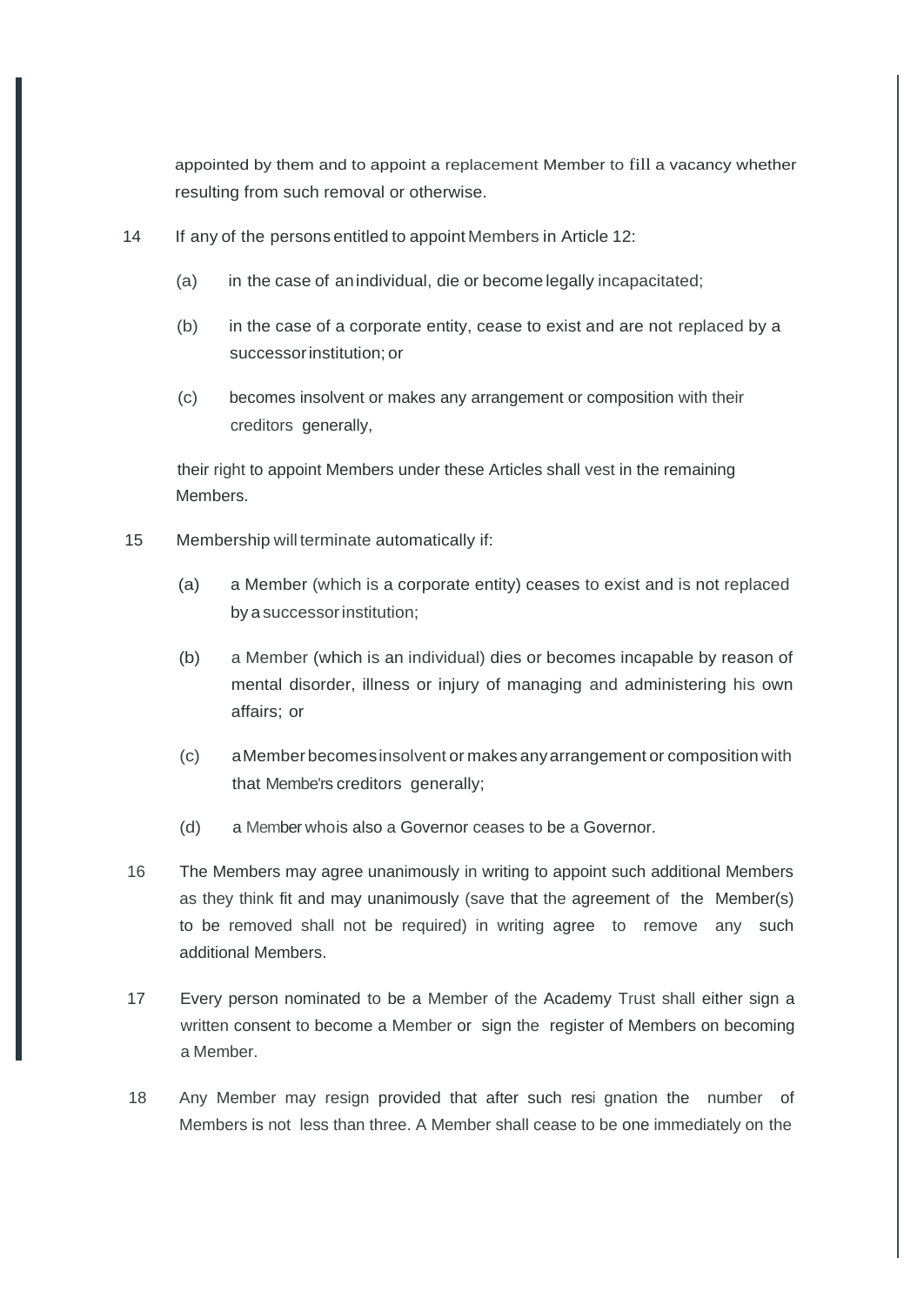receipt by the Academy Trust of a notice in writing signed by the person or persons entitled to remove him under Articles 13 or 16 provided that no such notice shall take effect when the number of Members is less than three unless it contains or is accompanied by the appointment of areplacement Member.

#### GENERAL MEETINGS

- 19 The Academy Trust shall hold an Annual General Meeting each year in addition to any other meetings in that year, and shall specify the meeting as such in the notices calling it; and not more than fifteen months shall elapse between the date of one Annual General Meeting of the Academy Trust and that of the next. Provided that so long as the Academy Trust holds its first Annual General Meeting within eighteen months of its incorporation, it need not hold it in the year of its incorporation or in the following year. The Annual General Meeting shall be held at such tim e and place as the Governors shall appoint. All meetings other than Annual GeneralMeetingsshallbecalledGeneralMeetings.
- 20 The Governors may call general meetings and, on the requisiti on of Members pursuant to the provisions of the Companies Act 2006, shall forthwith proceed to convene a general meeting in accordance with that Act. If there are not within the United Kingdom sufficient Governors to call a general meeting, any Governor or anyMember of the Academy Trust may callageneralmeeting.

#### NOTICE OF GENERAL MEETINGS

- 21 General meetings shall be called by at least fourteen clear days' notice but a general meeting may be called by shorter notice if it is so agreed by a majority in number of Members having a right to attend and vote and together representing not less than 90% of the total voting rights at that meeting. The notice shall specify the time and place of the meeting and the general nature of the business to be transacted and, in the case of an Annual General Meeting, shall specify the meeting as such. The notice shall also state that the Member is entitled to appoint a proxy. The notice shall be given to all the Members, to the Governors and auditors.
- 22 The accidental omission to give notice of a meeting to, or the non-receipt of notice of a meeting by, any person entitled to receive notice shall not invalidate the proceedings at thatmeeting.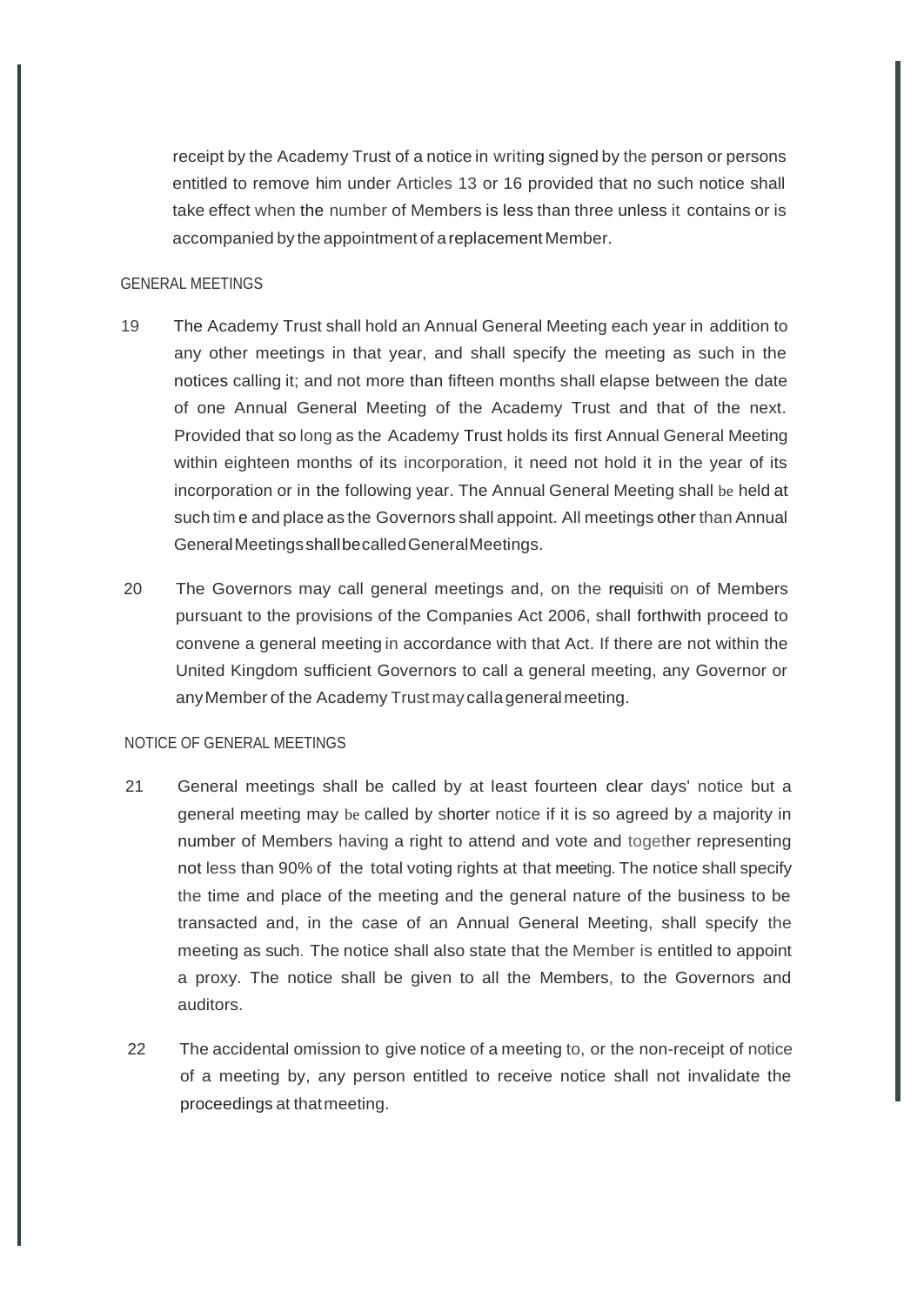#### PROCEEDINGS AT GENERAL MEETINGS.

- 23 No business shall be transacted at any meeting unless a quorum is present. A Member counts towards the quorum by being present either in person or by proxy. Two persons entitled to vote upon the business to be tran sacted, each being a Member or a proxy of a Member or a duly authorised representative of a Member organisation shall constitute aquorum.
- 24 If a quorum is not present within half an hour from the time appointed for the meeting, or if during a meeting a quorum ceases to be present, the meeting shall stand adjourned to the same day in the next week at the same time and place or to suchtimeandplaceasthe Governorsmaydetermine.
- 25 The chairman, if any, of the Governors or in his absence some other Governor nominated by the Governors shall preside as chairman of the meeting, but if neither the chairman nor such other Governor (if any) be present within fifteen minutes after the time appointed for holding the meeting and willing to act, the Governors present shall elect one of their number to be chairman and, if there is only one Governor present and willing to act, he shall be the chairman.
- 26 If no Governor is willing to act as chairman, or if no Governor is present within fifteen minutes after the time appointed for holding the meeting, the Members present and entitled to vote shall choose one of their number to be chairman.
- 27 A Governor shall, notwithstanding that he is not a Member, be entitl ed to attend andspeakat anygeneralmeeting.
- 28 The chairman may, with the consent of a majority of the Members at a meeting at which a quorum is present (and shall if so directed by the meeting), adjourn the meeting from time to time and from place to place, but no business shall be transacted at any adjourned meeting other than the business which might properly have been transacted at the meeting had the adjournment not taken place. When a meetingis adjourned for fourteen days or more, at least seven clear days' notice shall be given specifying the time, date and place of the adjourned meeting and the general nature of the business to be t ransacted. Otherwise it shall not be necessaryto giveany suchnotice.
- 29 A resolution **put** to the vote of the meeting shall be decided on a show of hands unless before , or on the declaration of the result of the show of hands a poll is duly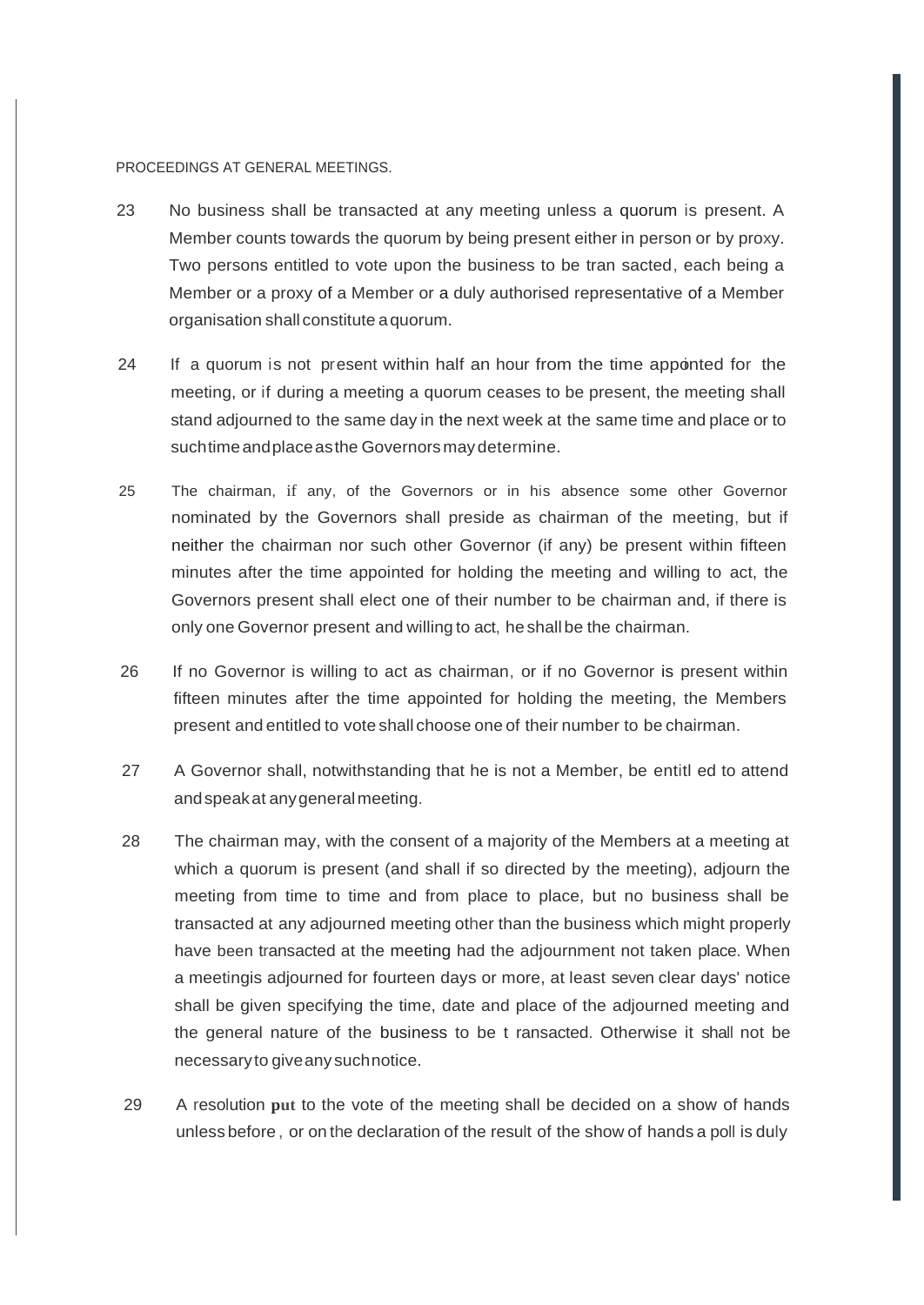demanded. Subject to the provisions of the Companies Act 2006, a poll may be demanded:·

- (a) by thechairman; or
- (b) by at least two Members having the right to vote at the meeting; or
- (c) by a Member or Members representing not less than one-tenth of the total votingrights of all theMembers having the right to vote at the meeting.
- 30 Unless a pollis duly demanded a declaration by the chairman that a resolution has been carried or carried unanimously, or by a particular majority, or lost, or not carried by a particular majority and an entry to that effect in the minutes of the meeting shall be conclusive evidence of the fact without proof of the number or proportion of the votes recorded in favour of or against suchresolution.
- 31 The demand for a poll may be withdrawn, before the poll is taken, but only with the consent of the chairman. The withdrawal of a demand for a poll shall not invalidate the result of a show of hands declared before the demand for the poll wasmade.
- 32 A poll shall be taken as the chairman directs and he may appoint scrutineers (who need not be Members) and fix a time, date and place for declaring the results. The result of the poll shall be deemed to be the resolution of the meeting at which the pollwasdemanded.
- 33 A poll demanded on the election of the chairman or on a question of adjournment shall be taken immediately. A poll demanded on any other question shall be taken either immediately or at such time, date and place as the chairman directs not being more than thirty days after the pollisdemanded. The demand for a poll shall not prevent continuance of a meeting for the transaction of any business other than the question on which the pollis demanded. If a pollis demanded before the declaration of the result of a show of hands and the demand is duly withdrawn, the meeting shallcontinue as if the demand hadnot been made.
- 34 No notice need be given of a poll not taken immediately if the time, date and place at which it is to be taken are announced at the meeting at which it is demanded. In other cases at least seven clear days' notice shall be given specifying the time, date and place at which the pollis to be taken.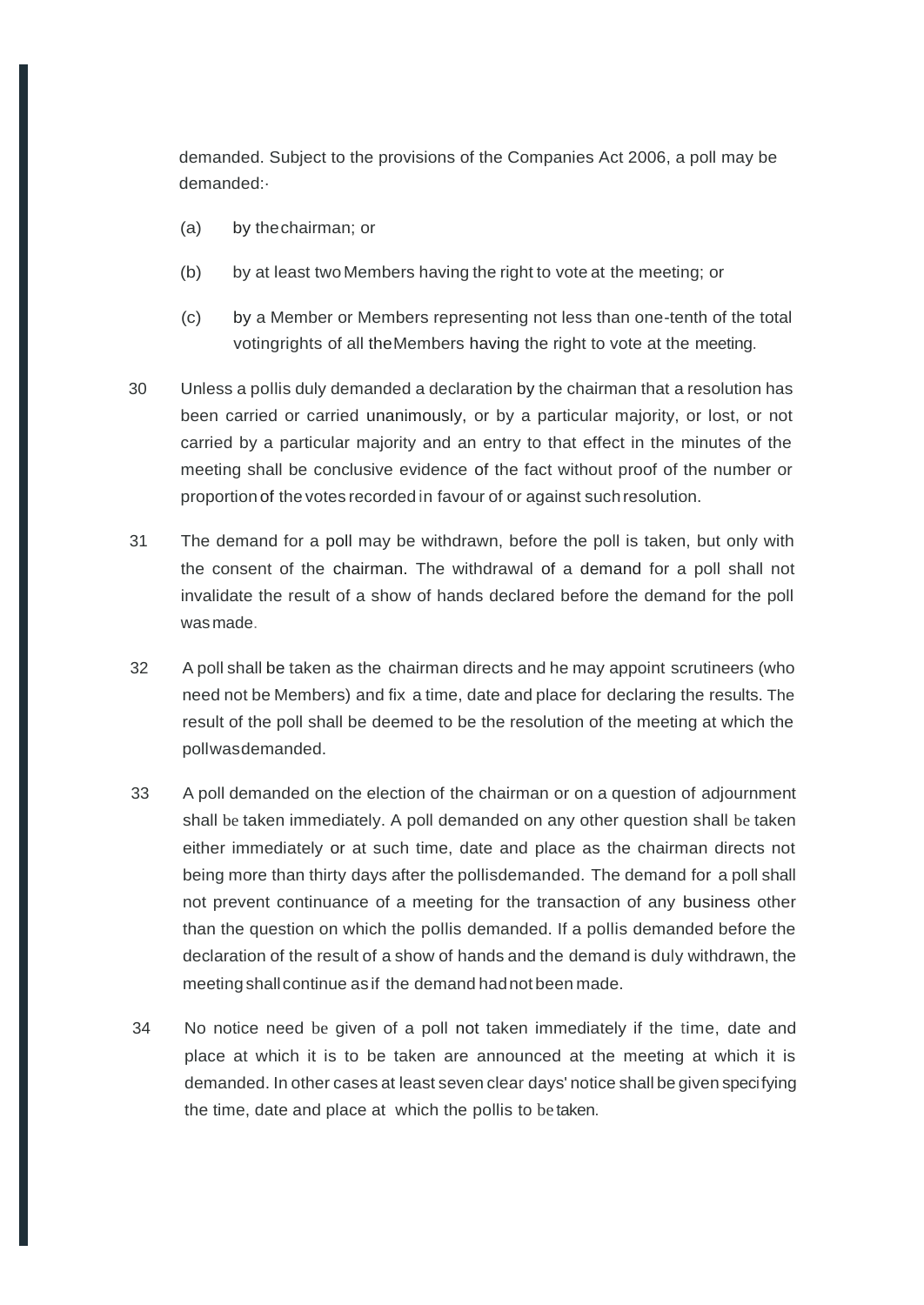35 A resolution in writing agreed by such number of Members as required if it had been proposed at a general meeting shall be as effectual as if it had been passed at a general meeting duly convened and held provided that a copy of the proposed resolution has been sent to every Member. The resolution may consist of several instruments in the like form each agreed by one or more Members.

#### VOTES OF **MEMBERS**

- 36 On the show of hands every Member present in person shall have one vote. On a poll every Member present in person or by proxy shall have one vote.
- 37 Notused.
- 38 No Member shall be entitled to vote at any general meeting unless all moneys then payable by him to the Academy Trust have beenpaid.
- 39 No obj ections shall be raised to the qualifi cation of any person to vote at any general meeting except at the meeting or adjourned meeting at which the vote objected to is tendered, and every vote not disallowed at the meeting shall be valid. Any objection made in due time shall be referred to the chairman whose decision shallbe final and conclusive.
- 40 An instrument appointing a proxy shall be in writing, signed by or on behalf of the appointer and shall be in the following form (or in a form as near thereto as circumstances allow or in any other form which is usual or which the Governors may approve}

"I/ We, ........ , of ........., being a Member/Members of the above named Academy Trust, hereby appoint .•.... of ......, or in his absence ...•. ... of ....... as my/our proxy to vote in my/our name[s] and on my/our behalf at the annual general meeting/ general meeting of the Academy Trust to be held on..... 20[ ], and at any adjournment thereof.

Signed on.... . 20[ ] "

41 Where it is desired to afford Members an opportunity of instructing the proxy how he shall act the instrument appointing a proxy shall be in the following form (or in a form as near thereto as circumstances allow or in any other form which is usual or whichtheGovernorsmayapprove)·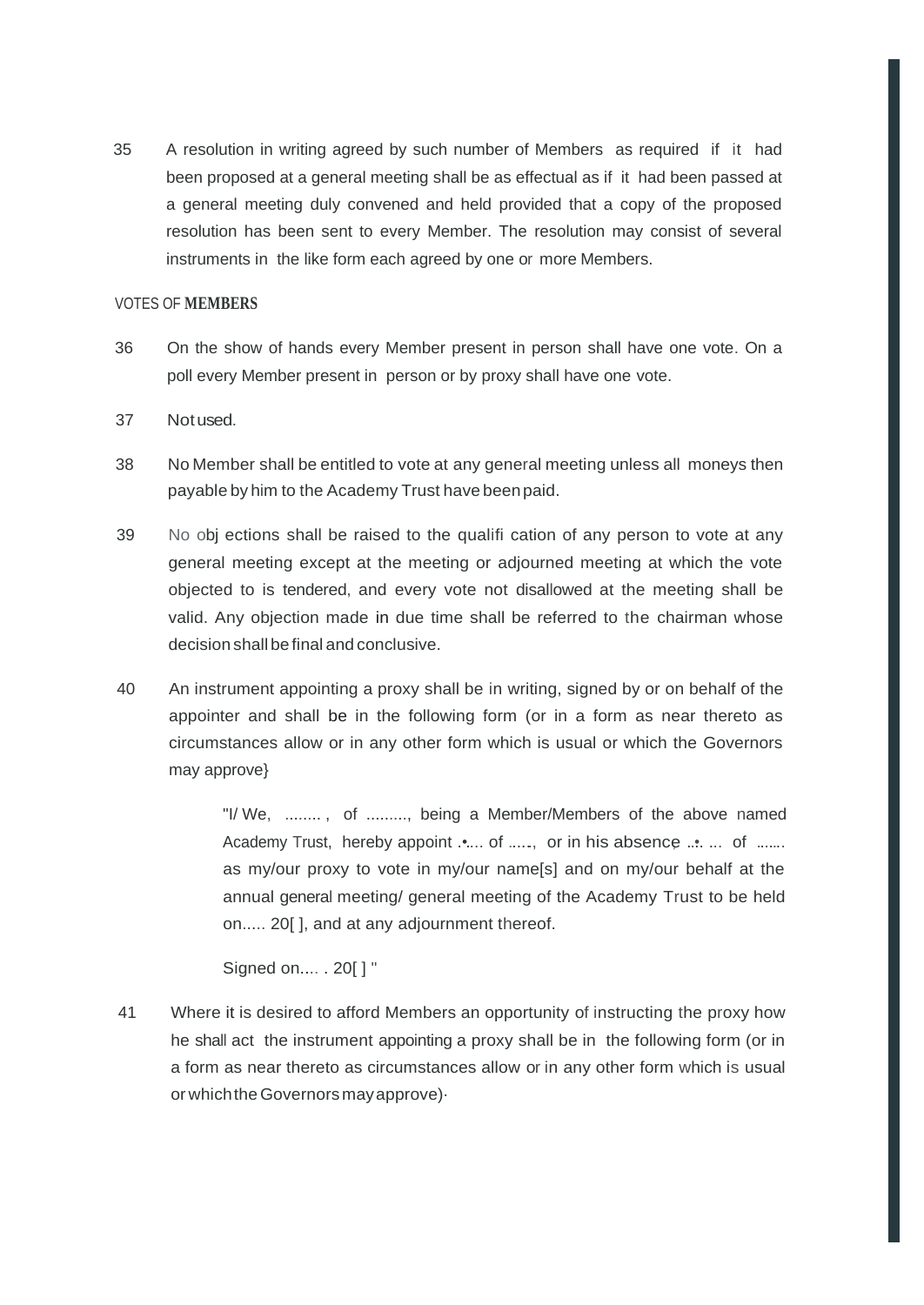"I/We, ......., of ......., being a Member/Members of the above-named Academy Trust, hereby appoint .... of ......., or in his absence, •.... of ......, as my/our proxy to vote in my/our name[s] and on my/ our behalf at the annual general meeting/ general meeting of the Academy Trust , to be held on .... 20( ], and at any adjournment thereof.

This form is to be used in respect of the resolutions mentioned below as follows:

Resoluti on No. 1 \*for \* against

Resolution No. 2 \*for \* against.

Strike out whichever is not desired.

Unless otherwise i nstructed, the proxy may vote as he thinks fit or abstain from voting.

Signed on.... 20[ ]"

- 42 The instrument appointing a proxy and any authority under which it is signed or a copy of such authority certified by a notary or in some other way approved by the Governorsmay:
	- (a) be deposited at the office or at such other place within the United Kingdom as is specified in the notice convening the meeting or in any instrument of proxy sent out by the Academy Trust in relation to the meeting not less than 48 hours before the time for holding the meeting or adjourned meeting at which the person namedin the instrument proposes to vote, or
	- (b) in the case of a poll taken more than 48 hours after it is demanded, be deposited as aforesaid after the poll has been demanded and not less than 24 hours before the time appointed for the taking of the poll;
	- (c) where the poll is not taken forthwith but is t aken not more than 48 hours after it was demanded, be delivered at the meeting at which the poll was demanded to the chairman or to the Secretary or to any Governor;

and an instrument of proxy which is not deposited or deli vered in a manner so permitted shall be invalid.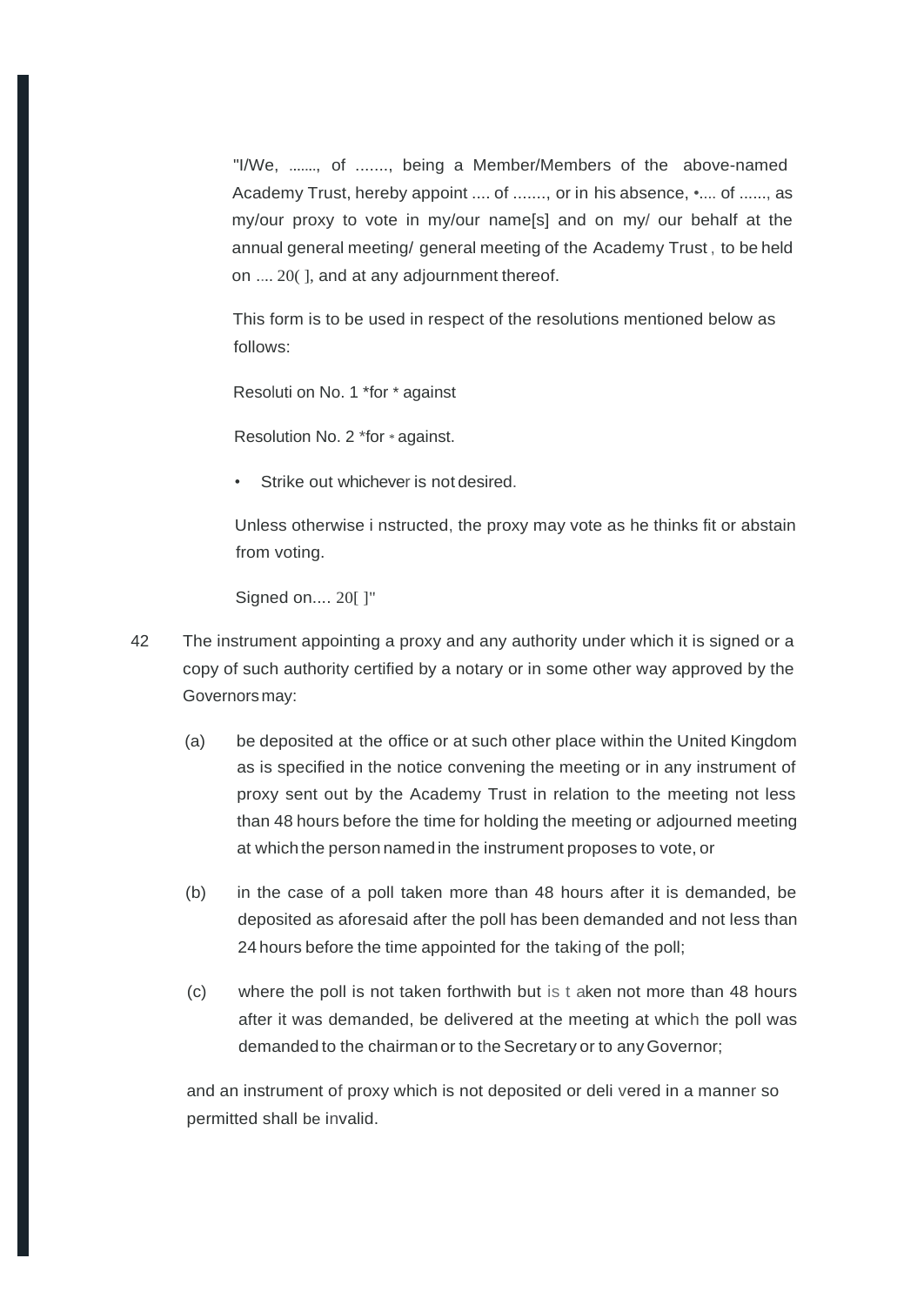- 43 A vote given or polldemanded by proxy or by the duly authorised representative of a corporation shall be valid notwithstanding the previous determination of the authority of the person voting or demanding a poll unless notice of the determination was received by the Academy Trust at the office or at such other place at which the instrument of proxy was duly deposited before the commencement of the meeting or adjourned meeting at which the vote given or the poll demanded or (or in the case of a poll taken otherwise than on the same day as the meeting or adjourned meeting) the time appointed for taking the poll.
- 44 Any organisation which is a Member of the Academy Trust may by resolution of its board of directors or other governing body authorise such person as it thinks fit to act as its representative at any meeting of the Academy Trust, and the person so authorised shall be entitled to exercise the same powers on behalf of the organisation which he represents as that organisation could exercise if it were an individualMember of the Academy Trust.

#### **GOVERNORS**

- 45 The number of Governors shall be not less than three but (unless otherwise determined by ordinary resolution) shall not be subject to any maximum.
- 46 Subject to Articles 48·49 and 64, the Academy Trust shall have the following Governors:
	- (a) Up to 1 Governor, appointed under Article 50;
	- (b) up to 1 LA Governor if appointed under Article 51;
	- (c) 6ParentGovernorsappointedunderArticles 53·58 ;
	- (d) up to 3 Staff Governors appointed under Article SSA (not including the Principal);
	- (e) the Principal;
	- **(f)** up to 7Community Governors appointed under Article **588;**
	- (g) anyAdditional Governors, if appointed under Article 62, 62A or 68A; and
	- (h) any Further Governors, if appointed under Article 63 or Article 68A;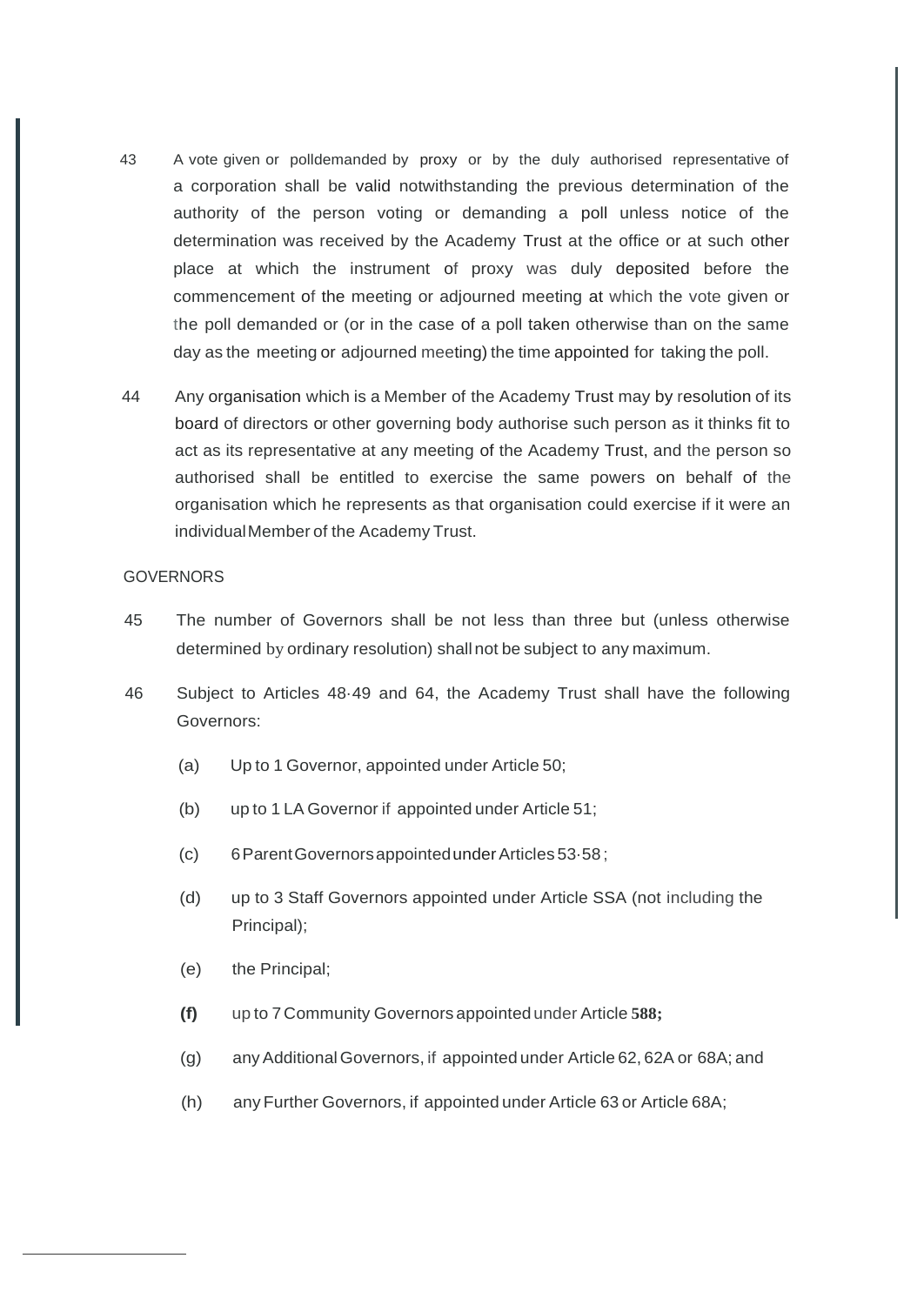- 47 The Academy Trust may also have any Co-opted Governor appointed under Article 59.
- 48 The first Governors shall be those persons named in the statement delivered pursuant to sections 9 and12of theCompanies Act2006.
- 49 future Governors shall be appointed or elected, as the case may be, under these Articles. Where it is not possible for such a Governor to be appointed or elected due to the fact that an Academy has not yet been established or the Principal has not been appointed, then the relevant Article or part thereof shallnot apply.

#### **APPOINTMENT** OF GOVERNORS

- 50 The Members may appoint up to 1 Governor save that no more than one third of the total number of individuals appointed as Governors shall be employees of the Academy Trust (including the Principal).
- 51 The LA may appoint the LAGovernor.
- 52 ThePrincipal shall be treated for all purposes as being an ex officio Governor.
- 53 Subject to Article 57, the Parent Governors shall be elected by parents of registered pupils at the Academy. A Parent Governor must be a parent of a pupil at the Academy at the time when heis elected.
- 54 The Governing Body shall make all necessary arrangements for, and determine all other matters relating to, an election of Parent Governors, including any question of whether a person is a parent of a registered pupil at the Academy. Any election of Parent Governors whichis contested shall be heldby secret ballot.
- 55 The arrangements made for the election of a Parent Governor shall provide for every person who is entitled to vote in the election to have anopportunity to do so by post or, if he prefers, by having his ballot paper returned to the Academy Trust by a registered pupil at the Academy.
- 56 Where a vacancy for a Parent Governor is required to be filled by election, the Governing Body shall take such steps as are reasonably practical to secure that every person who is known to them to be a parent of a registered pupil at the Academy is inform ed of the vacancy and that it is required to be filled by election, informed that he is enti tled to stand as a candidate, and vote at the election, and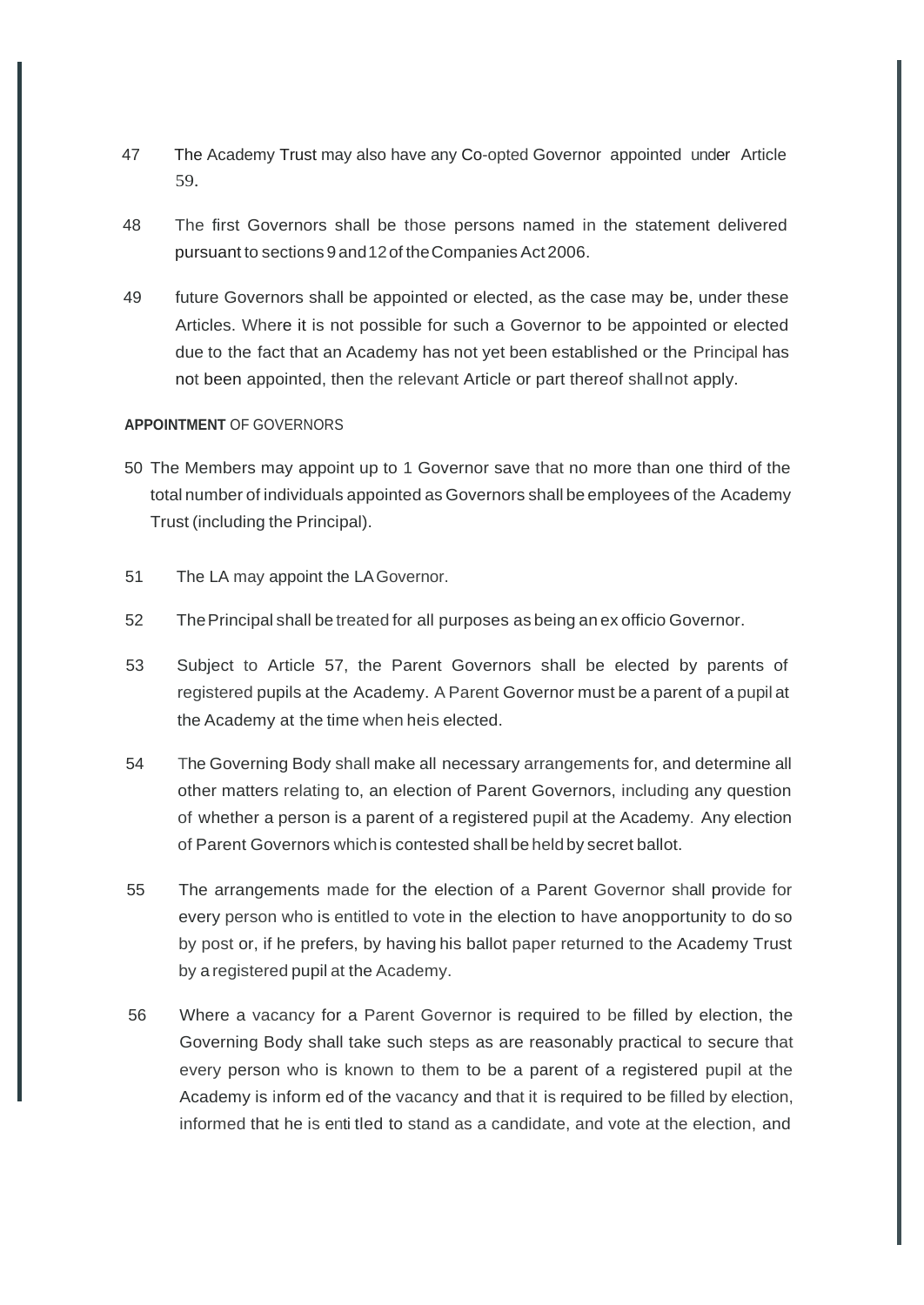given an opportunity to do so.

- 57 *The* number of Parent Governors required shall be made up by Parent Governors appointed by the Governing Body if the number of parents standing for election is less thanthe number of vacancies.
- 58 In appointing a Parent Governor the Governing Body shall appoint a person who is the parent of a registered pupil at the Academy; or where it is not reasonably practical to do so, a person who is the parent of a child of compulsoryschool age.
- 58A The Governing Body shall make all necessary arrangements for, and determine all matters relating to, the election and removal of Staff Governors.
- 588 TheCommunity Governorsmaybe appointed by theGoverningBody providedthat thepersonwhois appointedasa Community Governoris:
	- (a) aperson wholives or worksin thecommunity served by the Academy; or
	- (b) a person who, in the opinion of the Governing Body, is committed to the government andsuccess of the Academy.

TheGovernors may not appoint an employee of the Academy Trust as a Community Governor if the number of Governors who are employed by the Academy Trust (including the Principal) would thereby exceed one third of the total number of Governors.

### CO-OPTED **GOVERNORS**

59 The Governors may appoint up to 2 Co-opted Governors. A 'Co-opted Governor' means a person who is appointed to be a Governor by being Co-opted by Governors who have not themselves been so appointed. The Governors may not co-opt an employee of the Academy Trust as a Co-opted Governor if thereby the number of Governors who are employees of the Academy Trust would exceed one third of the totalnumber of Governors (including the Principal).

### APPOINTMENT OF ADDITIONAL GOVERNORS

60 The Secretary of State may give a warning notice to the Governors where he i s satisfied: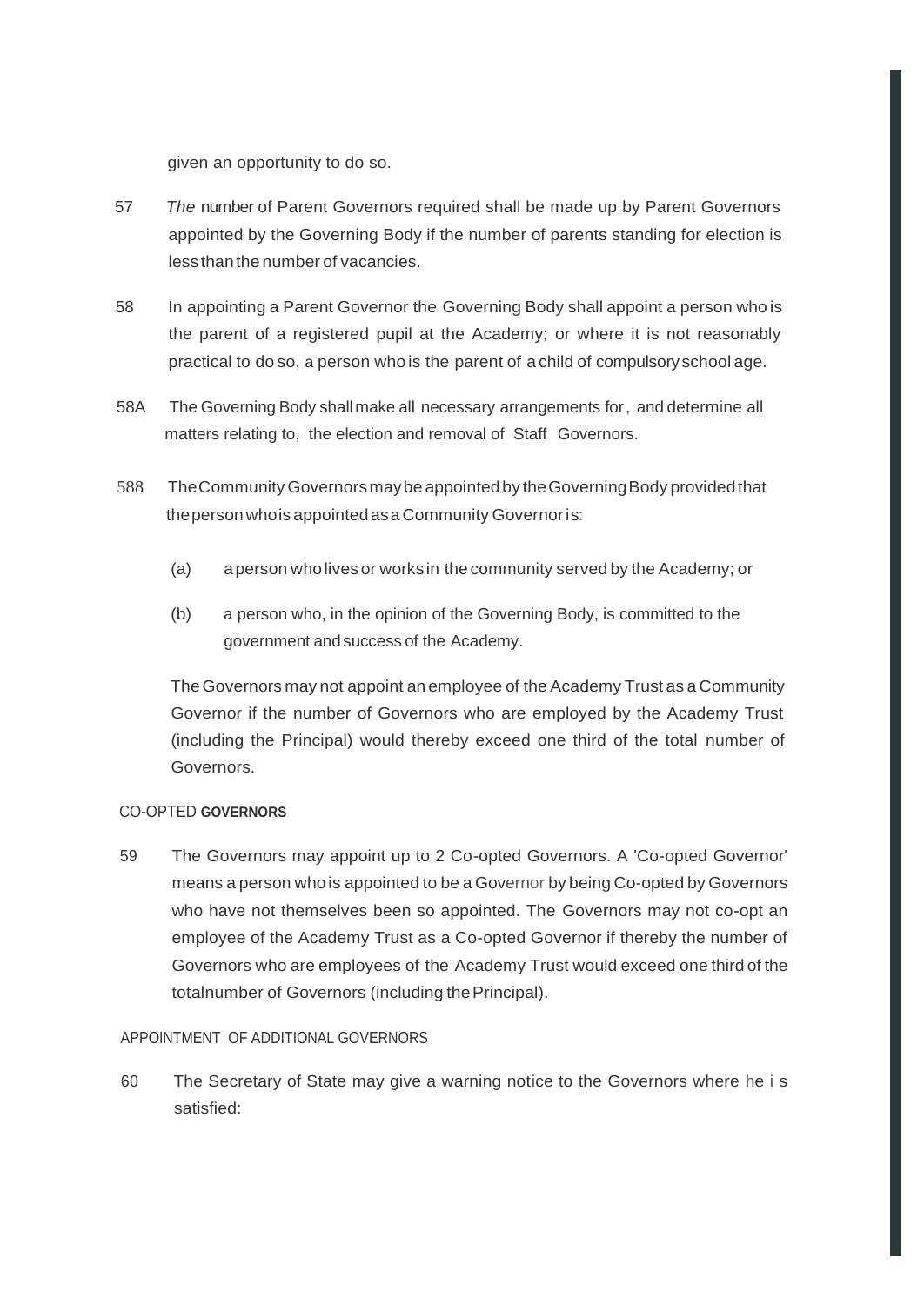- (a) that the standards of performance of pupils at the Academy are unacceptably low, or
- (b) that there has been a serious breakdown in the way the Academy is managed or governed, or
- (c) that the safety of pupils or staff of the Academy is threatened (whether by a breakdown of discipline or otherwise).
- 61 For the purposes of Article 60 a ' warning notice' is a notice in writing by the Secretary of State to the Academy Trust delivered to the Office setting out:
	- (a) thematters referred to in Article 60;
	- (b) the action which he requires the Governors to take in order to remedy those matters; and
	- (c) the period within which that action is to be taken by the Governors ('the compliance period').
- 62 The Secretary of State may appoint such Additional Governors as he thinks fit if the Secretary of Statehas:
	- (a) given the Governors a warning notice in accordance withArticle 60; and
	- (b) the Governors have failed to comply, or secure compliance, with the notice to the Secretary of State's satisfaction within the compliance period.
- 62A The Secretary of State may also appoint such Additional Governors where following an Inspection by the Chief Inspector in accordance with the Education Act 2005 (an "Inspecti on" ) the Academy Trust receives an Ofsted grading (being a grade referred to in The Framework for School Inspection or any modifi cati on or replacement of that document for the time being in force) which amounts to a drop, either from one Inspection to the next Inspection or between any two Inspections carried out within a 5 year period, of two Ofsted grades. For the purposes of the foregoing the grade received by John Ferneley College shall be regarded as the grade received by the Academy.
- 63 The Secretary of State may also appoint such Further Governors as he thinks fit if a Special Measures Terminat i on Event (as defined in the Fundi ng Agreement) occurs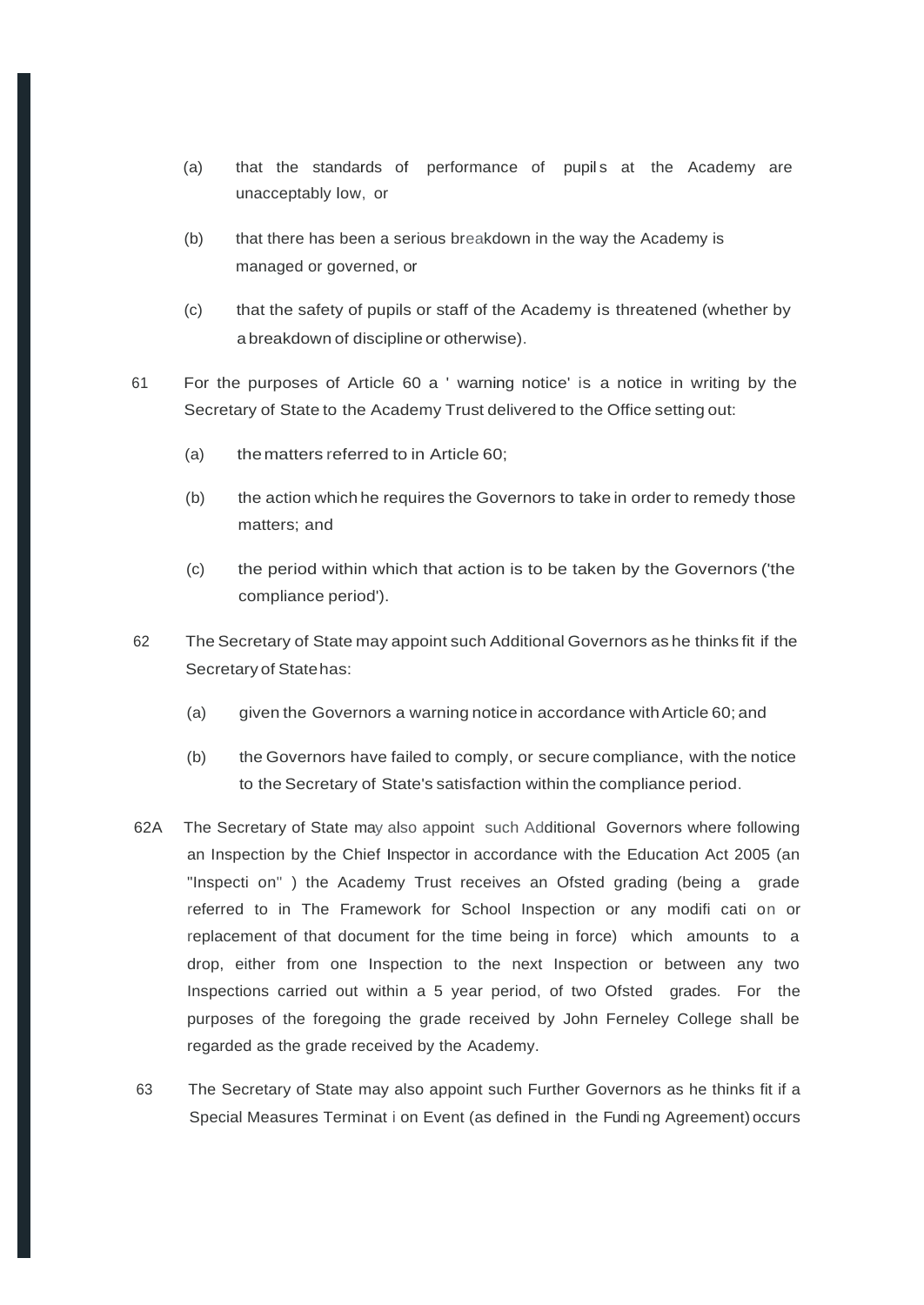in respect of the Academy.

64 Within 5 days of the Secretary of State appointing any Additional or Further Governors in accordance with Articles 62, 62A or 63, any Governors appointed under Article 50 and holding office immediately preceding the appointment of such Governors, shall resign immediately and the Members' power to appoint Governors under Article 50 shall remain suspended until the Secretary of State removes one or more of the Additional or Further Governors.

#### TERM OF OFFICE

65 The term of office for any Governor shall be 4 years, save that this time limit shall not apply to the Principal. Subject to remaining eligible to be a particular type of Governor, anyGovernor may be re-appointed or re-elected.

### RESIGNATION AND REMOVAL

- 66 A Governor shall cease to hold office if he resigns his office by notice to the Academy Trust (but only if at least three Governors will remain in office when the notice of resignation is to take effect).
- 67 A Governor shall cease to holdoffice if he is removed by the person or persons who appointed him. This Article does not apply in respect of a Parent Governor.

Co-opt ed Governors appointed in accordance with Article 59 may be removed by a resolution of the Governing Body provided that no Co-opted Governor may vote on the removalof another Co-opted Governor.

Community Governors appointed in accordance with Article 46(f) may be removed by a resolution of the Governing Body.

- 67A. Co-opted Governors appointed in accordance with Article 59 may be removed by a resolution of the Governing Body provided that no Co-opted Governor may vote on the removalof another Co-optedGovernor.
- 678. Community Governors appointed in accordance with Article 586 may be removed by a resolution of the Governing Body.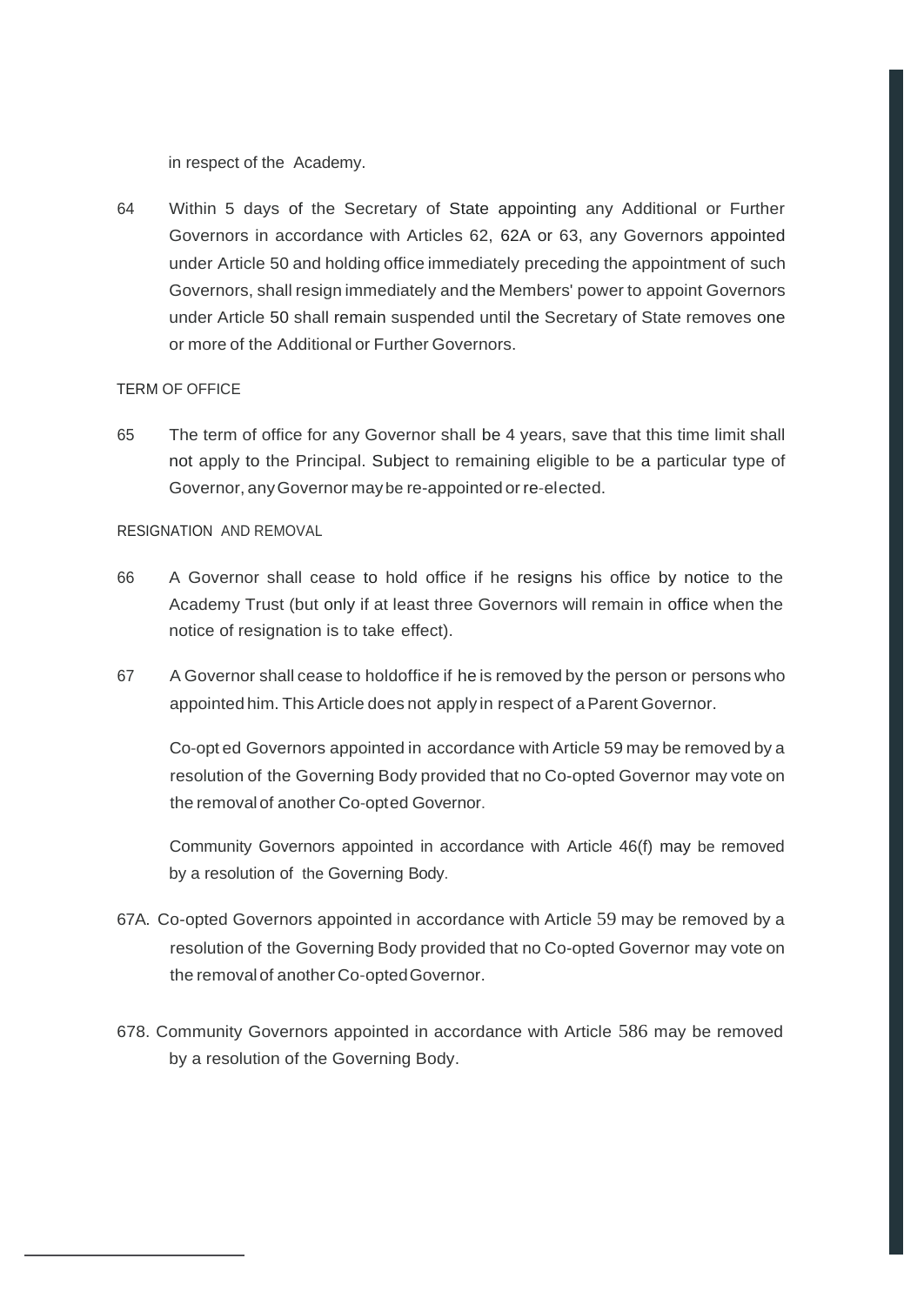- 68 Where a Governor resigns his office or is removed from office, the Governor or, where he is removed from office, those removing him, shall give written notice thereof to the Secretary.
- 68A Where an Additional or Further Governor appointed pursuant to Articles 62, 62A or 63 ceases to hold office as a Governor for any reason, other than being removed by the Secretary of State, the Secretary of State shall be entitled to appoint an Additional or Further Governor in hisplace.

#### DISQUALIFICATION OF GOVERNORS

- 69 No person shall be qualified to be a Governor unless he is aged 18 or over at the date of his election or appointment. No current pupil of the Academy shall be a Governor.
- 70 A Governor shall cease to hold office if he becomes incapable by reason of mental disorder, illness or injury of managing or administering his own affairs.
- 71 A Governor shall cease to hold office if he is absent without the permission of the Governors from all their meetings held within a period of six months and the Governors resolvethat hisoffice be vacated.
- **72** A person shall be disqualified from holding or continuing to hold office **as a** Governor if:
	- (a) his estate has been sequestrated and the sequestration has not been discharged, annulled or reduced; or
	- (b) heis the subject of a bankruptcy restricti onsorder or aninterim order.
- 73 A person shall be disqualified from holding or continuing to hold office as a Governor at any time when he is subject to a disqualification order or a disqualification undertaking under the Company Directors Disqualification **Act 1986**  or to an order made under section 429(2)(b) of the Insolvency Act 1986 (failure to pay under county court administrationorder).
- 74 A Governor shall cease to hold office if he ceases to be a Governor by virtue of any provision in the Companies Act 2006 or is disqualified from acting as a trustee by virtue of section 72 of the Charities Act 1993 (or any statutory re-enactment or modification of that provision).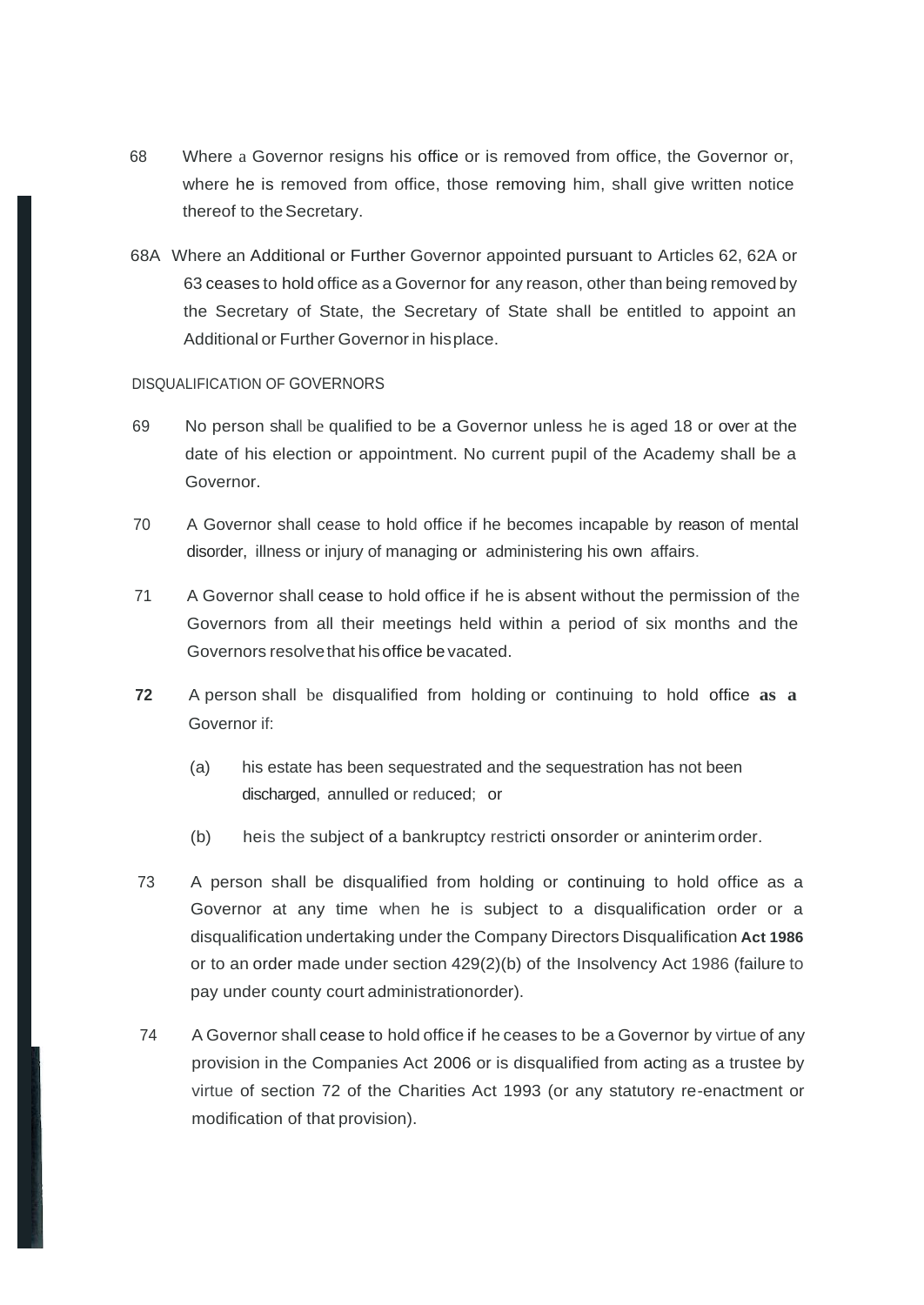- 75 A person shall be disqualified from holding or continuing to hold office as a Governor if he has been removed from the office of charity trustee or trustee for a charity by an order made by the Charity Commission or the High Court on the grounds of any misconduct or mismanagement in the administration of the charity for which he was responsible or to which he was privy, or which he by his conduct contributed to or facilitated.
- 76 A person shall be disqualified from holding or from continuing to hold office as a Governor at any time when heis:
- (a) included in the list kept by the Secretary of State under section 1 Protection of Children Act 1999; or
- (b) disqualified from working with children in accordance with Section 35 of the Criminal Justice and Court Services Act 2000; or
- (c) barred from regulated activity relating to children (within the meaning of section 3(2)oftheSafeguardingVulnerableGroupsAct2006).
- *n* A person shall be disqualified from holding or continuing to hold office as a Governor if he is a person in respect of whom a direction has been made under section 142 of the Education Act 2002 or is subject to any prohibition or restriction which takes effect as if contained in such a direction.
- 78 A person shall be disqualified from holding or continuing to hold office as a Governor where he has, at any time, been convicted of any criminal offence, excluding any that have been spent under the Rehabilitation of Offenders Act 1974 as amended, and excluding any offence for which the maximum sentence is a fine or a lesser sentence except where a person has been convicted of any offence which falls under section 72 of the Charities Act 1993.
- 79 After the Academy has opened, a person shall be disqualified from holding or continuing to hold office as a Governor if he has not provided to the chairman of the Governors a criminal records certificate at an enhanced disclosure level under section 113B of the Police Act 1997. In the event that the certificate discloses any information which would in the opinion of either the chairman or the Principal confirm their unsuitability to work with children that person shall be disqualified. If a dispute arises as to whether a person shall be disqualified, a referral shall be made to the Secretary of State to determine the matter. The determination of the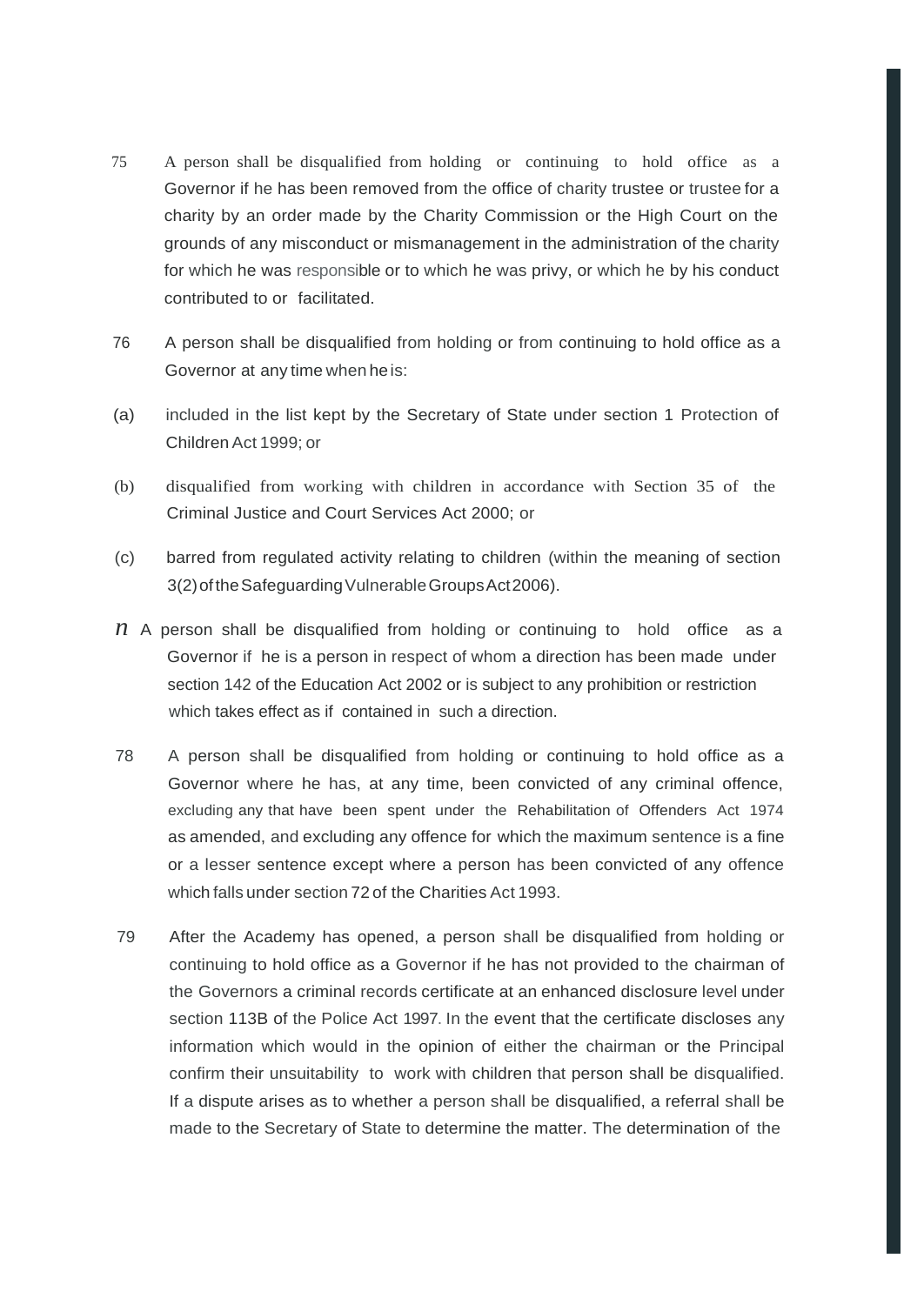Secretary of State shall be final.

- 80 Where, by virtue of these Articles a person becomes disqualified from holding, or continuing to hold office as a Governor; and heis, or is proposed, to become such a Governor, he shall upon becoming so disqualified give written notice of that fact to the Secretary.
- 81 Articles 69 to 80 and Articles 98-99 also apply to any member of any committee of theGovernors whois not aGovernor.

#### SECRETARY TO THE GOVERNORS

82 The Secretary shall be appointed by the Governors for such term, at such remuneration andupon such conditions as they may think fit; and any Secretary so appointed may be removed by them. The Secr et ary shall not be a Governor or a Principal. Notwithstanding this Article , the Governors may, where the Secretary fails to attend a meeting of theirs, appoint any one of thei r number or any other person to act as Secretary for the purposes of that meeting.

#### CHAIRMAN AND VICE-CHAIRMAN OF THE GOVERNORS

- 83 The Governors shall each school year, at their first meeting in that year, elect a chairman and a vice-chairman from among their numbe.r A Governor who is employed by the Academy Trust shall not be eligible for election as chairman or vice-chairman.
- 84 Subject to Article 85, the chairman or vice-charimanshall hold office as such until his successor has been elected in accordance with Article 86.
- 85 The chairman or vice-chairman may at any ti me resign his office by givingnotice in writing to the Secretary. The chairman or vice-chairman shall cease to hold office i f:
- (a) he ceases to be aGovernor;
- (b) heisemployedbytheAcademyTrust;
- (C) heis removed from office in accordance with these Arti cles; or
- (d) in the case of the vice-chairman, he is elected in accordance with these Articles to fill a vacancyin theoffice of chairman.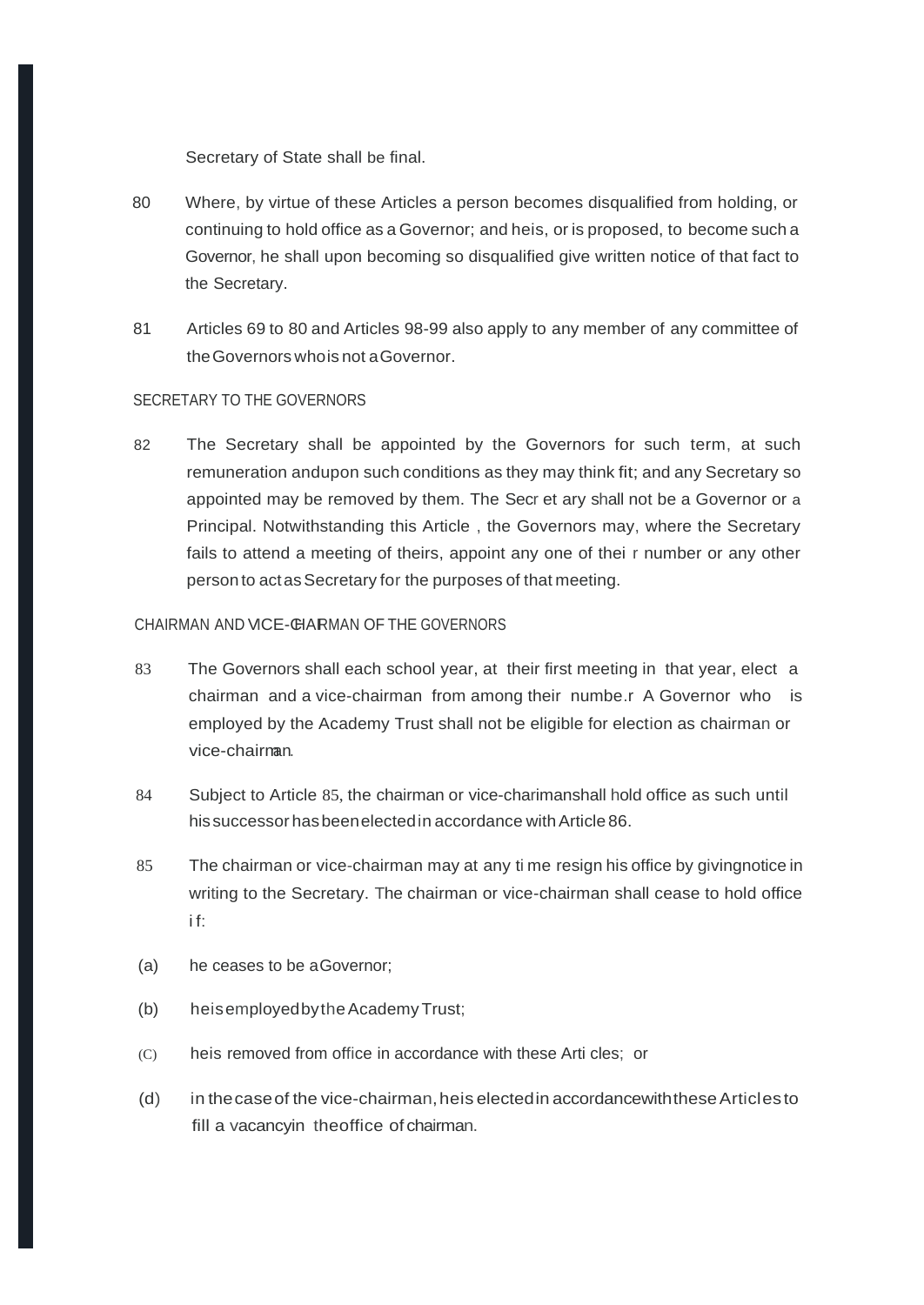- 86 Where by reason of any of the matters referred to in Article 85, a vacancy arises in the office of chairman or vice-chairman, the Governors shall at their next meeting elect one of their number to fill that vacancy.
- 87 Where the chairman is absent from any meeting or there is at the time a vacancy in the office of the chairman, the vice-chairman shall act as the chair for the purposes of the meeting.
- 88 Where in the circumstances referred to in Article 87 the vice-chairman is also absent from the meeting or there is at the time a vacancy in the office of vice· chairman, the Governors shall elect one of their number to act as a chairman for the purposes of that meeting, provided that the Governor elected shall not be a person whois employed by the Academy Trust.
- 89 The Secretary shall act as chairman during that part of any meeting at which the chairman is elected.
- 90 Any election of the chairman or vice-chairman which is contested shall be held by secret ballot.
- 91 The Governors may remove the chairman or vice-chairman from office in accordance with these Articles
- 92 A resolution to remove the chairman or vice-chairman from office which is passed at a meeting of the Governors shall not have effect unless-
- (a) it is confirmed by a resolution passed at a second meeting of the Governors held not lessthan fourteen days after the first meeting; and
- (b) the matter of the chairman's or vice-chairman's removal from office is specified as anitemofbusiness on the agenda for eachof those meetings.
- 93 Before the Governors resolve at the relevant meeting on whether to confirm the resolution to remove the chairman or vice-chairman from office, the Governor or Governors proposing his removal shall at that meeting state their reasons for doing so and the chairman or vice-chairman shall be given an opportunity to make a statement in response.

#### POWERS OFGOVERNORS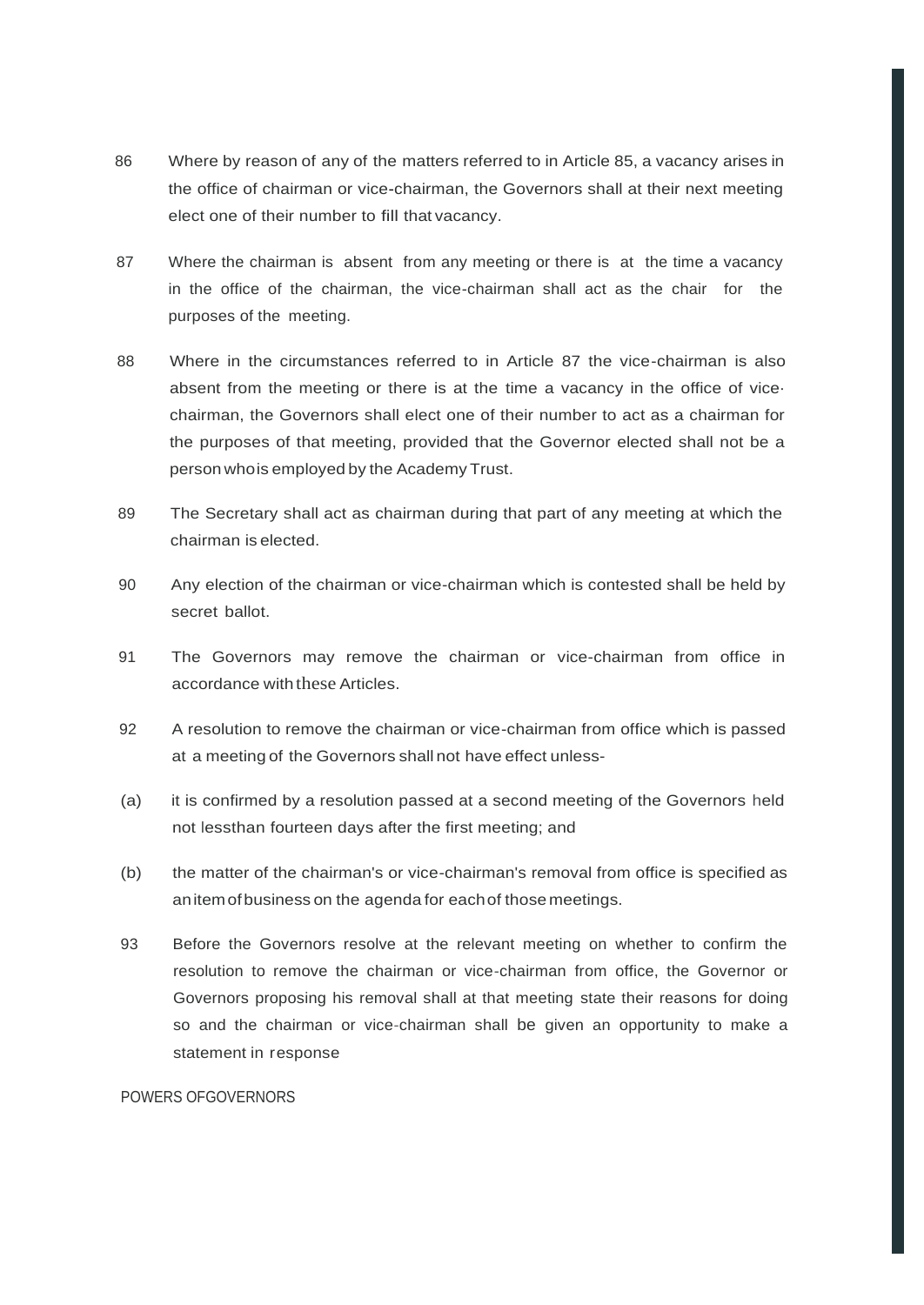- 94 Subject to provisions of the Companies Act 2006, the Articles and to any directions given by special resolution, the business of the Academy Trust shall be managed by the Governors who may exercise all the powers of the Academy Trust. No alteration of the Articles and no such direction shall invalidate any prior act of the Governors which would have been valid if that alteration had not been made or that direction had not been given. The powers given by this Article shall not be limited by any special power given to the Governors by the Articles and a meeting of Governors at which a quorum is present may exercise all the powers exercisable by the Governors.
- 95 In addition to all powers hereby expressly conferred upon them and without detracting from the generality of their powers under the Articles the Governors shall have the following powers, namely:
- (a) to expend the funds of the Academy Trust in such manner as they shall consider most beneficial for the achievement of the Object and to invest in the name of the Academy Trust such part of the fundsas they may see fit and to direct the sale or transposition of any such investments and to expend the proceeds of any such sale in furtherance of the Object; and
- (b) to enter into contracts on behalf of the Academy Trust.
- 96 In the exercise of their powers and functions, the Governors may consider any advice given by the Principal and any other executive officer.
- 97 Any bank account in which any money of the Academy Trust is deposited shall be operated by the Governors in the name of the Academy Trust. All cheques and orders for the payment of money from such an account shall be signed by at least two signatories authorised by the Governors.

#### CONFLICTS OFINTEREST

98 Any Governor who has or can have any direct or indirect duty or personal interest (including but not limited to any Personal Financial Interest) which conflicts or may conflict with his duties as a Governor shall disclose that fact to the Governors as soon as he becomes aware of i t. A Governor must absent himself from any discussions of the Governors in which it is possible that a conflict will arise between his duty to act solely in the interests of the Academy Trust and any duty or personal interest (including but not limited to any Personal Financial Interest).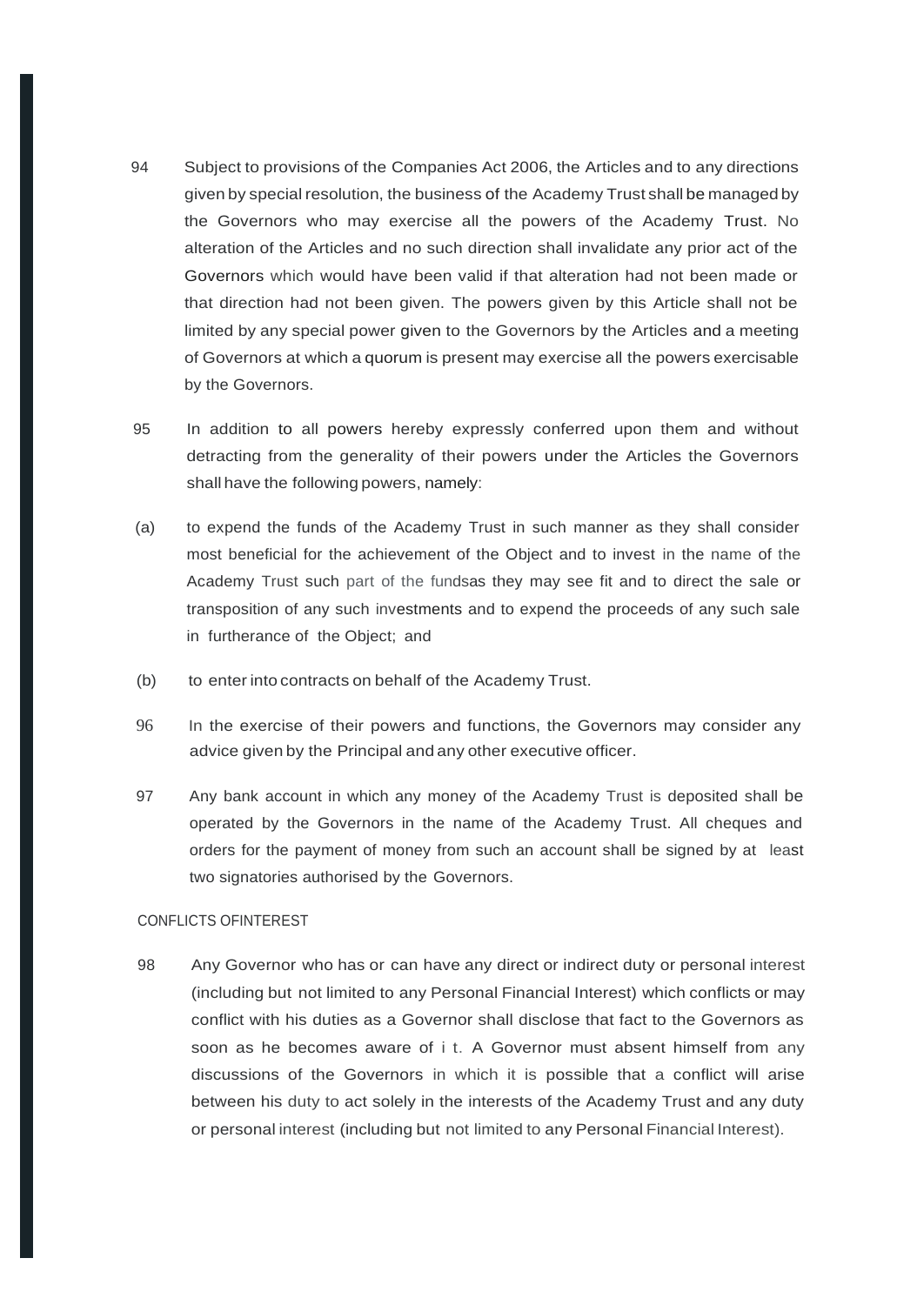99 For the purpose of Article 98, a Governor has a Personal Financial Interest in the employment or remuneration of, or the provision of any other benefit to, that Governor as permitted by and as defined by articles 6.5-6.9.

#### THE MINUTES

- 100 The minutes of the proceedings of a meeting of the Governors shall be drawn up and entered into a book kept for the purpose by the person acting as Secretary for the purposes of the meeting; and shall be signed (subject to the approval of the Governors) at the same or next subsequent meeting by the person acting as chairman thereof. The minutes shall include a record of:
	- (a) all appointments of officers made by the Governors; and
	- (b) all proceedings at meetings of the Academy Trust and of the Governors and of committees of Governors including the names of the Governors present at each suchmeeting.

#### **COMMITIEES**

101 Subject to these Articles, the Governors may establish any committee. Subject to these Articles, the constitution, membership and proceedings of any committee shall be determined by the Governors. The establishment, terms of reference, constitution and membership of any committee of the Governors shall be reviewed at least once in every twelve months. The membership of any committee of the Governors may include persons who are not Governors, provided that a majority of members of any such committee shall beGovernors. The Governors may determine that some or all of the members of a committee who are not Governors shall be entit led to vote in any proceedings of the committee. No vote on any matter shall be taken at a meeting of a committee of the Governors unless the majority of members of the committee presentareGovernors.

#### DELEGATION

102 The Governors may delegate to any Governor, committee, the Principal or any other holder of an executive office, such of their powers or functions as they consider desirable to be exercised by them. Any such delegation may be made subject to any conditions the Governors may impose and may be revoked or altered.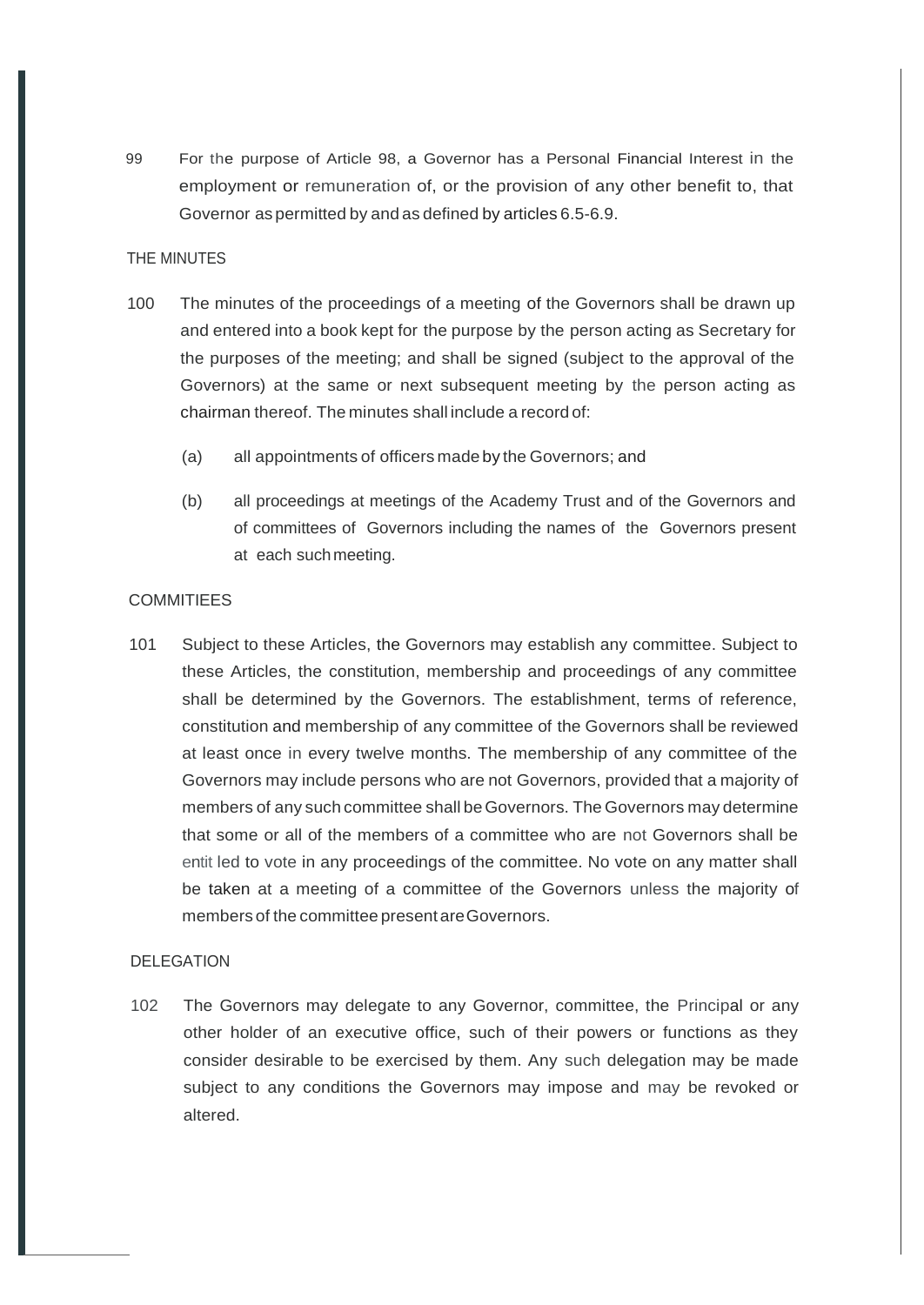103 Where any power or function of the Governors is exercised by any committee, any Governor, Principal or any other holder of an executive office, that person or committee shall report to the Governors in respect of any action taken or decision made with respect to the exercise of that power or function at the meeting of the Governors immediately following the taking of the action or the making of the decision.

#### **PRINCIPAL**

104 The Governors shall appoint the Principal. The Governors may delegate such powers and functions as they consider are required by the Principal for the internal organisation, management and control of the Academy (including the implementation of all policies approved by the Governors and for the direction of the teaching and curriculum at the Academy).

#### MEETINGS OF THE GOVERNORS

- 105 Subject to these Articles, the Governors may regulate their proceedings as they think fit.
- 106 The Governors shall hold at least three meetings in every school year. Meetings of the Governors shall be convened by the Secretary. In exercising his functions under this Article the Secretary shall comply withany direction-
	- (a) given by the Governors; or
	- (b) given by the chairmanof the Governors or, in his absence or where there is a vacancy in the office of chairman, the vice-chairman of the Governors, so far as such direction is not inconsistent with any direction given as mentioned in (a).
- 107 Any three Governors may, by notice in writing given to the Secretary, requisition a meeting of the Governors; and it shall be the duty of the Secretary to convene such ameetingassoonasisreasonably practicable.
- 108 Each Governor shall be given at least fourteen clear days before the date of a meeting:
	- (a) notice in writing thereof, signed by the Secretary, and sent to each Governor at the address provided by each Governor fromtime to time; and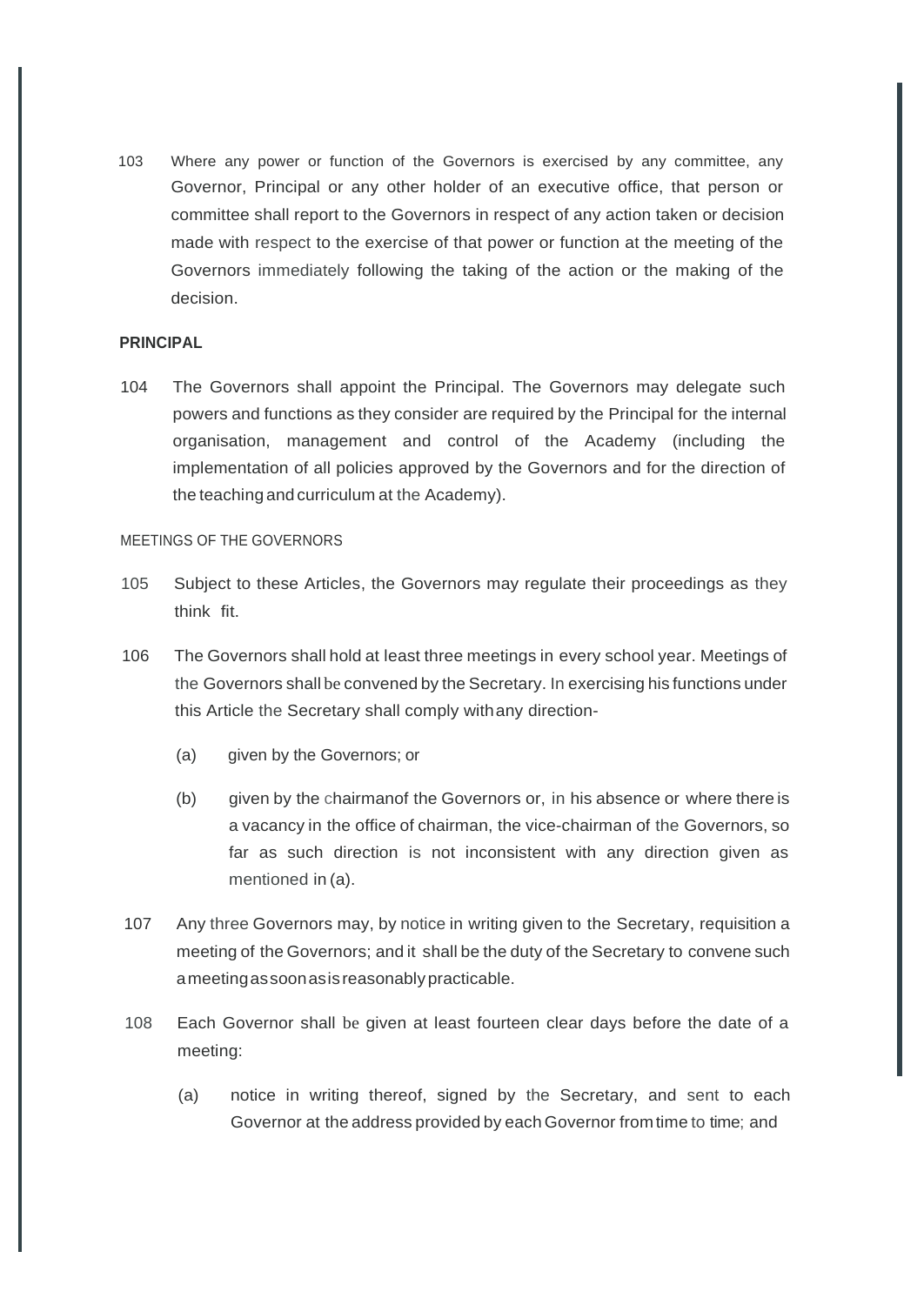(b) acopy of the agenda for the meeting;

provided that where the chairman or, in his absence or where there is a vacancy in the office of chairman, the vice-chairman, so determines on the ground that there are matters demanding urgent consideration, it shall be sufficient if the written notice of a meeting, and the copy of the agenda thereof are given within such shorter period as he directs.

- 109 The convening of a meeting and the proceedings conducted thereat shall not be invalidated by reasonof any individual not having received written notice of the meeting or a copy of the agenda thereof.
- 110 A resolution to rescind or vary a resolution carried at a previous meeting of the Governor s shall not be proposed at a meeting of the Governors unless the consideration of the rescission or variation of the previous resolution is a specific itemof business on the agenda for thatmeeting.
- 111 A meeting of the Governors shall be terminated forthwith if:
	- (a) the Governors so resolve; or
	- (b) the number of Governors present ceases to constitute a quorum for a meeting of the Governors in accordance with Article 114 , subject to Article 116.
- 112 Where in accordance with Article 111 a meeting is not held or is terminated before all the matters specified as items of business on the agenda for the meeting have been disposed of, a further meeting shall be convened by the Secretary as soon as is reasonably practi cable, but in any event within seven days of the date on which themeeting was originally to be held or was so terminated.
- 113 Where the Governors resolve in accordance with Article 111 to adjourn a meeting before all the items of business on the agenda have been disposed of, the Governors shall before doing so determine the time and date at which a further meeting is to be held for the purposes of completing the consideration of those items, and they shall direct the Secretary to convene a meeting accordingly.
- 114 Subject to Article 116 the quorum for a meeting of the Governors, and any vote on any matter thereat, shall be any three Governors, or, where greater, any one third (rounded up to a whole number) of the total number of Governors holding office at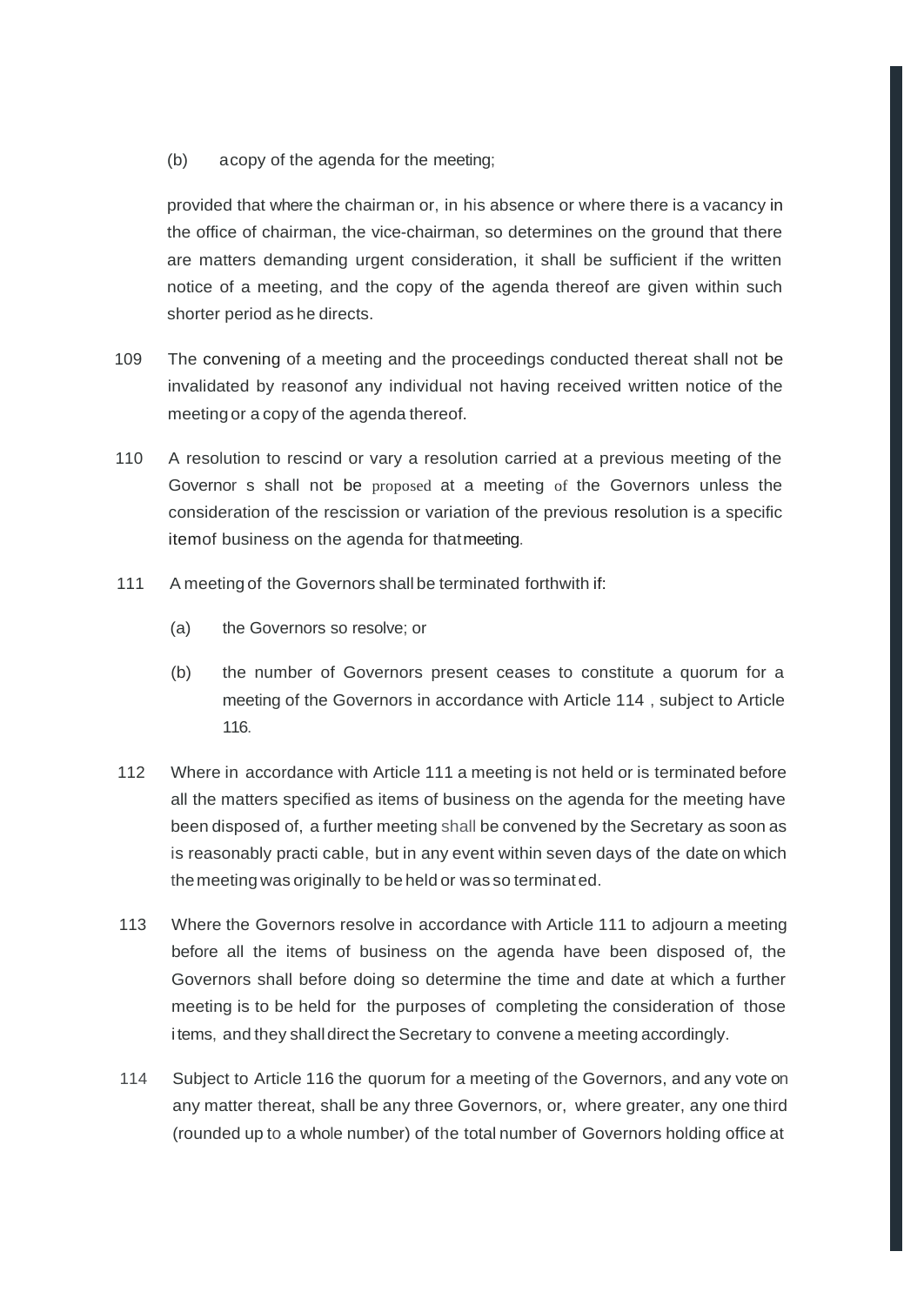the date of the meeting. If the Secretary of State has appointed Additiona l or Further Governors then a majority of the quorum must be made up of Additional or Further Governors.

- 115 The Governors may act notwithstanding any vacancies in their number, but, if the numbers of Governors is less than the number fixed as the quorum, the continuing Governors may act only for the purpose of filling vacancies or of calling a general meeting.
- 116 The quorum for the purposes of:
	- (a) appointing a parent Governor under Article 57;
	- (b) any vote on the removal of aGovernor in accordance with Article 67, 67A or 678;
	- (c) any vote on the removal of the chairman of the Governors in accordance with Article 91:

shall be any two-thirds (rounded up to a whole number) of the persons who are at the time Governors entitled to vote on those respective matters.

- 117 Subject to these Articles, every question to be decided at a meeting of the Governors shall be determined by a majority of the votes of the Governors present and voting on the question. Every Governor shallhave one vote.
- 118 Subject to Article 114-116, where there is an equal division of votes, the chairman of the meetingshall have a castingvote in addition to any other votehemay have.
- 119 Theproceedings of the Governors shallnot beinvalidated by
	- (a) anyvacancy amongtheir number; or
	- (b) any defect in the election, appointment or nomination of any Governor.
- 120 A resolution in writing, signed by all the Governors entitled to receive notice of a meeting of Governors or of a committee of Governors, shall be valid and effective as if it had been passed at a meeting of Governors or (as the case may be) a committee of Governors duly convened and held. Such a resolution may consist of several documents in the same form, each signed by one or more of the Governors.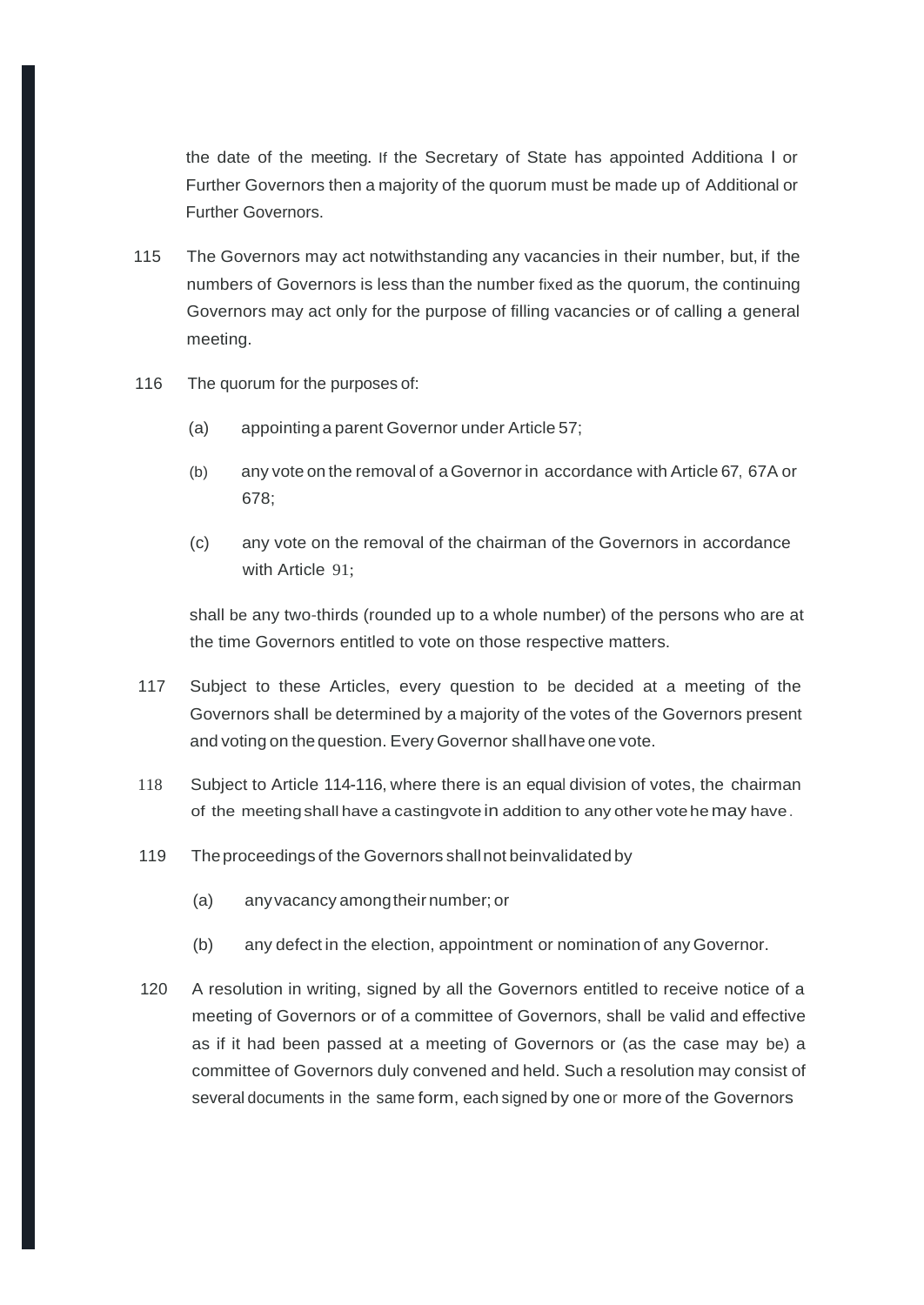- 121 Subject to Article122, the Governors shall ensure that a copy of:
	- (a) the agenda for every meeting of the Governors;
	- (b) the draft minutes of every such meeting, if they have been approved by the person acting as chairman of that meeting;
	- (c) the signed minutes of every such meeting; and
	- (d) any report, document or other paper considered at any such meeting,

are, as soon as is reasonably practicable, made available at the Academy to persons wishing to inspect them.

- 122 There may be excluded from any item required to be made available in pursuance of Article 121, any material relating to-
	- (a) a named teacher or other person employed, or proposed **to be** employed, at the Academy;
	- (b) a named pupil at, or candidate for admission to, the Academy; and
	- (c) any matter which, by reason of its nature, the Governors are satisfied should remain confidential.
- 123 Any Governor shall be able to participate in meetings of the Governors by telephone or video conference provided that:
	- (a) hehasgiven notice of hisintention to doso detailing the telephone number on which he can be reached and/or appropriate details of the video conference suite from which he shall be taking part at the time of the meetingat least48hoursbeforethemeeting;and
	- (b) the Governors have access to the appropriate equipment if after all reasonable efforts it does not prove possible for the person to participate by telephone or video conference the meeting may still proceed with its business provided it is otherwise quorate.

#### **PATRONS AND HONORARY OFFICERS**

124 The Governors may from time to time appoint any person whether or not a Member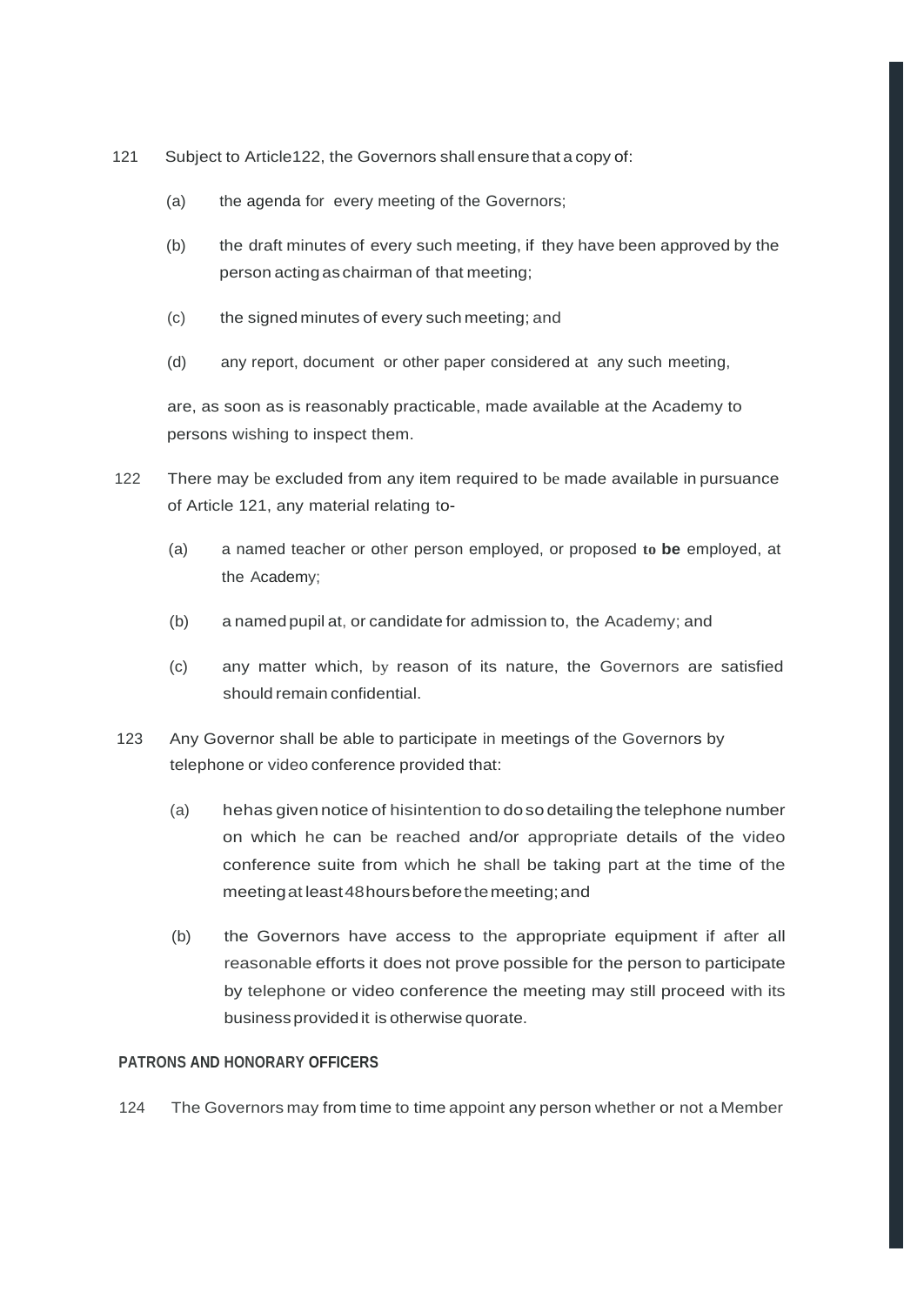of the Academy Trust to be a patron of the Academy Trust or to hold any honorary office and may determine for what period he is to hold such office.

### THE SEAL

125 The seal, if any, shall only be used by the authority of the Governors or of a committee of Governors authorised by the Governors. The Governors may determine who shall sign any instrument to which the seal is affixed and unless otherwise so determined it shall be signed by a Governor and by the Secretary or byasecondGovernor.

## **ACCOUNTS**

126 Accounts shall be prepared in accordance with the relevant Statement of Recommended Practice as if the Academy Trust was a non-exempt charity and Parts 15 and 16 of the Companies Act 2006 and the Academy Trust shall file these with the Secretary of State and the Principal Regulator by 31 December each Academy FinancialYear.

#### ANNUAL REPORT

127 The Governors shall prepare its Annual Report in accordance with the Statement of Recommended Practice as if the Academy Trust was a non-exempt charity and shall file these with the Secretary of State and the Principal Regulator by 31 December each Academy FinancialYear.

#### ANNUAL RETURN

128 The Governors shall comply with their obligations under Part 24 of the Companies Act 2006 (or any statutory re-enactmentor modification of that Act) with regard to the preparation of an annual return to the Registrar of Companies and in accordance with the Statement of Recommended Practice as if the Academy Trust was a non-exempt charity and to the Secretary of State and the Principal Regulator by 31 December each Academy Financial Year.

### **NOTICES**

129 Any notice to be given to or by any person pursuant to the Articles (other than a notice calling a meeting of the Governors) shall bein writing or shall be given using electronic communications to an address for the time being notified for that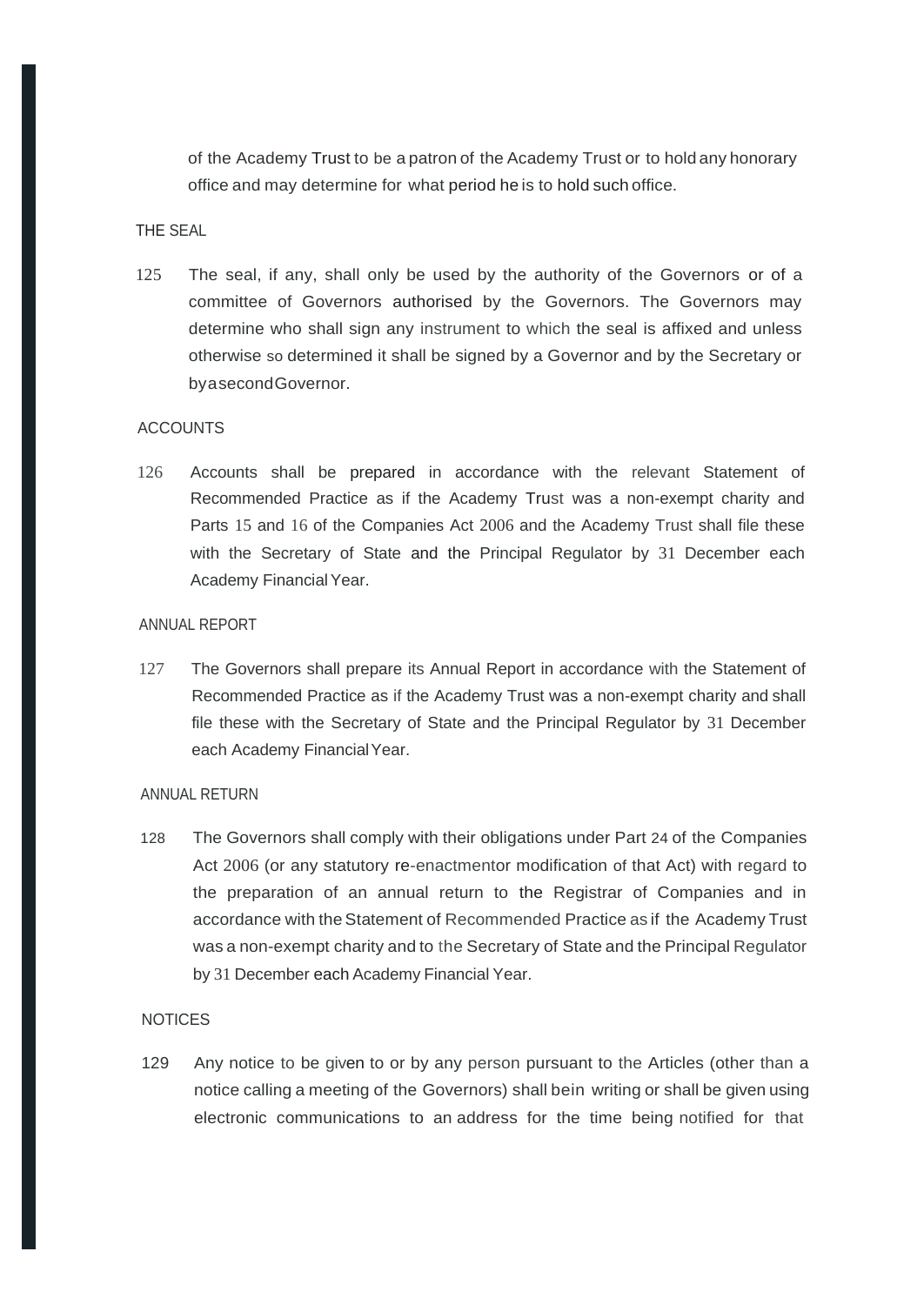purpose to the person giving the notice. In these Articles, "Address" in relation to electronic communications, includes a number or address used for the purposes of such communications.

- 130 A notice may be given by the Academy Trust to a Member either personally or by sending it by post in a prepaid envelope addressed to the Member at his registered address or by leaving it at that address or by giving it using electronic communications to an address for the time being notified to the Academy Trust by the Member. A Member whose registered address is not within the United Kingdom and who gives to the Academy Trust an address within the United Kingdom at which notices may be given to him, or an address to which notices may be sent using electronic communications, shall be entitled to have notices given to him at that address, but otherwise no such Member shall be entitled to receive any notice from the Academy Trust.
- 131 A Member present, either in person or by proxy, at any meeting of the Academy Trust shall be deemed to have received notice of the meeting and, where necessary, of the purposes for whichit wascalled.
- 132 Proof that an envelope containing a notice was properly addressed, prepaid and posted shall be conclusive evidence that the notice was given. Proof that a notice contained in an electronic communi cation was sent in accordance with guidance issued by the Institute of Chartered Secretaries and Administrators shall be conclusive evidence that the notice was given. A notice shall be deemed to be given at the expiration of 48 hours after the envelope containing it was posted or, in the case of a notice contained in an electronic communicati on, at the expiration of 48 hours after the time it was sent.

#### INDEMNITY

133 Subject to the provisions of the Companies Act 2006 every Governor or other officer or auditor of the Academy Trust shall be indemnified out of the assets of the Academy Trust against any liability incurred by him in that capacity in defending any proceedings, whether civilor criminal, in which judgment is given in favour or in which he is acquitted or in connection with any application in which relief is granted to him by the court from liability for negilgence,default, breach of duty or breach of trust in relation to the affairs of the Academy Trust.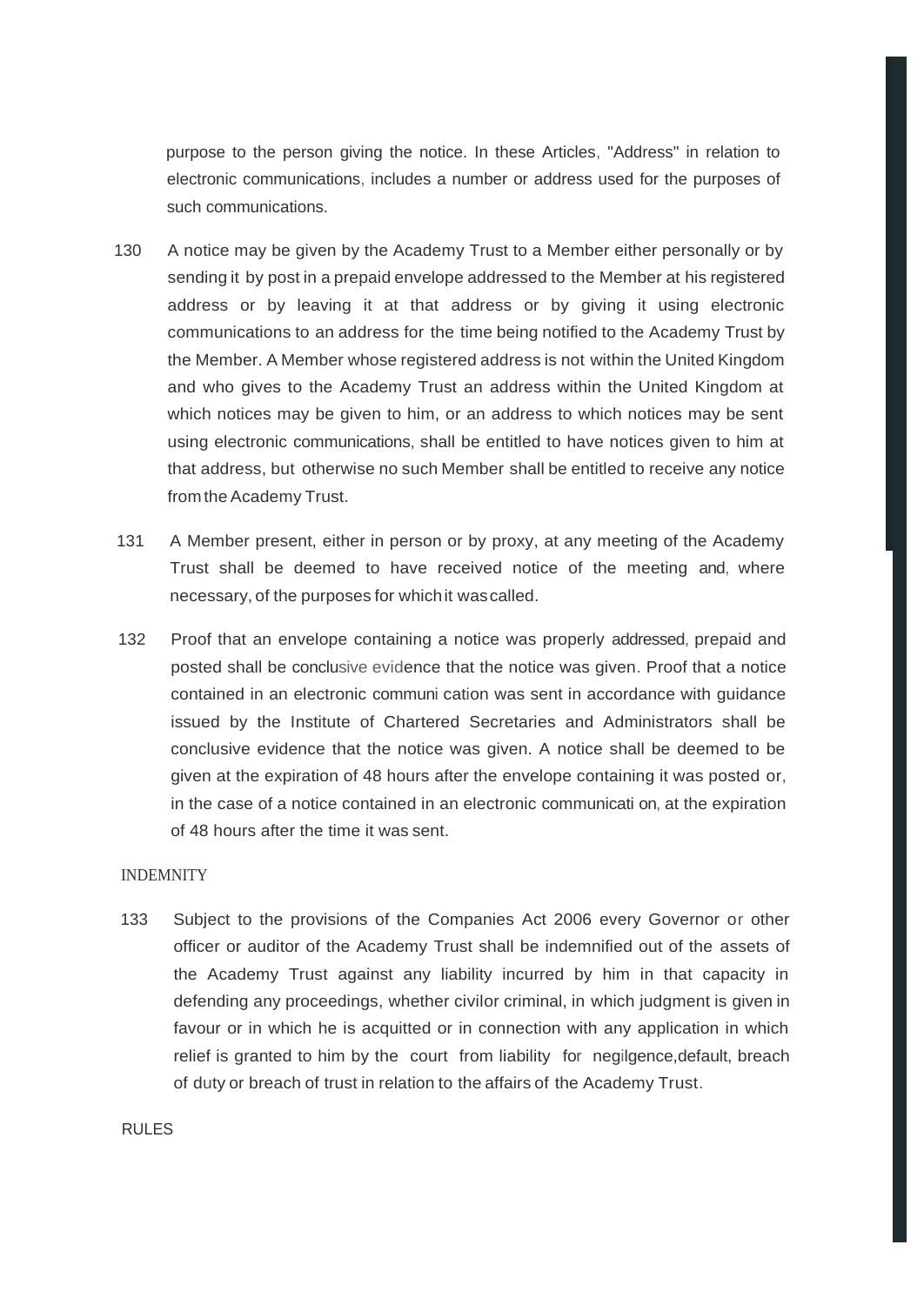- 134 The Governors may from time to time make such rules or bye laws as they may deem necessary or expedient or convenient for the proper conduct and management of the Academy Trust and for purposes of prescribing classes of and conditions of membership, and in particular but without prejudice to the generality of the foregoing, they may by such rules or bye laws regulate:
	- (a) the admission and classification of Members of the Academy Trust (including the admission of organisations to membership) and the rights and privileges of such Members, and the conditions of membership and the terms on which Membersmay resign or have their membership terminated and the entrance fees, subscriptions and other fees or payments to be made by Members;
	- (b) the conduct of Members of the Academy Trust in relation to one another, and to theAcademyTrust's servants;
	- (c) the setting aside of the whole or any part or parts of the Academy Trust's premises at any particular time or times or for any particular purpose or purposes;
	- (d) the procedure at general meetings and meetings of the Governors and committees of the Governors in so far as such procedure is not regulated by the Articles; and
	- (e) generally, all such matters as are commonly the subject matter of company rules.
- 135 The Academy Trust in general meeting shall have power to alter, add or to repeal the rules or bye laws and the Governors shall adopt such means as they think sufficient to bring to the notice of Members of the Academy Trust all such rules or bye laws, which shall be binding on all Members of the Academy Trust. Provided that no rule or bye law shall beinconsitent with, or shall affect or repeal anything contained in theArticles.

#### AVOIDING INFLUENCED COMPANY STATUS

136 Notwithstanding the number of Members from time to time, the maximum aggregate number of votes exercisable by LocalAuthority Associated Persons shall never exceed 19.9%of the totalnumber of votes exercisable by Members in general meeting and the votes of the other Members having a right to vote at the meeting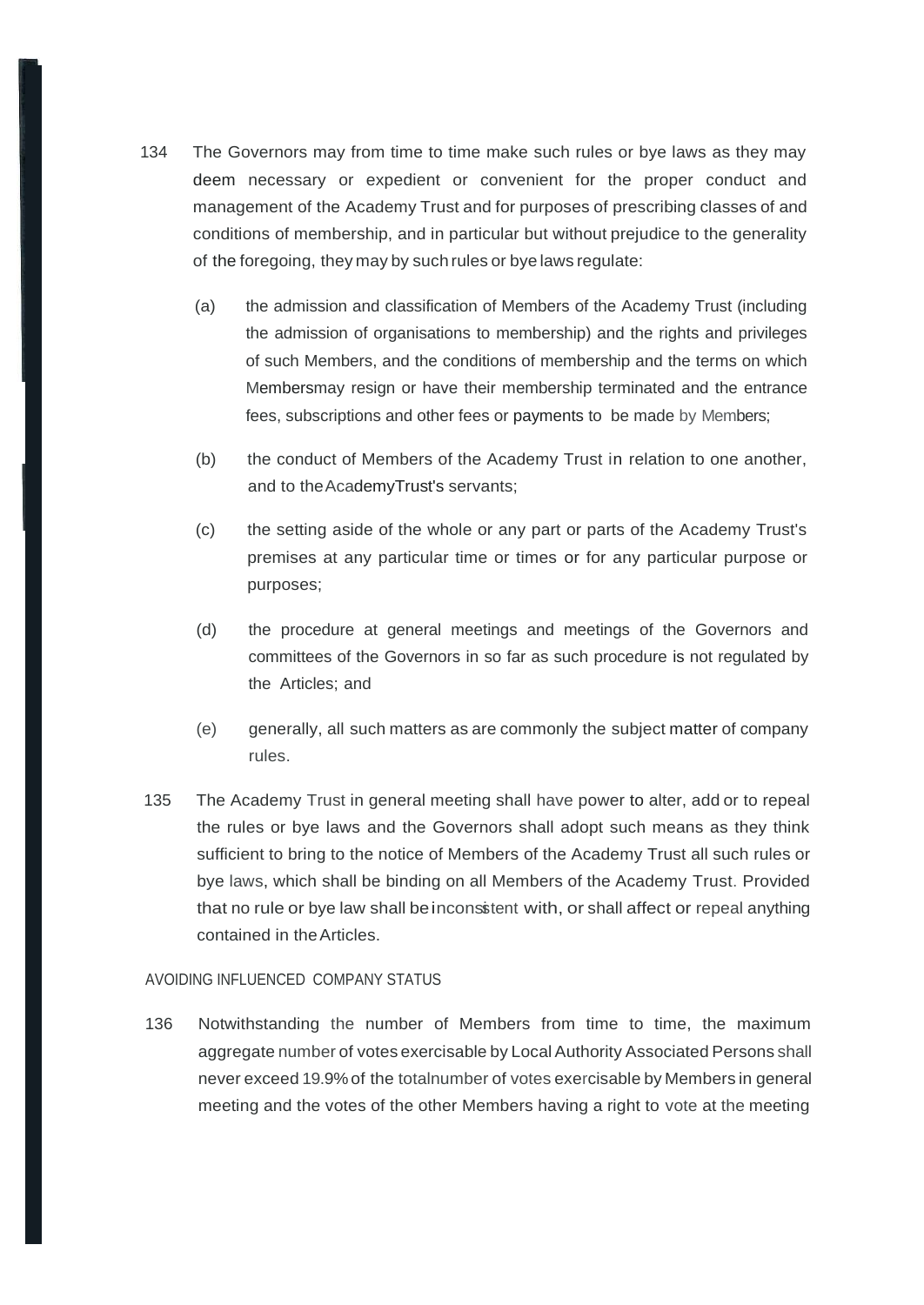will beincreased on a pro-rata basis.

- 137 No person who is a Local Authority Associated Person may be appointed as a Governor if, once the appointment had taken effect, the number of Governors who are Local Authority Associated Persons would represent 20% or more of the total number of Governors. Upon any resolution put to the Governors, the maximum aggregate number of votes exercisable by any Governors who are l ocal Authority Associated Persons shall represent a maximum of 19.9% of the total number of votes cast by the Governors on such a resolution and the votes of the other Governors having a right to vote at the meeting will beincreased on a pro-rata basis.
- 138 No person who is a Local Authority Associated Person is eli gible to be appointed to the office of Governor unless his appointment to such office is authorised by the local authority to which he is associated.
- 139 If at the time of either his becoming a Member of the Academy Trust or his first appointment to office as a Governor any Member or Governor was not a Local Authority Associated Person but later becomes so during his membership or tenure as a Governor he shall be deemed to have immediately resigned his membership and/or resigned from hisoffice as a Governor as the case may be.
- 140 If at any time the number of Governors or Members who are also Local Authority Associated Persons would (but for Articles 136 to 139 inclusive) represent 20% or more of the total number of Governors or Members (as the case may be) then a sufficient number of the Governors or Members (as the case may be) who are Local Authority Associated Persons shall be deemed to have resigned as Governors or Members (as the case may be) immediately before the occurrence of such an event to ensure that at all times the number of such Governors or Members (as the case may be) is never equal to or greater than 20% of the total number of Governors or Members (as the case may be). Governors or Members (as the case may be) who are Local Authority Associated Persons shall be deemed to have resigned in order of their appointment date the most recently appointed resigningfirst.
- 141 The Members will each notify the Academy Trust and each other if at any time they believe that the Academy Trust or any of its subsidiaries has become subject to the influence of a local authority (as described in section 69 of the l ocal Government and Housing Act).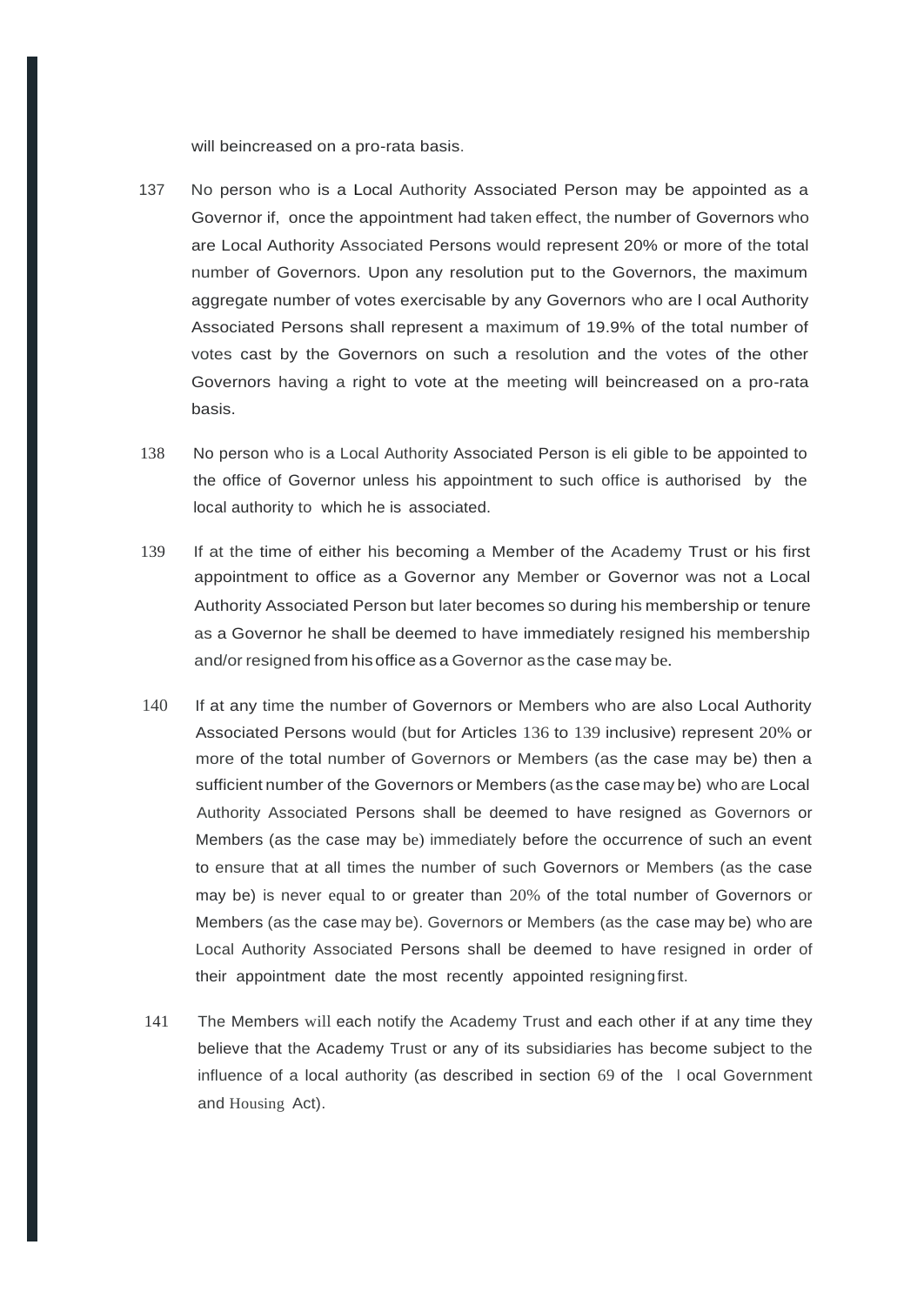# **Annex B**

# **REQUIREMENTS FOR THE ADMISSION OF PUPILS TO JOHN FERNELEY COLLEGE**

# **GENERAL**

- 1. This Annex may be amended in writing at any time by agreement between the Secretary of State and the Academy Trust.
- 2. The Academy Trust will act in accordance with, and will ensure that an Independent Appeal Panel is trained to act in accordance with, all relevant provisions of the School Admissions Code and the School Admission Appeals Code published by the Department for Education ("the Codes") as they apply at any given time to maintained schools and with equalities law and the law on admissions as they apply to maintained schools. For this purpose, reference in the Codes or legislation to "admission authorities" shall be deemed to be references to the governing body of the Academy Trust.
- 3. Notwithstanding the generality of paragraph 2 of this Annex, the Academy Trust will take part in any mandatory Admissions Forum set up by the local authority ("LA") in which they are situated and have regard to its advice; and will participate in the co-ordinated admission arrangements operated by the LA and the local Fair Access Protocol.
- 4. Notwithstanding any provision in thisAnnex, the Secretary of State may:
	- (a) direct the Academy Trust to admit a named pupil to John Ferneley College on application from an LA. This will include complying with a School Attendance Order<sup>1</sup>. Before doing so the Secretary of State will consult the Academy Trust.
	- (b) direct the Academy Trust to admit a named pupil to John Ferneley College if the Academy Trust has failed to act in accordance with this Annex or has otherwise failed to comply with applicable admissions and equalities legislation or the provisions of the Codes.
	- (c) direct the Academy Trust to amend its admission arrangements where they fail to comply with the School Admissions Code or the Admission Appeals Code.

<sup>1</sup>Local authorities are able to issue school attendance orders if a child is not attending school. These are legally binding upon parents. Such an order might, for instance, be appropiratewhere a child has a place at anAcademy but his/her parents are refusing to send him/her to school. The order will require a parent to ensure his/her child attends a specified school.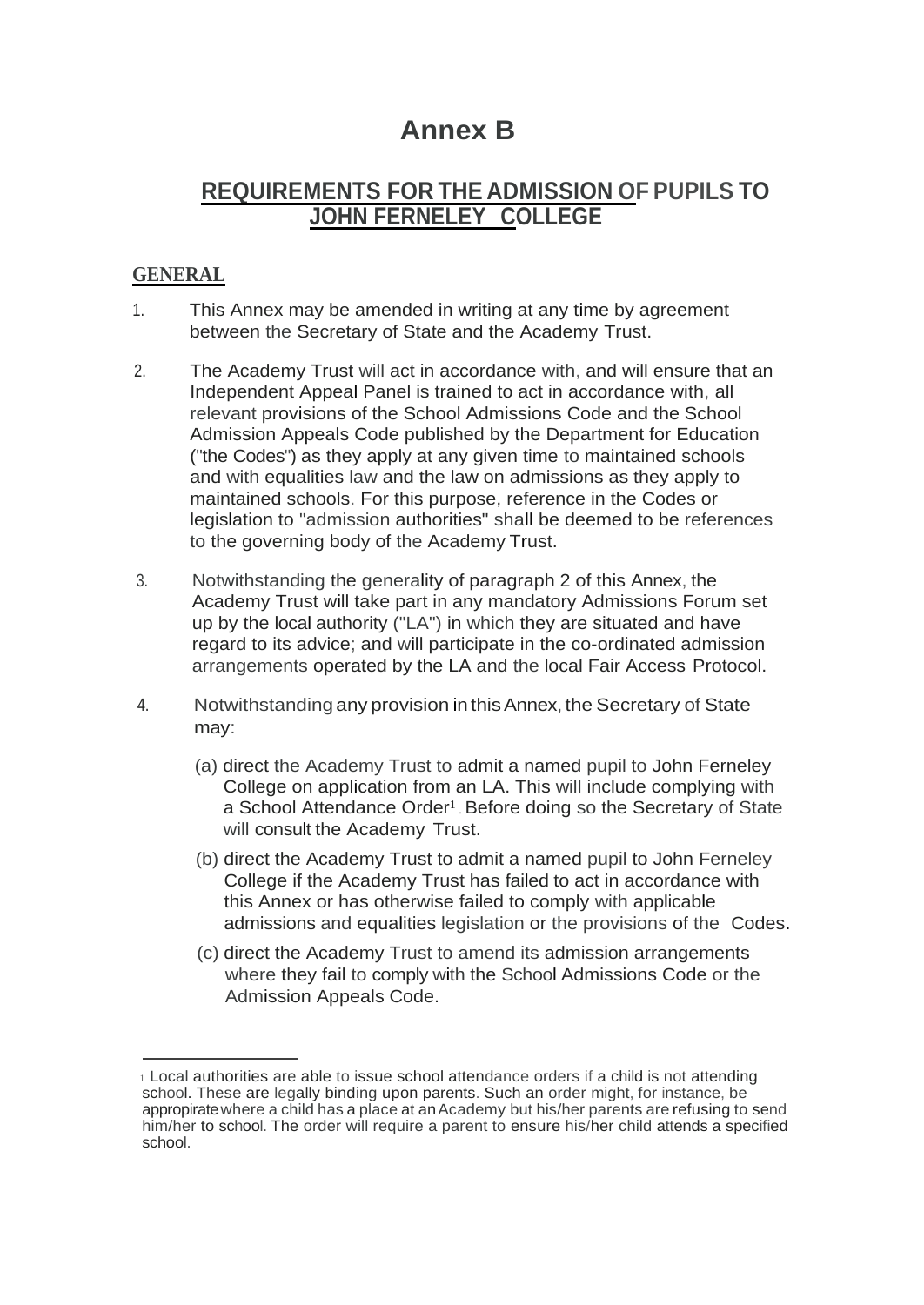5. The Academy Trust shall ensure that parents and 'relevant children<sup>2,</sup> will have the right of appeal to an Independent Appeal Panel if they are dissatisfied with an admission decision of the Academy Trust. The Independent Appeal Panel will be independent of the Academy Trust. The arrangements for appeals will comply with the School Admission Appeals Code published by the Department for Education as it applies to Foundation and Voluntary Aided schools. The determination of the appeal panel is binding on all parties.

## **Relevant Area**

- 6. Subject to paragraph 7, the meaning of "Relevant Area" for the purposes of consultation requirements in relation to admission arrangements is that determined by the local authority for maintained schools in the area in accordance with the Education (Relevant Areas for Consultationon Admission Arrangements) Regulations 1999.
- 7. If the Academy does not consider the relevant area determined by the local authority forthemaintained schools in the area to be appropriate, it must apply to the Secretary of State by 1August for a determination of the appropriate relevant area for the Academy, setting out the reasons for this view. The Secretary of State will consult the Academy and the LA in which the Academy is situated in reaching a decision.

## **Requirement to admit pupils**

- 8. Pupils on roll in any predecessor maintained or independent school will transfer automatically to the Academy on opening. All children already offered a place at any predecessor school will be admitted.
- 9. The Academy will:
	- a. subject to its right of appeal to the Secretary of State in relation to a named pupil, admit all pupils with a statement of special educational needs naming the Academy;
	- b. adopt admission oversubscription criteria that give highest priority to looked after children, in accordance with the relevant provisions of the School Admissions Code.

<sup>2</sup> relevant children' means:

a) in the case of appeals for entry to a sixth form, the child, and;

b) in any other case, children who are above compulsory school age, or will be above compulsory school age by the time they start to receive education at the school.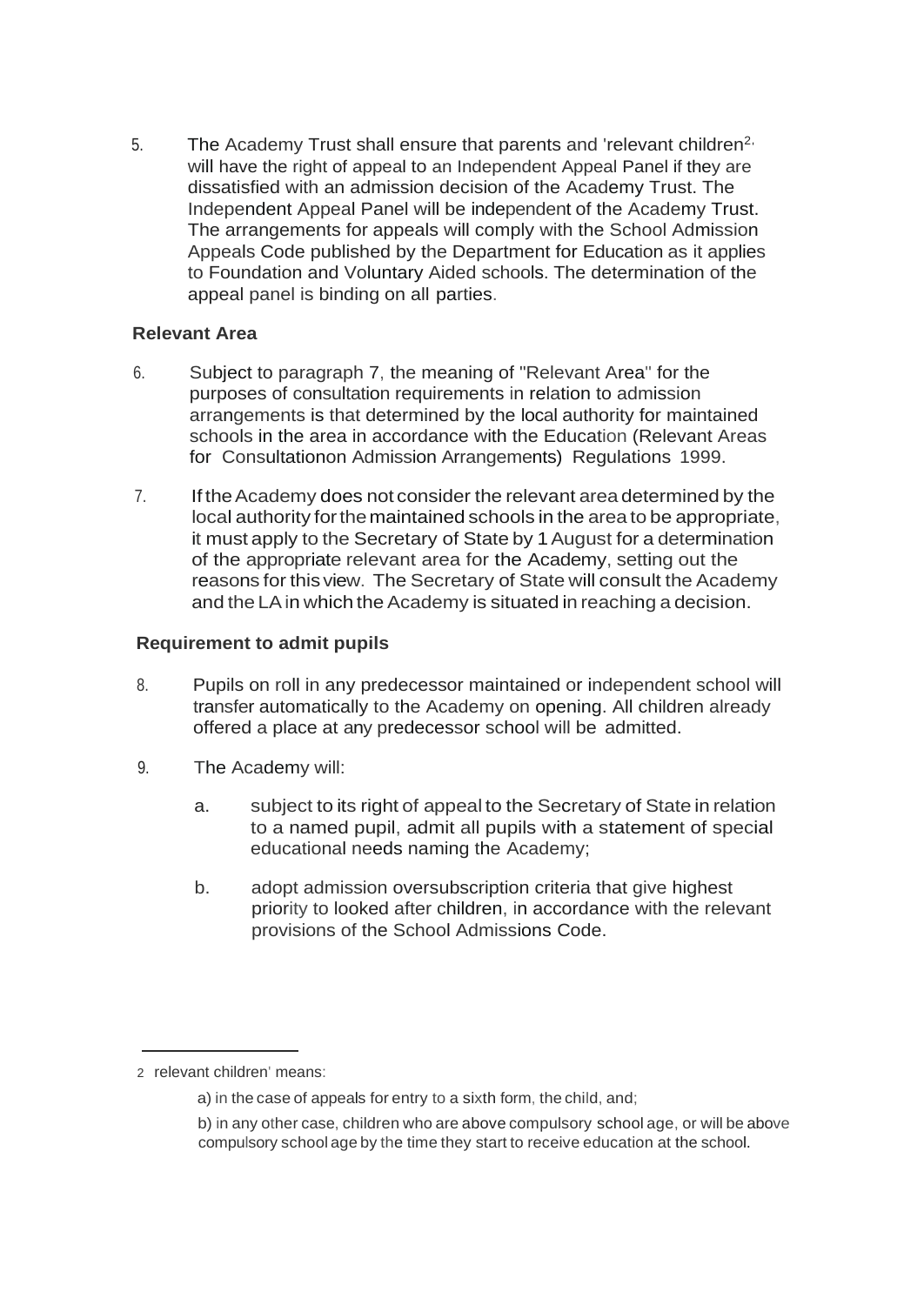## **Oversubscription criteria, admission number, consultation, determination and objections.**

- criteria, and an admission number for each relevant age group<sup>3</sup> The 10. TheAcademy admission arrangements will include oversubscription Academy will consult on its admission arrangementsand determine them in line with the requirements within the School Admissions Code.
- 11. The Young People's Learning Agency (YPLA) may consider objections on the Secretary of State's behalf. The Academy Trust should therefore make it clear, when determining the Academy's admission arrangements, that objections should be submitted to the YPLA.
- A. determination of an objection by the YPLA on behalf of the Secretary of State, or by the Secretary of State will be binding upon the Academy.

<sup>3</sup>' Relevan t age group· means 'normal point of admission to the school:, for example, year R, Year? and Year 12.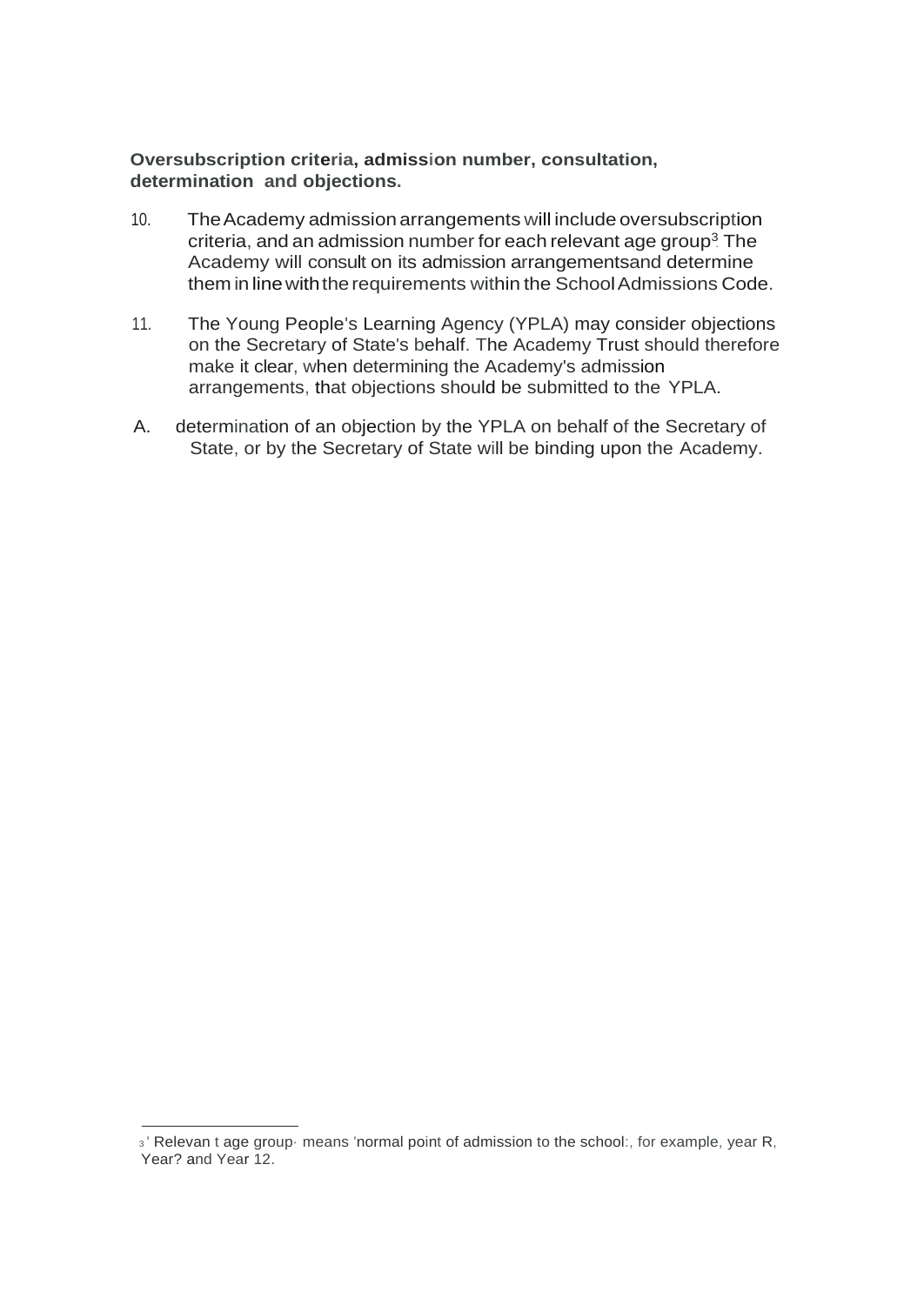# **Annex C**

# **Arrangements for pupils withSpecial Educational Needs ('SEN') and disabilities at John Ferneley College**

# **Dutjes in celatjon to pupils with SEN**

- 1. The Governing Body of the Academy Trust must comply with all. of the duties imposed upon the governing bodies of maintained schools in:
- Part 4 of the Education Act 1996 as amended from time to time;
- The Education (Special Educational Needs) (Information) Regulations 1999 as amended from time to time;
- The Education (Special Educational Needs Co-ordinators) (England) (Amendment) Regulations 2008 as amended from time to time.
- 2. Notwithstandingany provision in this Agreement, the Secretary of State may (whether following a complaint made to him or otherwise) direct the Academy Trust to comply with an obligation described in this Annex where the Academy Trust has failed to comply with any such obligation.
- 3. Where a child who has SEN is being educated in the Academy, those concerned with making special educational provision for the child must secure that the child engages in the activities of the school together with children who do not have SEN, so far as is reasonably practicable and is compatible with:
- (a) the child receiving the special educational provision which his learning difficulty calls for,
- (b) the provision of efficient education for the children with whom he will be educated, and
- (c) the efficient use of resources.
- 4. In addition to complying with the duties imposed upon the governing bodies of maintained schools set out in The Education (Special Educational Needs) (Information) Regulations 1999 (as amended from time to time), the Academy Trust must ensure that the Academy's website includes details of the arrangements for the admission of disabled pupils; the steps taken to prevent disabled pupils from being treated less favourably than other pupils; and the facilities provided to assist access to the Academy by disabled pupils (disabled pupils meaning pupils who are disabled for the purposes of the Equality Act 2010).

# **Admissions**

- 5. The Academy Trust must ensure that pupils with SEN are admitted on anequal basiswith others in accordance with its admissions policy.
- 6. Where a local authority ("LA") proposes to name the Academy in a statement of SEN made in accordance with section 324 of the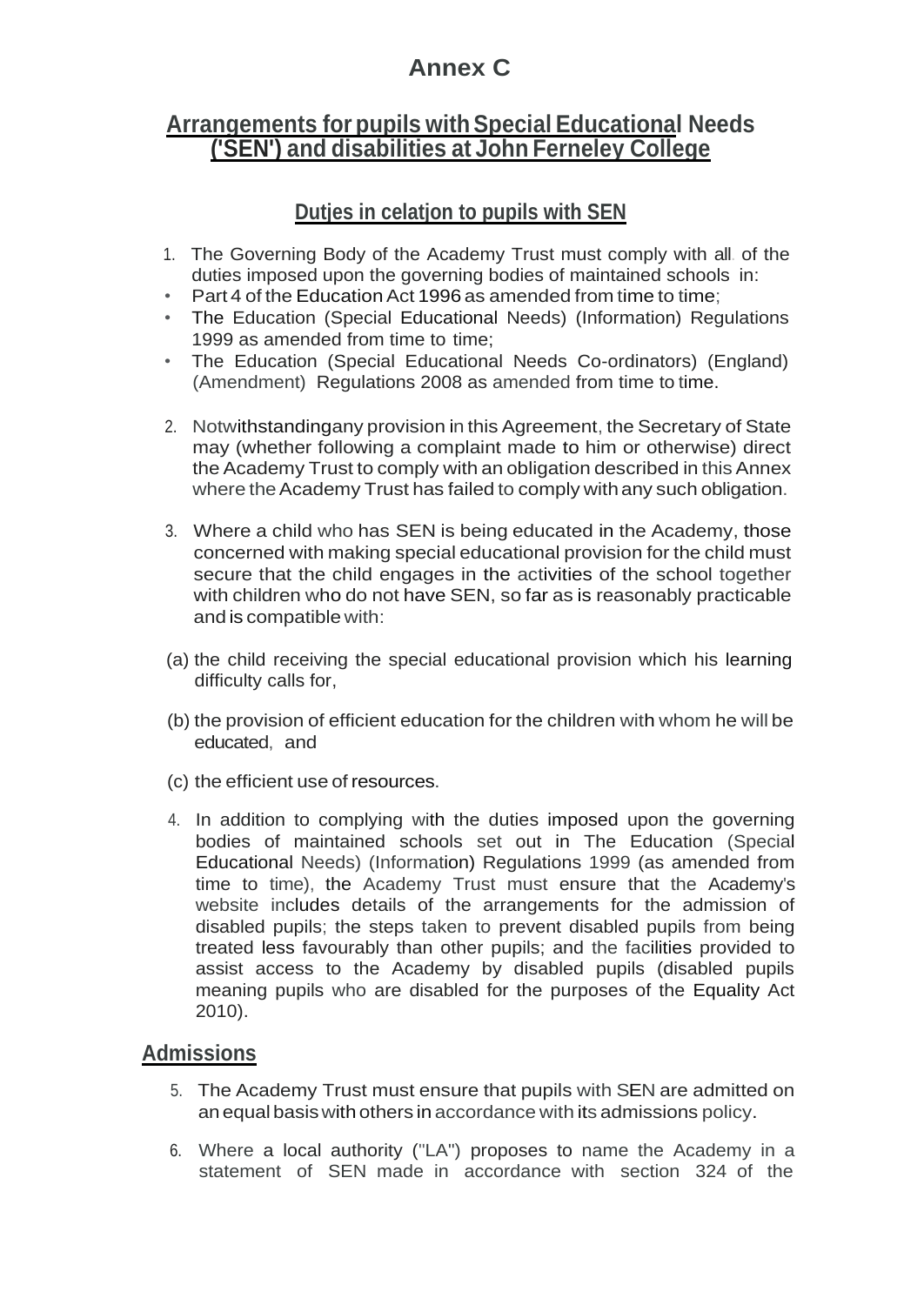# **Annex C**

Education Act 1996, it must give the Academy Trust written notice that it so proposes. Within 15 days of receipt of the LA's notice that it proposes to name the Academy in a statement, the Academy Trust must consent to being named, except where admitting the child would be incompatible with the provision of efficient education for other children; and where no reasonable steps may be made to secure compatibility. In deciding whether a child's inclusion would be incompatible with the efficient education of other children, the Academy Trust must have regard to the relevant guidance issued by the Secretary of State to maintained schools.

- 7. If the Academy Trust determines that admitting the child would be incompatible with the provision of efficient education, it must, within 15 days of receipt of the LA's notice, notify the LA in writing that it does not agree that the Academy should be named in the pupil's statement. Such notice must set out all the facts and matters the Academy relies upon in support of its contention that: (a) admitting the child would be incompatible with efficiently educating other children; and (b)\_the Academy Trust cannot take reasonable steps to secure this compatibility.
- 8. After service by the Academy Trust on the LA of any notice (further to paragraph 7 above) stating that it does not agree with the LA's proposal that the Academy be named, the Academy Trust must seek to establish from the LA, as soon as is reasonably practicable, whether or not the LA agrees with the Academy Trust. If the LA notifies the Academy that it does not agree with the Academy Trust's response, and names the Academy in the child's statement, the Academy Trust must admit the child to the school on the date specified in the statement or on the date specified by the LA.
- 9. Where the Academy Trust consider that the Academy should not have been named in a child's statement, they may ask the Secretary of State to determine that the LA has acted unreasonably in naming the Academy and to make an order directing the LA to reconsider.
- 10. The Secretary of State's determination shall, subject only to any right of appeal which any parent or guardian of the child may have to the Firsttier Tribunal (Special Educational Needs and Disability), be final.
- 11. If a parent or guardian of a child in respect of whom a statement is maintained by the local authority appeals to the First-tier Tribunal (Special Educational Needs and Disability) either against the naming of the Academy in the child's SEN statement or asking the Tribunal to name the Academy, then the decision of the Tribunal on any such appeal shall be binding and shall, if different from that of the Secretary of State under paragraph 9 above, be substituted for the Secretary of State's decision.
- 12. Where the Academy, the Secretary of State or the First-tier Tribunal (Special Educational Needs and Disability) have determined that it should be named, the Academy Trust shall admit the child to the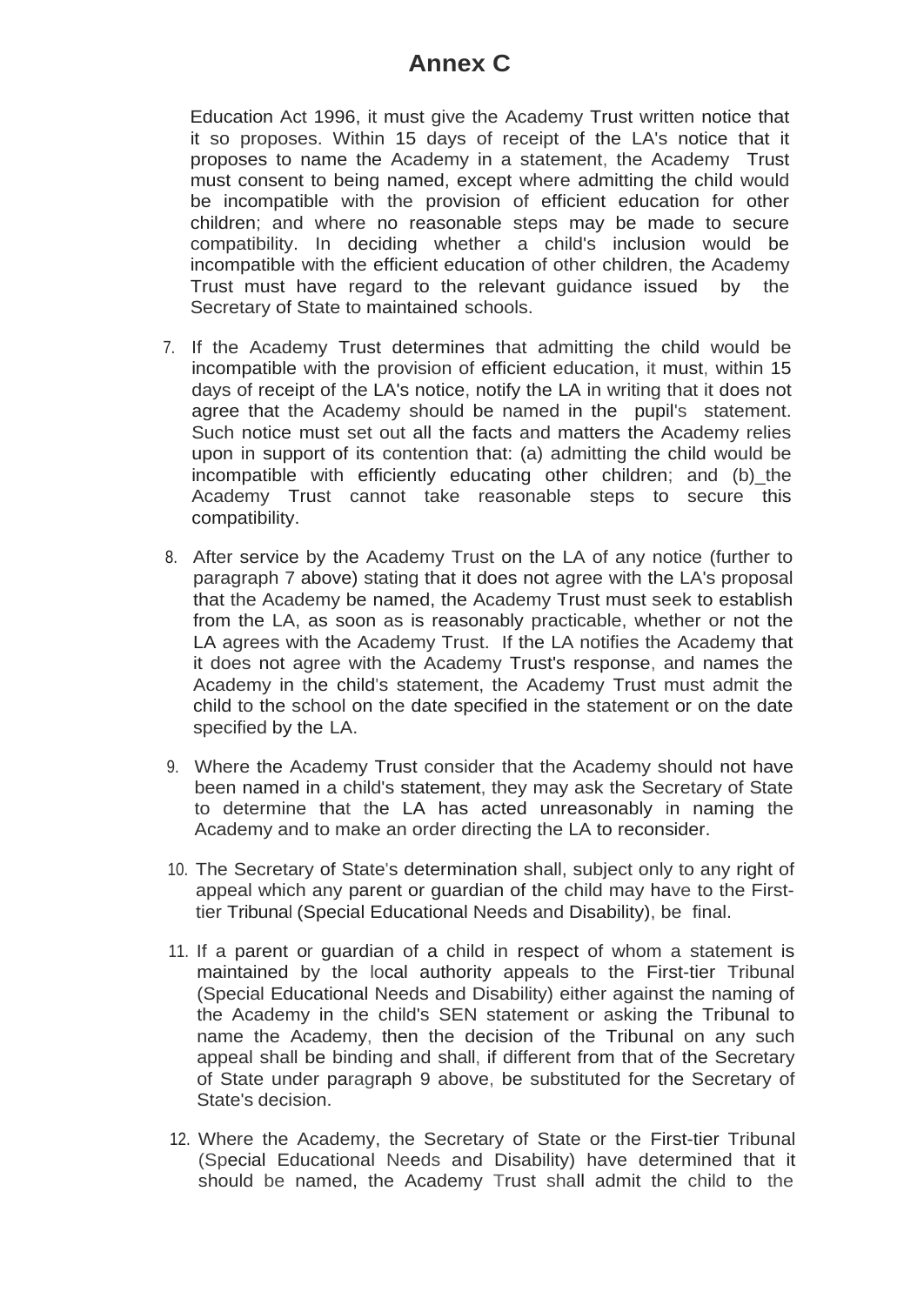# **Annex C**

Academy notwithstanding any provision of Annex B to this agreement.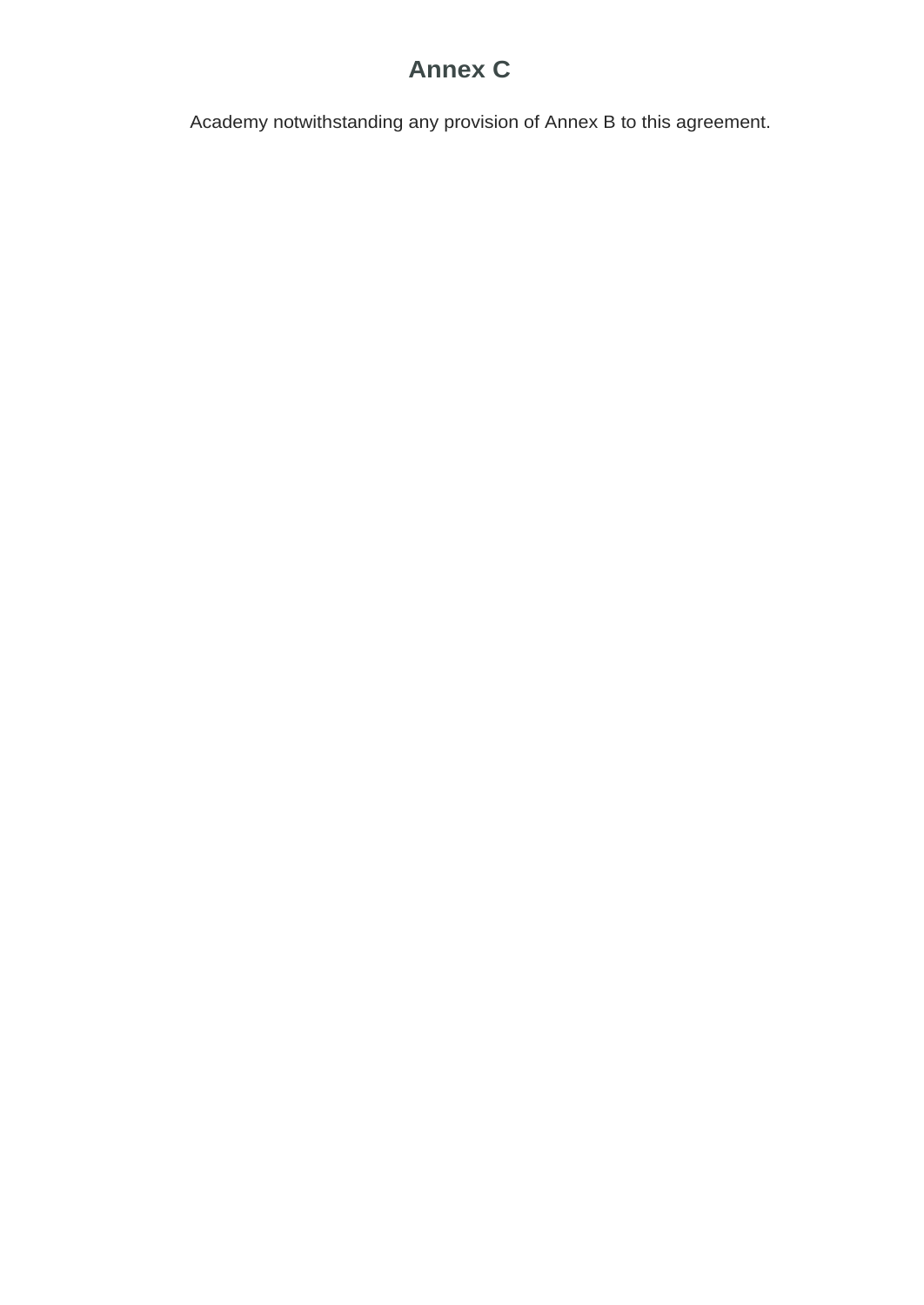# **ANNEX D**

# **Serious incidents of misbehaviour leading to fixed period or permanent exclusion**

- 1. Subject to the exceptions in paragraph 5, the Academy Trust shall act and shall ensure that the Principal and the governing body act in accordance with the law on exclusions as if the Academy were a maintained school. For this purpose, reference in the law on exclusions to the Head Teacher and Governing Body shall respectively be deemed to be the Principal and Governing Body of the Academy Trust.
- 2. Without limiting the generality of paragraph 1, the Academy Trust shall ensure that the Local Authority in which the Academy is located and, where the pupil concerned resides in the area of a different Local Authority, the Local Authority in which the pupil is ordinarily resident is informed of an exclusion decision in the same circumstances, and within the same timescale as a the head teacher of a maintained school is required to inform the Local Authority (or Local Authorities) of an exclusion.
- 3. Subject to the exception in paragraph 5, the Academy Trust shall ensure that the Principal and the Governing Body of the Academy have regard to the Secretary of State's guidance on exclusions when excluding, or reviewing the exclusion of a pupil and in relation to any appeals or review process as if the Academy were a maintained school1.
- 4. The Academy Trust shall make arrangements for enabling appeals against, or review of any decision of the Governing Body to permanently exclude a pupil in accordance with the functions assigned to the Local Authority in relation to a maintained school. The Academy Trust shall ensure that appeal/review panels are impartial, and are constituted in accordance with the Secretary of State's guidance. The Academy Trust shall comply with any decision of an appeals panel, or direction of areviewpane12.
- 5. . The exception to the duties imposed under paragraphs 1 and 3 is:
	- the Governing Body of the Academy Trust is not expected to seek

<sup>1</sup>Referencesin this annex to the Secretary of State's guidance are to "Improving Behaviour and Attendance Guidance on Exclusion from Schools and Pupil Referral Units, which is published on the DfE website at:<http://www.teachernet.gov.uk/wholeschoo/lbehaviour/> exdusion/2008guidance/The guidancemay be subject to amendment, and the Academy is required to have regard to the guidance as it stands at any given time.

<sup>2</sup> A parent may seek a judicial review of a decision of an appeal/review panel relating to their child. A parent of a child excluded from an Academy may not complain to the Commissioner forLocalAdministration(theLocalGovernment Ombudsman) about maladministration.This is because the Commissioner's remit is limited to considering the conduct of appeal panels constituted by Local Authorities.